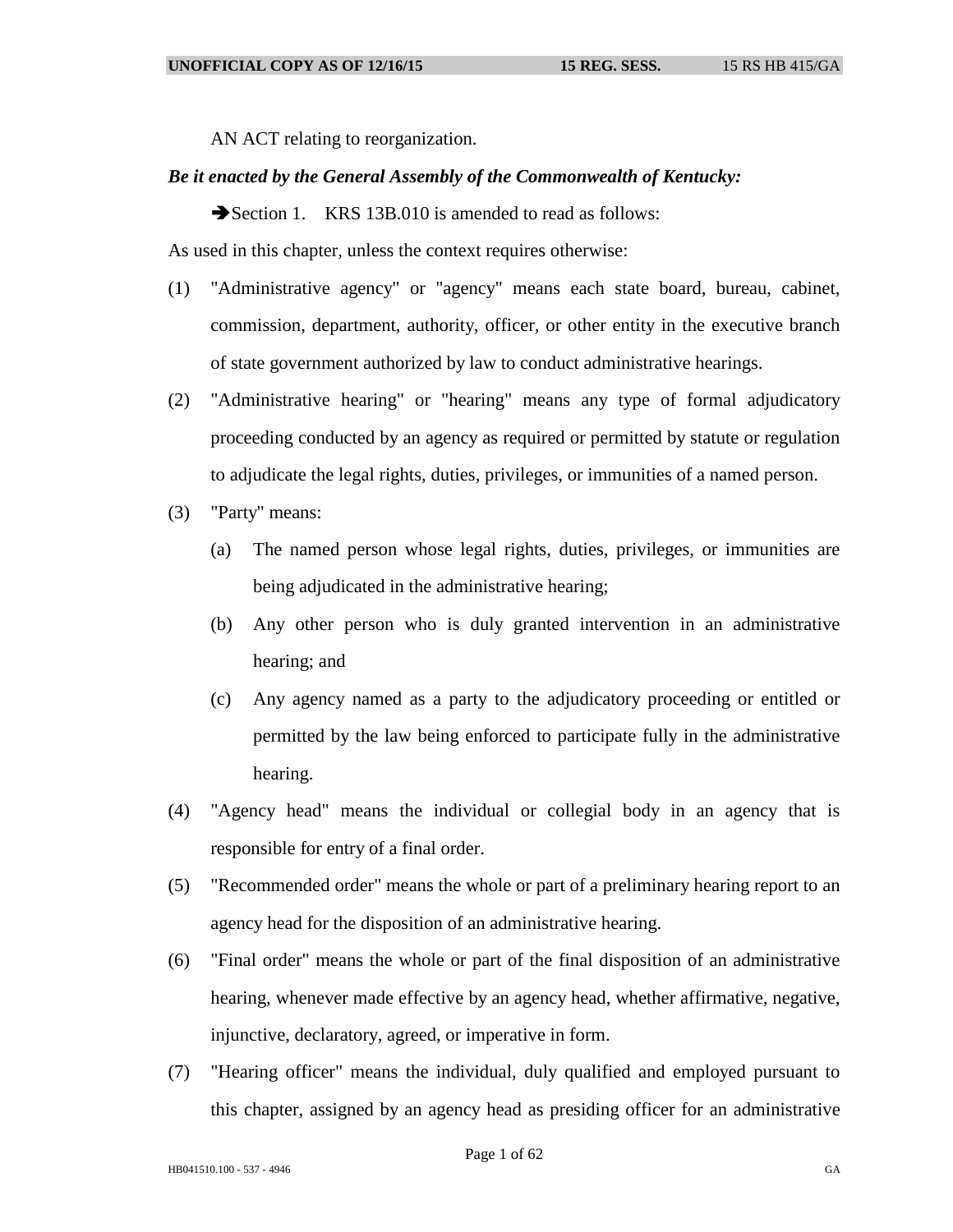hearing or the presiding member of the agency head.

(8) "*Office*[Division]" means the *Office of Civil and Environmental Law*[Division of Administrative Hearings] in the Office of the Attorney General Fereated pursuant to KRS 15.111].

Section 2. KRS 13B.030 is amended to read as follows:

- (1) An agency head may exercise all powers conferred on an agency relating to the conduct of administrative hearings, and he may delegate conferred powers to a hearing officer or a member of a collegial body that serves as an agency head, or he may delegate conferred powers to a hearing officer to conduct an administrative hearing before a hearing panel, reserving the authority to render a recommended order to that panel. An agency head may not, however, delegate the power to issue a final order unless specifically authorized by statute, or unless disqualified in accordance with KRS 13B.040(2).
- (2) (a) In securing hearing officers as necessary to conduct administrative hearings under the jurisdiction of the agency, an agency may:
	- 1. Employ hearing officers;
	- 2. Contract with another agency for hearing officers; or
	- 3. Contract with private attorneys through personal service contract.
	- (b) An agency may secure hearing officers pursuant to subsection  $(2)(a)3$ . of this section only if the Attorney General has first determined that the Attorney General's Office cannot provide the needed hearing officers to the agency. If the Attorney General determines that the Attorney General's Office can provide the needed hearing officers to the agency, the agency shall use the hearing officers provided by the Attorney General's Office. The expenses incurred by the Attorney General's Office in providing the hearing officers to the agency shall be paid to the Attorney General's Office by the agency in the following manner: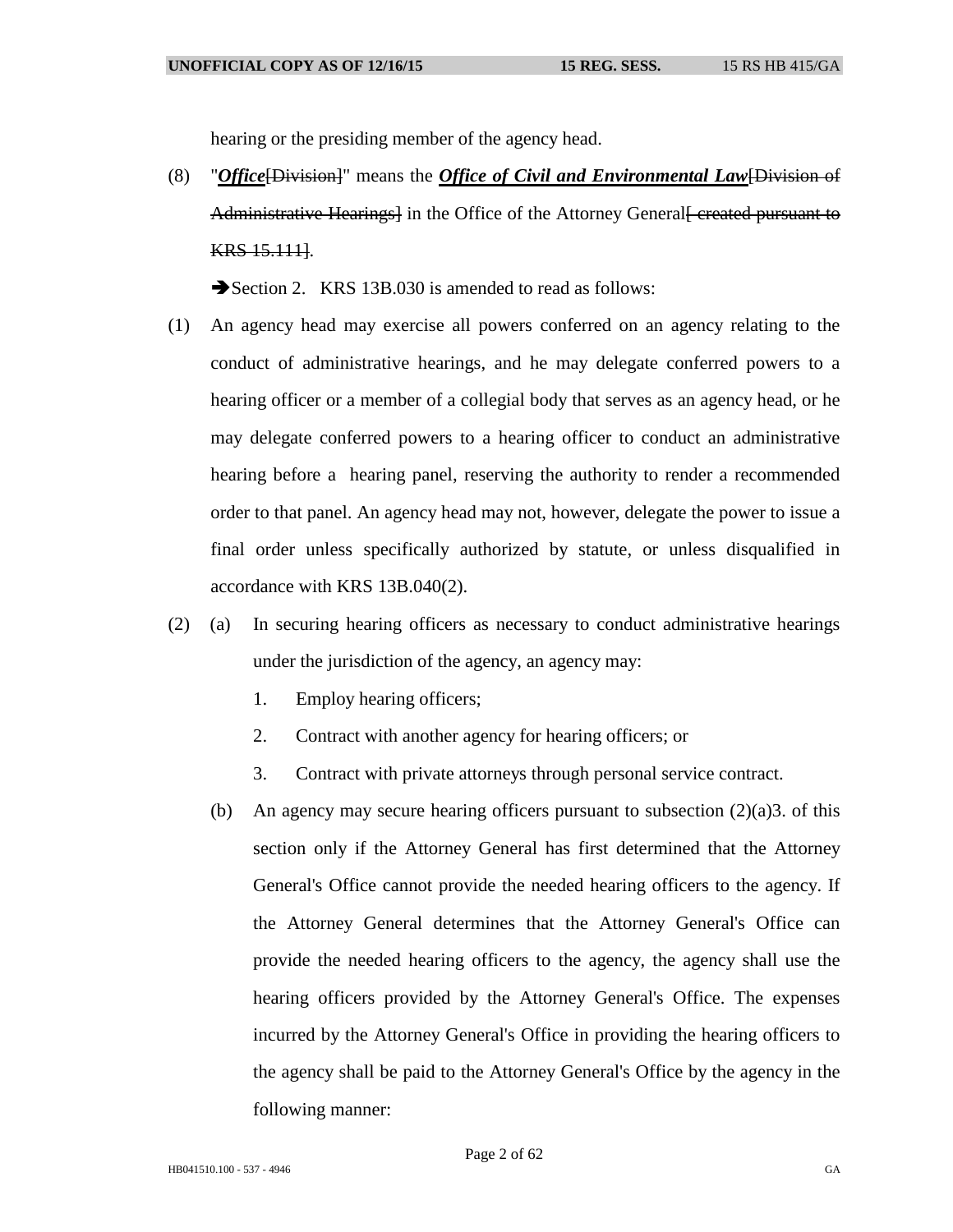- 1. The amount to be paid by the agency to the Attorney General's Office shall be established by vouchers submitted by the Attorney General's Office to the agency which shall be promptly paid by the agency, at the beginning of, at the end of, or at any time during the provision of the hearing officers by the Attorney General's Office.
- 2. The expenses to be paid to the Attorney General's Office shall be calculated according to the amount of time spent by the salaried hearing officers of the Attorney General's Office in providing the services. The charge for time spent shall not exceed twenty-five percent (25%) more than the amount allowed for a sole practitioner under personal service contract. The Attorney General may require payment in advance of the provision of the requested services based on his calculation of the amount of time that will be spent by the salaried hearing officers of the Attorney General's Office in providing the services. The agency shall be reimbursed for any overpayment at the conclusion of the provision of services by the Attorney General's Office.
- (3) A hearing officer shall possess and meet qualifications as the Personnel Cabinet and the employing agency, with the advice of the *office*[division], may find necessary to assure competency in the conduct of an administrative hearing. The qualifications in this subsection shall not, however, apply to a member of a board, commission, or other collegial body who may serve as a hearing officer in his capacity as a member of the collegial body.
- (4) All hearing officers, including members of collegial bodies who serve as hearing officers, shall receive training necessary to prepare them to conduct a competent administrative hearing. The training shall pertain to the conduct of administrative hearings generally and to the applications of the provisions of this chapter, specifically. The *office*[division] shall establish by administrative regulation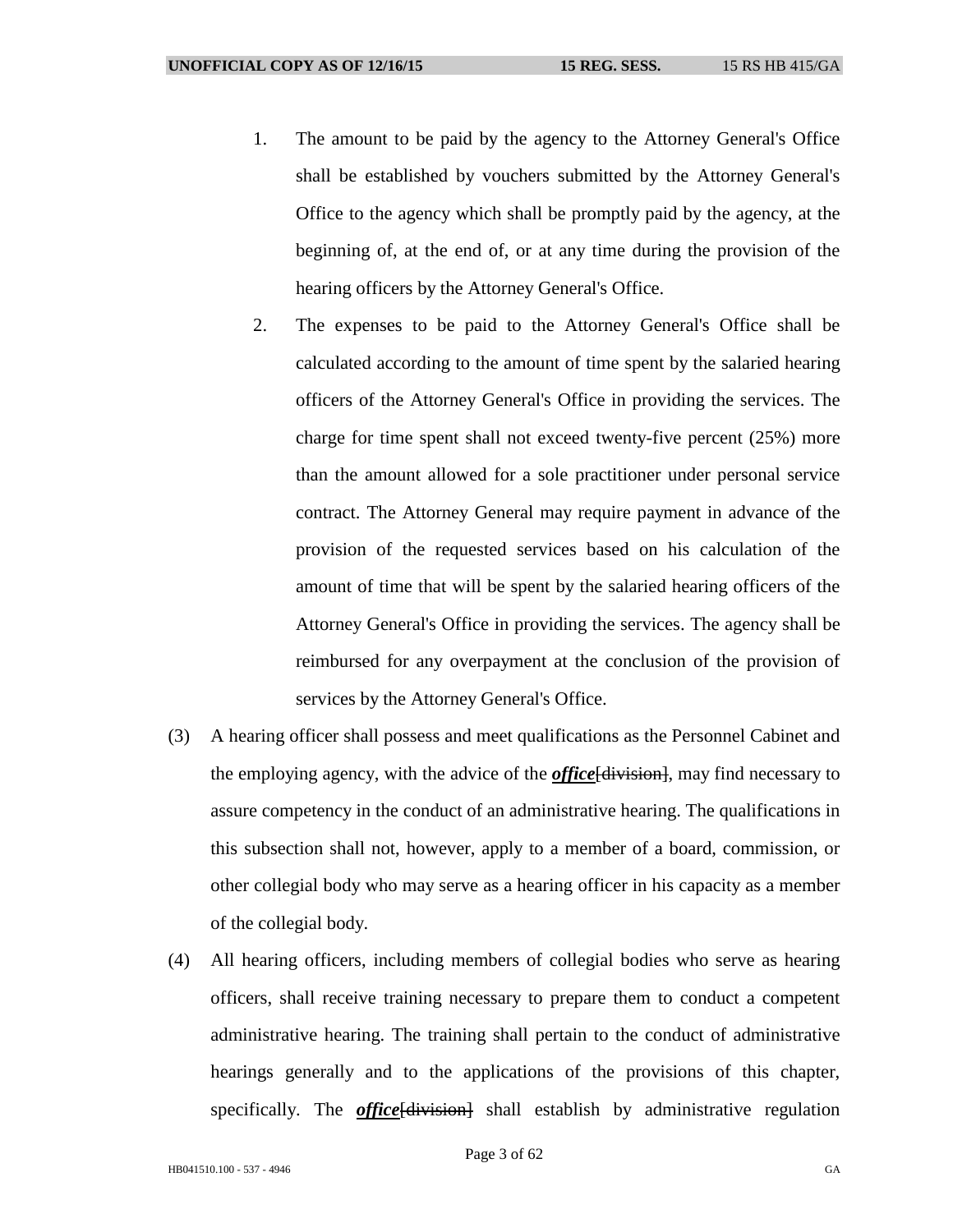minimum standards concerning the length of training, course content, and instructor qualifications. Required training shall not exceed eighteen (18) classroom hours for initial training and six (6) classroom hours per year for continuing training. Actual training may be conducted by an agency or any other organization, if the training program offered has been approved by the *office*[division] as meeting minimum standards.

Section 3. KRS 15.010 is amended to read as follows:

- (1) The Attorney General is the head of the Department of Law.
- (2) The Department of Law shall include the following major organizational units:
	- (a) *Office of Criminal Appeals*[Criminal Appellate Division];
	- (b) Office of Consumer Protection [Division];
	- (c) *Department of Criminal*[Special] Investigations [Division];
	- (d) Office of Special Prosecutions<del>[Division]</del>;
	- (e) Office of Prosecutors Advisory Council Fervices Division];
	- (f) Office of Medicaid Fraud and Abuse Control<del>[Division]</del>;
	- (g) *Office of* Civil and Environmental Law<del>[ Division]</del>;
	- (h) *Office of Victims* [Victims] Advocacy [Division];
	- (i)[ Child Support Enforcement Commission;
	- (j) Administrative Hearings Division;
	- (k)] Office of Rate Intervention; *and*
	- *(i)*[(1)] *Office of* Administrative Services [Division; and]

(m) Financial Integrity Enforcement Division].

*(3) The Department of Criminal Investigations shall be headed by a commissioner, who shall be appointed by and serve at the pleasure of the Attorney General. The other offices specified in subsection (2) of this section shall be headed by executive directors, who shall be appointed by and serve at the pleasure of the Attorney General.*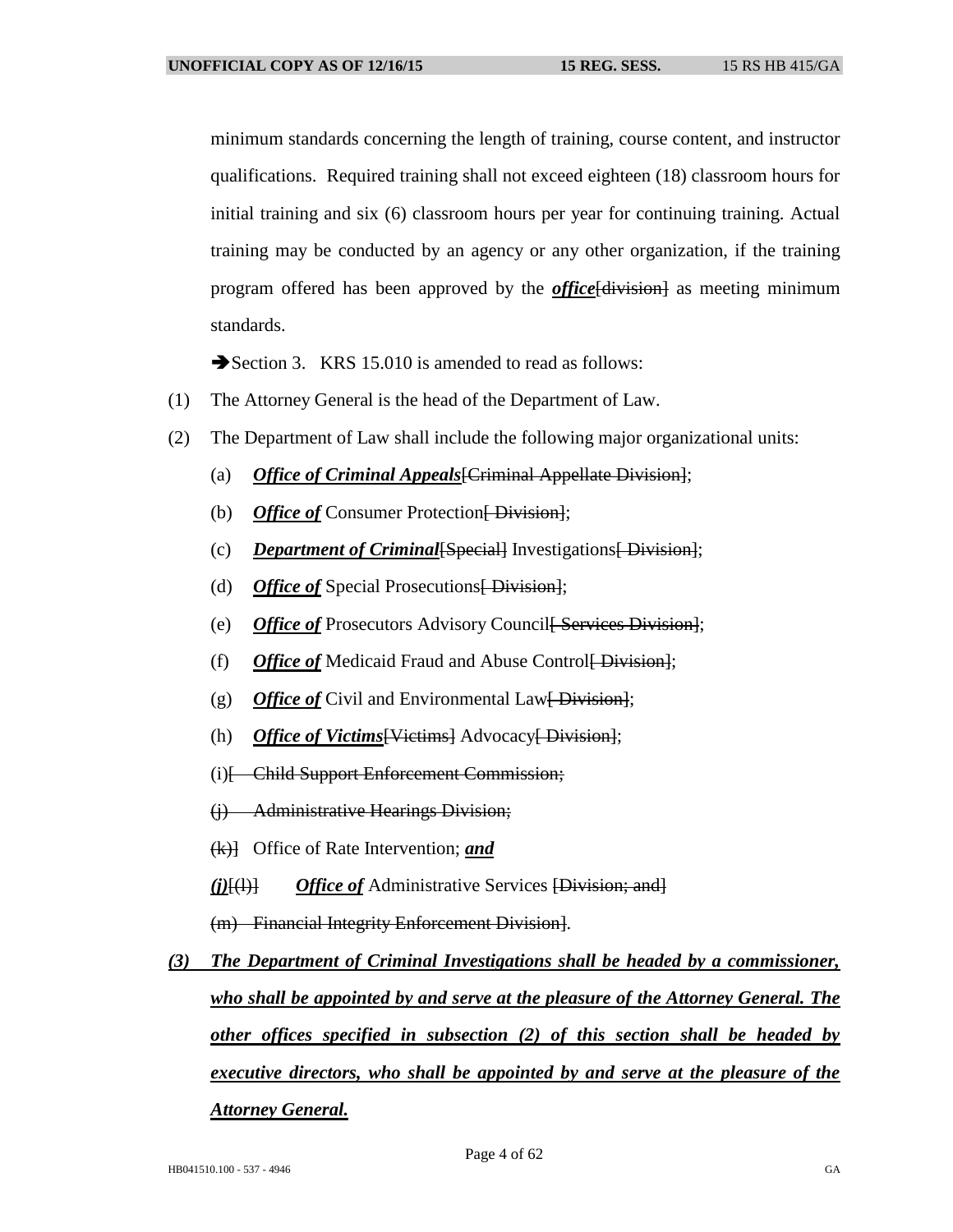Section 4. KRS 15.111 is amended to read as follows:

## *As part of its purpose, the Office of Civil and Environmental Law*[(1) The Division of Administrative Hearings is created in the Office of Attorney General.

(2) This division] shall have the following responsibilities:

- *(1)*[(a)] Employing and maintaining a pool of hearing officers for assignment to the individual agencies at their request, for the conduct of administrative hearings. The Attorney General's office may also employ other staff as necessary to carry out functions and responsibilities assigned by KRS Chapter 13B;
- *(2)*[(b)] Reviewing and approving or disapproving requests from agencies for waivers from provisions of KRS Chapter 13B;
- (3)<sup>[(c)]</sup> Providing training in administrative hearing procedures for hearing officers as required in KRS 13B.030, either by developing and offering the training, or by contracting with appropriate organizations for the provision of training, or by approving training developed and submitted by the agencies;
- *(4)*[(d)] Consulting with the Personnel Cabinet and employing agencies in the establishment of relevant and appropriate qualifications for classes of hearing officers;
- *(5)*[(e)] Establishing, in cooperation with the *Office*[Division] of Consumer Protection, a clearinghouse for complaints concerning the administrative hearing process in Kentucky. Each complaint received shall be referred to the agency that is the subject of the complaint, and the action of the agency to resolve the complaint shall be noted and reported to the *office* [division];
- *(6)*[(f)] Reporting to the Legislative Research Commission by July 1 of each oddnumbered year, the status of the administrative hearing process in Kentucky. The report shall include a compilation of statistical data and other information necessary to assess the effectiveness and efficiency of hearing procedures and recommendations for making improvements to the system. Agencies shall provide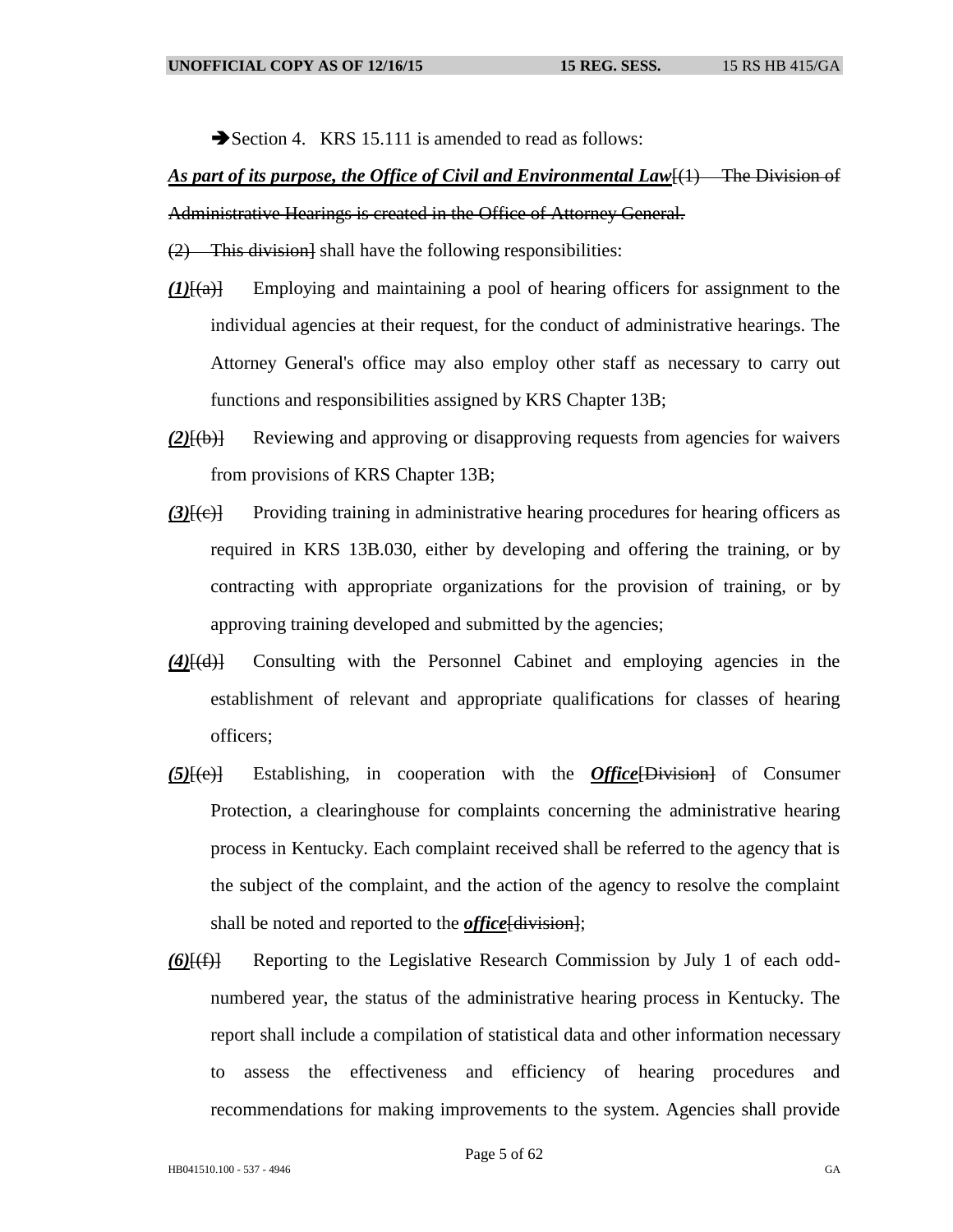the information requested by the *Office of Civil and Environmental Law*[Division of Administrative Hearings] necessary to complete the report.

Section 5. KRS 15.113 is amended to read as follows:

- (1) *As part of its purpose, the Office of the Attorney General*[The Financial Integrity Enforcement Division is created in the Department of Law. The division] shall:
	- (a) Investigate illegal redemption of food stamp benefits in cooperation with the United States Department of Agriculture and the Cabinet for Health and Family Services;
	- (b) Verify eligibility of food stamp program applicants as to past criminal history;
	- (c) Investigate the illegal distribution of counterfeit merchandise; and
	- (d) Investigate the use of personal identification and financial information by persons for the purpose of theft, or fraud, or both theft and fraud, and other illegal or fraudulent activity which may involve electronic commerce.
- (2) The Office of the Attorney General shall coordinate with the Department of Financial Institutions, the United States Secret Service, the Federal Trade Commission, the Kentucky Bankers' Association, and any other agency or organization to prepare and disseminate information to prevent identity theft. Section 6. KRS 15.753 is amended to read as follows:
- (1) This section shall apply to:
	- (a) The Attorney General and his staff;
	- (b) A county attorney and his staff; and
	- (c) A Commonwealth's attorney and his staff.
- (2) A person named in subsection (1) of this section who is sued for any act or omission in the course of his duties and who has a judgment for monetary damages rendered against him and who personally suffers actual financial loss, unreimbursed from any source, by the enforcement and satisfaction of the judgment, including any costs or attorney's fees awarded pursuant thereto, shall be indemnified by the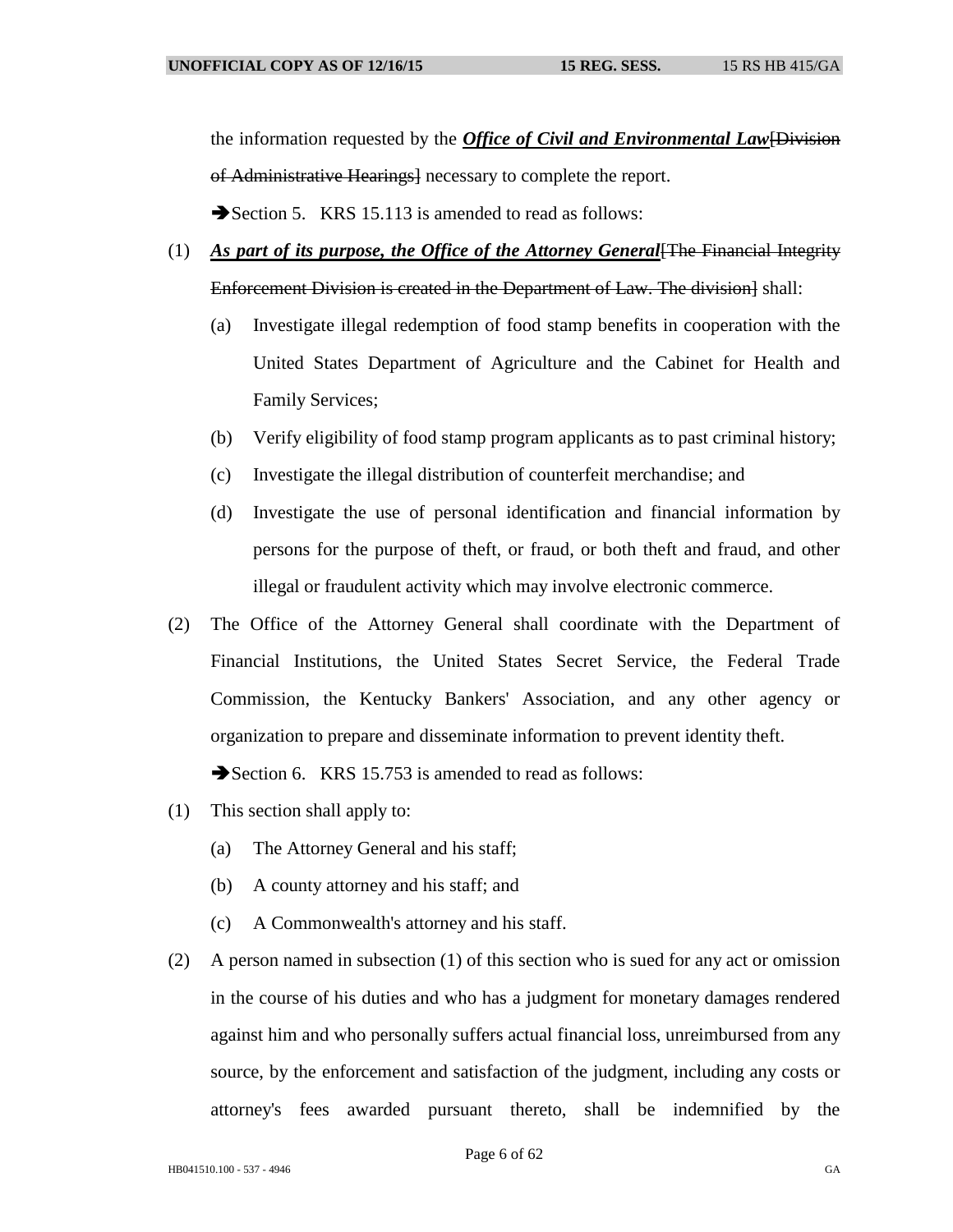Commonwealth from funds appropriated to the Finance and Administration Cabinet for the payment of judgments, to the extent of his actual financial loss.

- (3) The indemnification shall be contingent upon an express determination by the *Prosecutors*[Prosecutor's] Advisory Council that the act or omission which resulted in liability was within the scope and course of the officer's employment and occurred during the performance of duty and was committed or omitted in the good faith belief that the act or omission was lawful and proper.
- (4) If the officer seeking indemnification is the Attorney General, the determination referred to in subsection (3) of this section shall be made by the Governor.
- (5) The indemnification shall not be construed to abrogate or limit any privilege, immunity, or matter of defense otherwise available to the person claiming indemnification and shall not constitute a waiver of any privilege, immunity, or matter or defense including the sovereign immunity of the Commonwealth.
- (6) The indemnification shall not be the subject of comment, directly or indirectly, before any jury hearing any cause of action in which the Attorney General, a county or Commonwealth's attorney, or a member of their staff is a party, and any comment before the jury shall result in an immediate mistrial.

Section 7. KRS 189A.050 is amended to read as follows:

- (1) All persons convicted of violation of KRS  $189A.010(1)(a)$ , (b), (c), (d), or (e) shall be sentenced to pay a service fee of three hundred seventy-five dollars (\$375), which shall be in addition to all other penalties authorized by law.
- (2) The fee shall be imposed in all cases but shall be subject to the provisions of KRS 534.020 relating to the method of imposition and KRS 534.060 as to remedies for nonpayment of the fee.
- (3) The first fifty dollars (\$50) of each service fee imposed by this section shall be paid into the general fund, and the remainder of the revenue collected from the service fee imposed by this section shall be utilized as follows: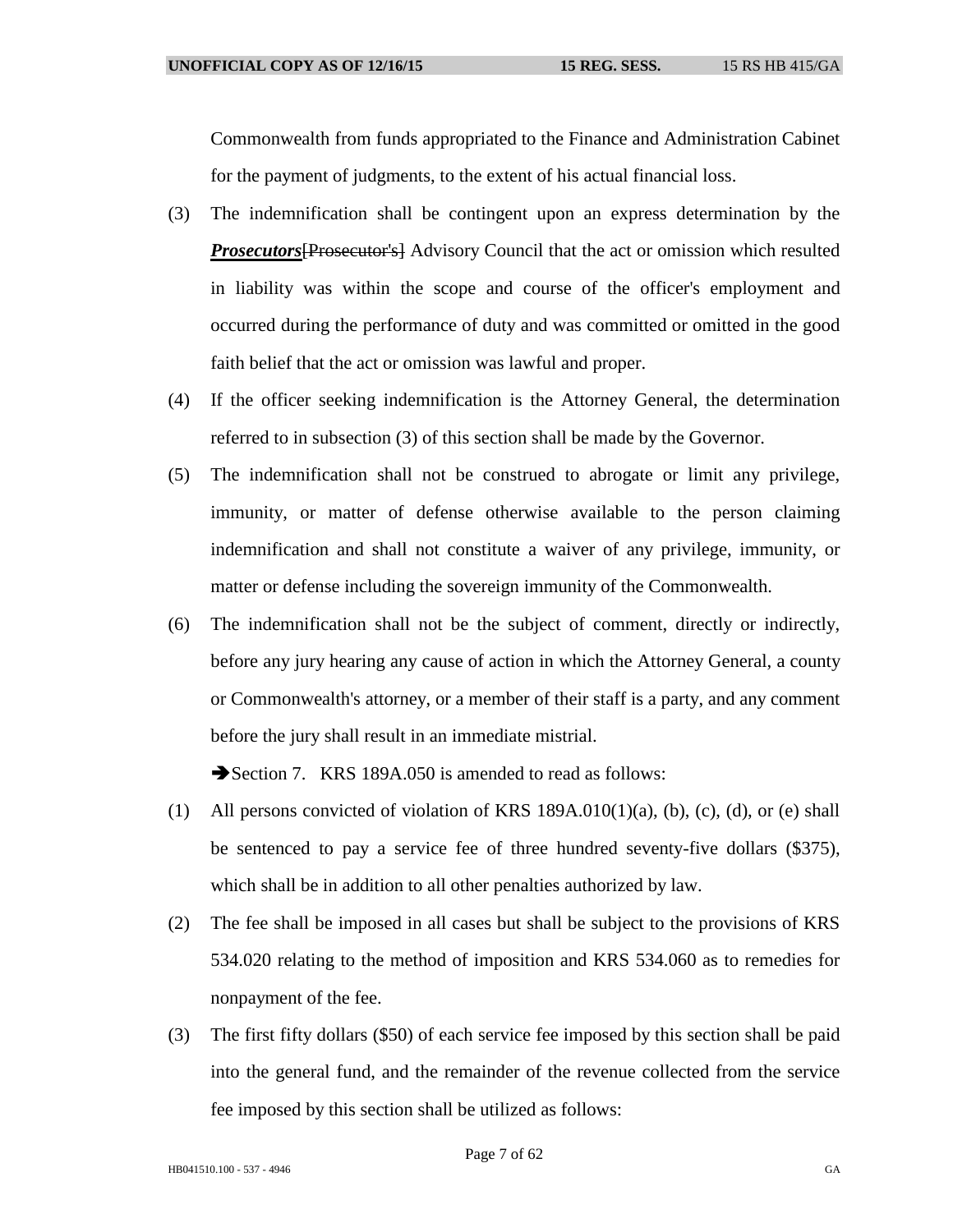- (a) Twelve percent (12%) of the amount collected shall be transferred to the Department of Kentucky State Police forensic laboratory for the acquisition, maintenance, testing, and calibration of alcohol concentration testing instruments and the training of laboratory personnel to perform these tasks;
- (b) Twenty percent (20%) of the service fee collected pursuant to this section shall be allocated to the Department for Public Advocacy;
- (c) One percent (1%) shall be transferred to the *Prosecutors*[Prosecutor's] Advisory Council for training of prosecutors for the prosecution of persons charged with violations of this chapter and for obtaining expert witnesses in cases involving the prosecution of persons charged with violations of this chapter or any other offense in which driving under the influence is a factor in the commission of the offense charged;
- (d) Sixteen percent (16%) of the amount collected shall be transferred as follows:
	- 1. Fifty percent (50%) shall be credited to the traumatic brain injury trust fund established under KRS 211.476; and
	- 2. Fifty percent (50%) shall be credited to the Cabinet for Health and Family Services, Department for Behavioral Health, Developmental and Intellectual Disabilities, for the purposes of providing direct services to individuals with brain injuries that may include long-term supportive services and training and consultation to professionals working with individuals with brain injuries. As funding becomes available under this subparagraph, the cabinet may promulgate administrative regulations pursuant to KRS Chapter 13A to implement the services permitted by this subparagraph;
- (e) Any amount specified by a specific statute shall be transferred as provided in that statute;
- (f) Forty-six percent (46%) of the amount collected shall be transferred to be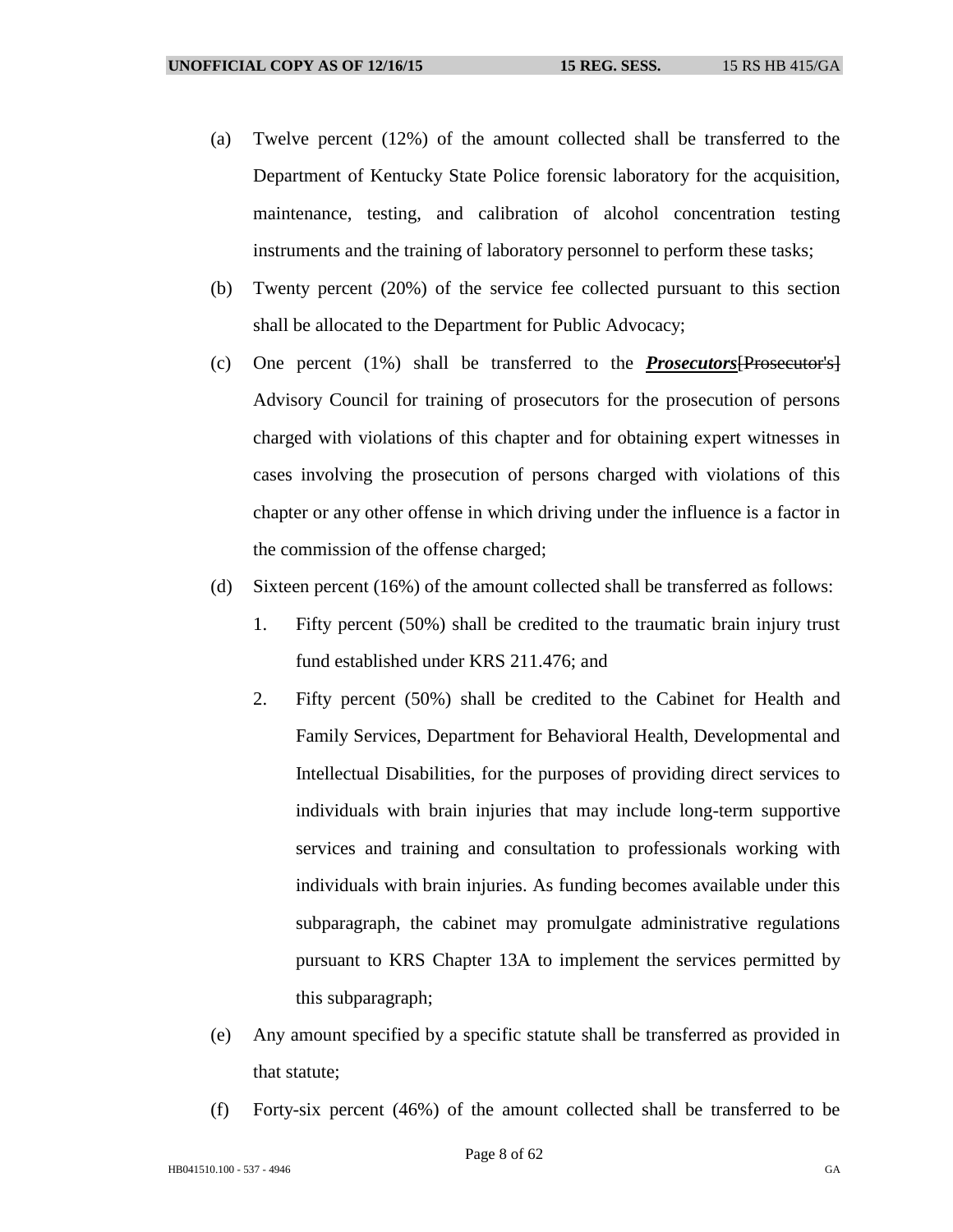utilized to fund enforcement of this chapter and for the support of jails, recordkeeping, treatment, and educational programs authorized by this chapter and by the Department for Public Advocacy; and

- (g) The remainder of the amount collected shall be transferred to the general fund.
- (4) The amounts specified in subsection  $(3)(a)$ ,  $(b)$ ,  $(c)$ , and  $(d)$  of this section shall be placed in trust and agency accounts that shall not lapse. Section 8. KRS 205.712 is amended to read as follows:
- (1) The Department for Income Support, Child Support Enforcement, is established in the Cabinet for Health and Family Services.
- (2) The duties of the Department for Income Support, Child Support Enforcement, or its designee, shall include:
	- (a) Serve as state agency authorized to administer Part D of Title IV of the Social Security Act, 42 U.S.C. secs. 651 to 669;
	- (b) Serve as the information agency as provided in the Uniform Interstate Family Support Act, KRS Chapter 407;
	- (c) Serve as collector of all court-ordered or administratively ordered child support payments pursuant to Part D of Title IV of the Social Security Act;
	- (d) Serve as the agent for enforcement of international child support obligations, and respond to requests from foreign reciprocating countries;
	- (e) Establish and enforce an obligation upon receipt of a completed, notarized voluntary acknowledgment-of-paternity form;
	- (f) Enforce Kentucky child support laws, including collection of court-ordered or administratively ordered child support arrearages and prosecution of persons who fail to pay child support;
	- (g) Publicize the availability of services and encourage the use of these services for establishing paternity and child support;
	- (h) Pay the cost of genetic testing to establish paternity, subject to recoupment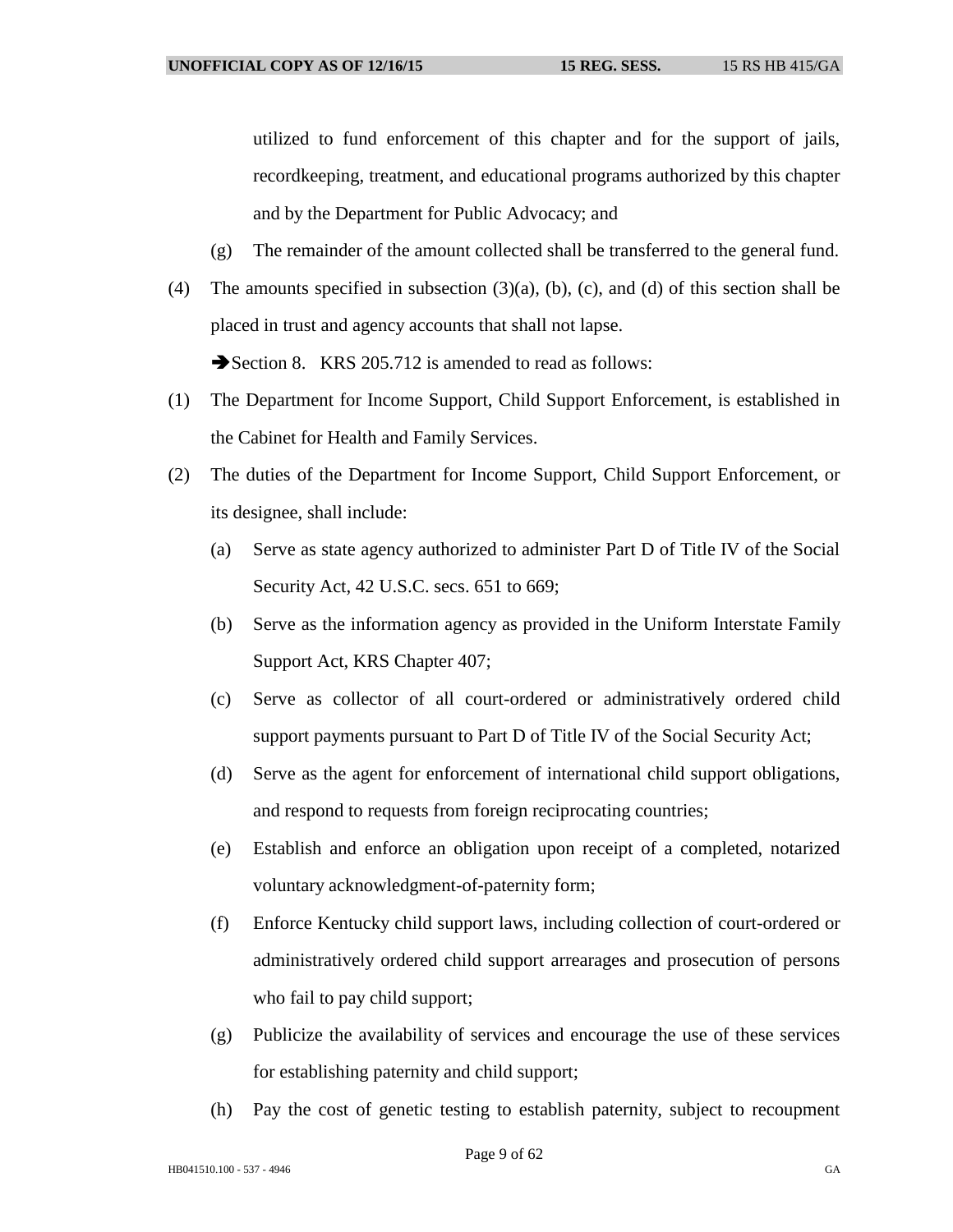from the alleged father, when paternity is administratively or judicially determined; and obtain additional testing when an original test is contested, upon request and advance payment by the contestant;

- (i) Establish child support obligations and seek modification of judicially or administratively established child support obligations in accordance with the child support guidelines of the Commonwealth of Kentucky as provided under KRS 403.212;
- (j) Administratively establish child support orders which shall have the same force and effect of law;
- (k) Issue an administrative subpoena to secure public and private records of utility and cable companies and asset and liability information from financial institutions for the establishment, modification, or enforcement of a child support obligation;
- (l) Impose a penalty for failure to comply with an administrative subpoena;
- (m) Provide notices, copies of proceedings, and determinations of support amounts to any parties or individuals who are applying for or receiving Title IV-D services, or who are parties to cases in which Title IV-D services are being provided;
- (n) Issue interstate administrative subpoenas to any individual or entity for financial or other information or documents which are needed to establish, modify, or enforce a child support obligation pursuant to Part D of Title IV of the Social Security Act, 42 U.S.C. secs. 651 et seq. An administrative subpoena lawfully issued in another state to an individual or entity residing in this state shall be honored and enforced in the Circuit Court where the individual or entity resides; and
- (o) May promulgate administrative regulations to implement this section and adopt forms or implement other requirements of federal law relating to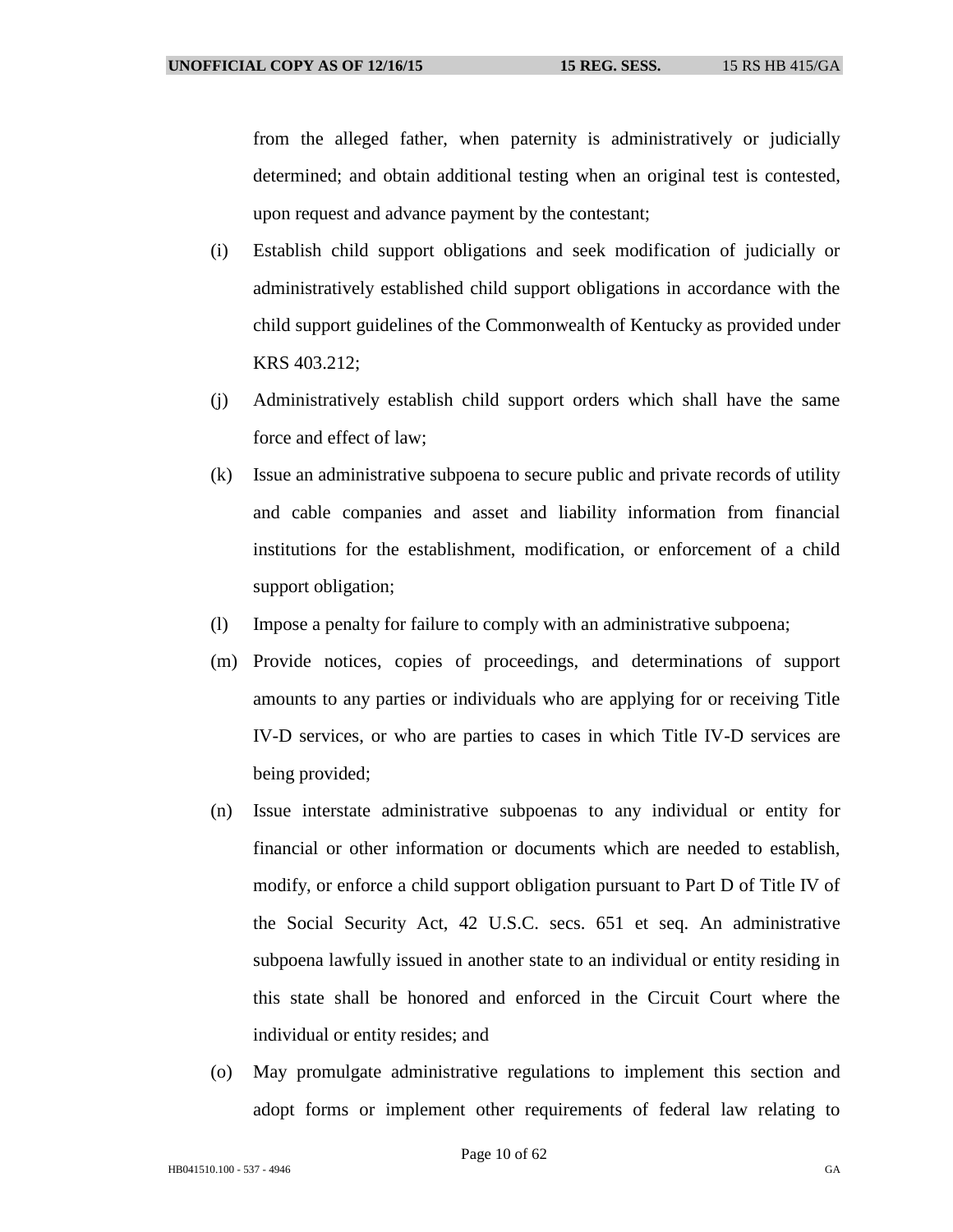interstate administrative subpoenas.

- (3) Effective September 30, 1999, the cabinet shall establish a system to receive and process all child support payments. The system shall include existing computer systems to record the payments. The automated system shall include a state case registry that contains records with respect to each case in which services are being provided by the cabinet and each child support order established or modified in the state on or after October 1, 1998.
- (4) The cabinet shall establish and operate a state disbursement unit for the collection, disbursement, and recording of payments under support orders for all Title IV-D cases and for all cases initially issued in the state on or after January 1, 1994, in which a wage withholding has been court-ordered or administratively ordered, pursuant to Part D of Title IV of the Social Security Act. Establishment of the state unit may include the designation and continuation of existing local collection units to aid efficient and effective collection, disbursement, and recording of child support payments.
- (5) After the establishment of the disbursement unit child support collection system, the cabinet or its designee shall serve as collector of all court-ordered or administratively ordered child support payments pursuant to Part D of Title IV of the Social Security Act.
- (6) Where establishment of paternity and enforcement and collection of child support is by law the responsibility of local officials, the cabinet shall refer cases to the appropriate official for such action. The cabinet may enter into cooperative arrangements with appropriate courts and law enforcement officials to assist the cabinet in administering the program of child support recovery, including the entering into of financial arrangements with such courts and officials as provided for under the provisions of federal law and regulations. The local county attorney shall be considered the designee of the cabinet for purposes of administering the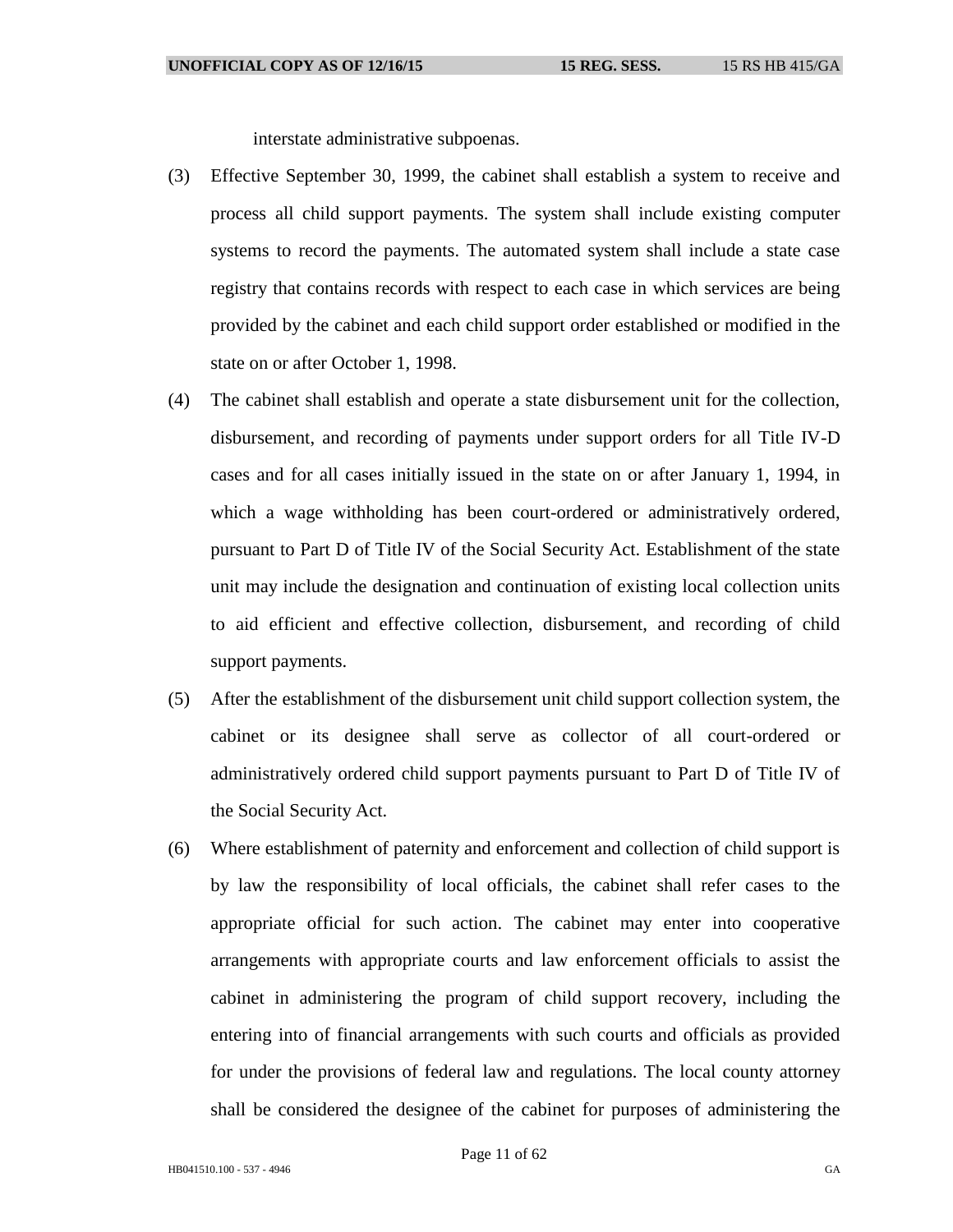program of child support recovery within a county, subject to the option of the county attorney to decline such designation. Nothing in this section shall prevent the secretary from taking such action, with prior written notice, as appropriate if the terms and conditions of the cooperative agreement are not met. When a cooperative agreement with a contracting official is canceled for good cause, the cabinet may not offer that cooperative agreement to that official during the official's tenure.

- (7) Where the local county attorney, friend of the court, domestic relations agent, or other designee of the cabinet has been contracted for the purpose of administering child support enforcement pursuant to Title IV-D of the Social Security Act, the contracting official shall be deemed to be representing the cabinet and as such does not have an attorney-client relationship with the applicant who has requested services pursuant to Title IV-D of the Social Security Act nor with any dependent on behalf of the individuals for whom services are sought.
- (8) The cabinet shall determine the name of each obligor who owes an arrearage of at least two thousand five hundred dollars (\$2,500). After notification to the obligor owing an arrearage amount of two thousand five hundred dollars (\$2,500), the cabinet shall transmit to the United States secretary of health and human services the certified names of the individuals and supporting documentation for the denial, revocation, or limitation of the obligor's passport. The cabinet shall notify the identified obligor of the determination and the consequences and provide an opportunity to contest the determination.
- (9) The cabinet shall determine the name of an obligor owing an arrearage and shall indefinitely deny, suspend, or revoke a license or certification that has been issued if the person has a child support arrearage that equals or exceeds the amount that would be owed after six (6) months of nonpayment or fails, after receiving appropriate notice, to comply with subpoenas or warrants relating to paternity or child support proceedings as provided by 42 U.S.C. sec. 666(a)(16).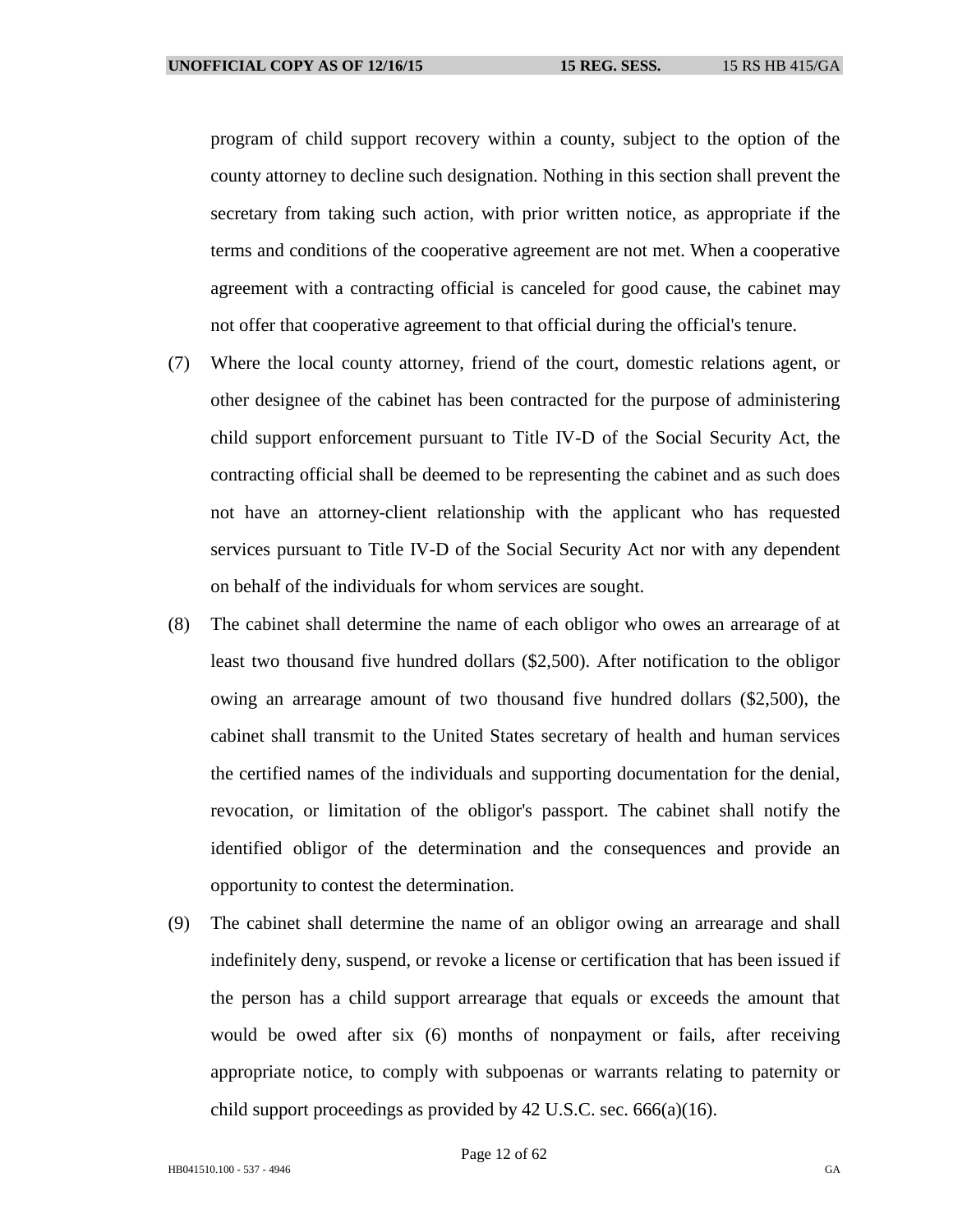- (10) The cabinet shall forward the name of the individual to a board of licensure or board of certification for the notification of the denial, revocation, or suspension of a driver's license, professional license or certification, occupational license or certification, recreational license, or sporting license.
- (11) The denial or suspension shall remain in effect until the child support arrearage has been eliminated or payments on the child support arrearage are being made in accordance with a court or administrative order, the person complies with the subpoena or warrant relating to paternity or child support proceedings, or the appeal of the denial or suspension is upheld and the license is reinstated.
- (12) Except for cases administered by the cabinet under 42 U.S.C. secs. 651 et seq. which shall be afforded the appeal process set forth by KRS 405.450(3), an individual who has a license or certification denied, revoked, or suspended shall have the right to appeal to the licensing or certifying board.
- (13) A dispute hearing shall be conducted by the cabinet in accordance with KRS 405.450. The only basis for a dispute hearing shall be a mistake in fact.
- (14) The cabinet shall in its discretion enter into agreements with financial institutions doing business in the Commonwealth to develop and operate, in coordination with the financial institutions, a data match system as required by KRS 205.772 to 205.778.
- (15) The cabinet may issue both intrastate and interstate administrative subpoenas to any individual or entity for financial or other information or documents that are needed to establish, modify, or enforce a child support obligation pursuant to Title IV-D of the Social Security Act, 42 U.S.C. secs. 651 et seq. An administrative subpoena lawfully issued in another state to an individual or entity in this state shall be honored and enforced in the Circuit Court of the county in which the individual or entity resides.
- (16) [The Cabinet for Health and Family Services shall forward to the Office of the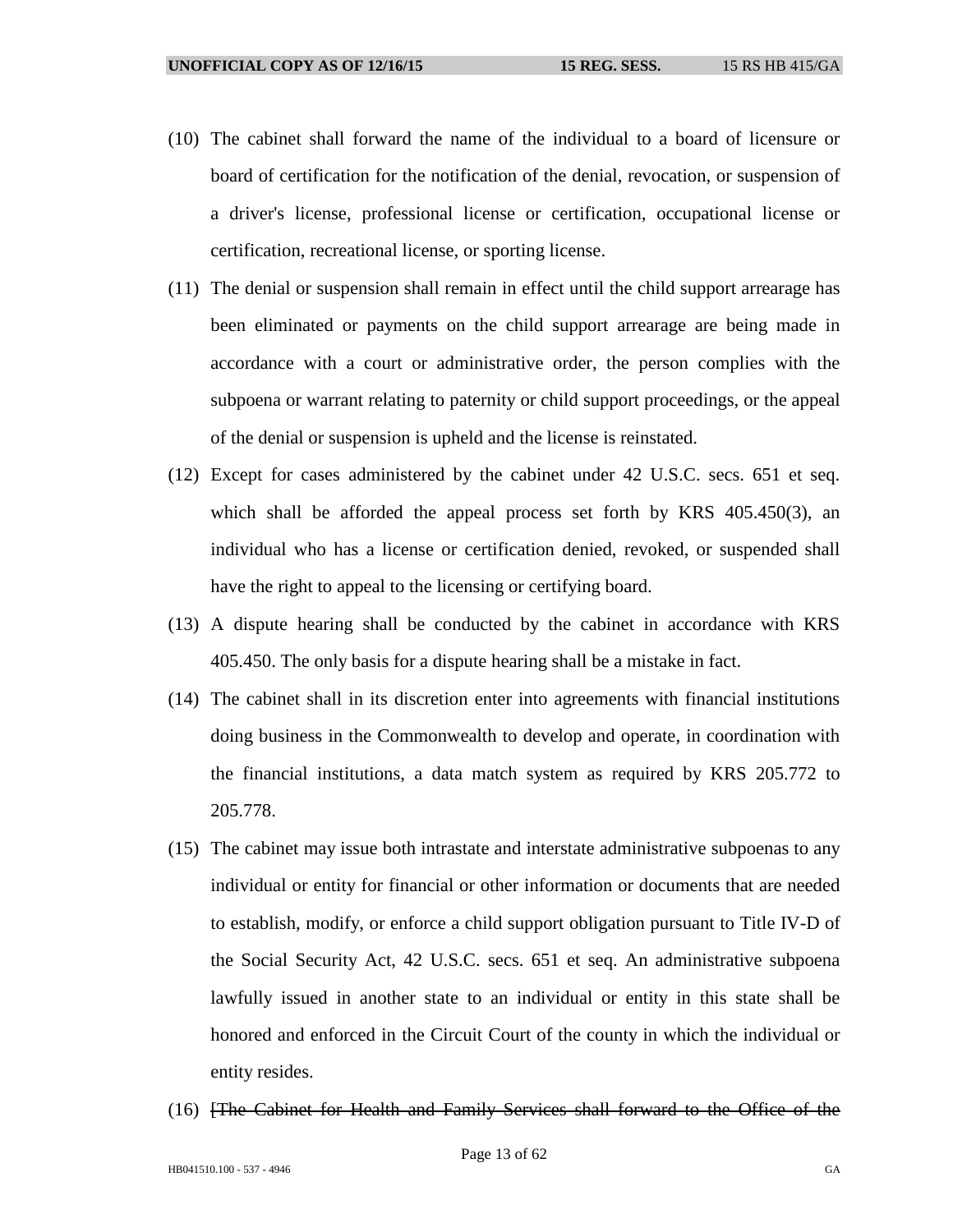Attorney General a list of names of delinquent obligors and, in cooperation with the Office of the Attorney General, shall promulgate administrative regulations in accordance with KRS Chapter 13A to implement KRS 15.055.

- (17) ]The cabinet shall compare a quarterly report provided by the Finance and Administration Cabinet of all tort claims made against the state by individuals with the child support database to match individuals who have a child support arrearage and may receive a settlement from the state.
- *(17)*[(18)] The cabinet shall prepare and distribute to the cabinet's designee for the administration of the child support program information on child support collections and enforcement. The information shall include a description of how child support obligations are:
	- (a) Established;
	- (b) Modified;
	- (c) Enforced;
	- (d) Collected; and
	- (e) Distributed.
- *(18)*[(19)] The cabinet's designee for the administration of the child support program shall distribute, when appropriate, the following:
	- (a) Information on child support collections and enforcement; and
	- (b) Job listings posted by employment services.

Section 9. KRS 217.896 is amended to read as follows:

The *Office* [Division] of Consumer Protection of the Office of the Attorney General shall develop and distribute to licensed pharmacies without charge a pamphlet for citizens of the Commonwealth which explains the provisions of KRS 217.815 to 217.826 and 217.895. Pharmacists shall display such distributed pamphlets in a prominent place and make them available without charge. Pharmacies shall maintain a sufficient stock of the distributed pamphlets to assure that the supply will not become exhausted for any lengthy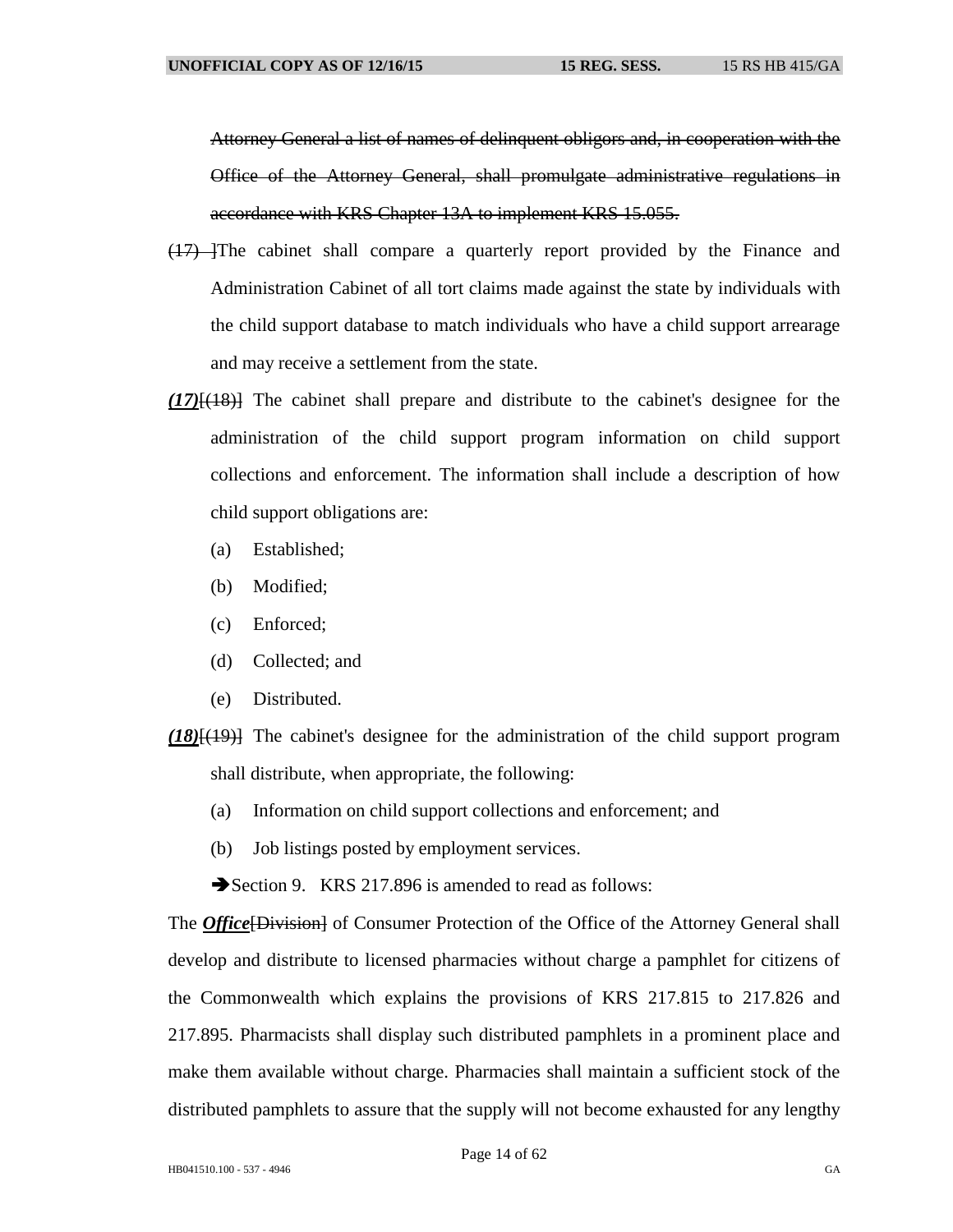time.

Section 10. KRS 248.353 is amended to read as follows:

- (1) Compliance with the provisions of KRS 248.350 shall be monitored by the department with enforcement assistance provided by the *Office of* Special Prosecutions <del>[ Unit]</del> of the Office of the Attorney General.
- (2) The Attorney General at the request of the commissioner:
	- (a) May make such public or private investigations within or outside of this state as he deems necessary to determine if any person has violated or is about to violate KRS 248.350 or any administrative regulation or order thereunder, or to aid in the enforcement of KRS 248.350 or in the prescribing of administrative regulations and forms thereunder;
	- (b) May require or permit any person to file a statement in writing, under oath or otherwise as the Attorney General may determine, as to all the facts and circumstances concerning the matter to be investigated; and
	- (c) May publish information concerning any violation of KRS 248.350 or any administrative regulation or order thereunder.
- (3) For the purpose of any investigation or proceeding under KRS 248.350, the Attorney General or any officer designated by him may administer oaths and affirmations, subpoena witnesses, compel their attendance, take evidence, and require production of any books, papers, correspondence, memoranda, agreements, or other documents or records which the Attorney General deems relevant or material to the inquiry.
- (4) In case of contumacy by, or refusal to obey a subpoena issued to, any person, any court of competent jurisdiction, upon application by the Attorney General, may issue to that person an order requiring him to appear before the Attorney General, or the officer designated by him, there to produce documentary evidence if so ordered or to give evidence touching the matter under investigation or in question; and any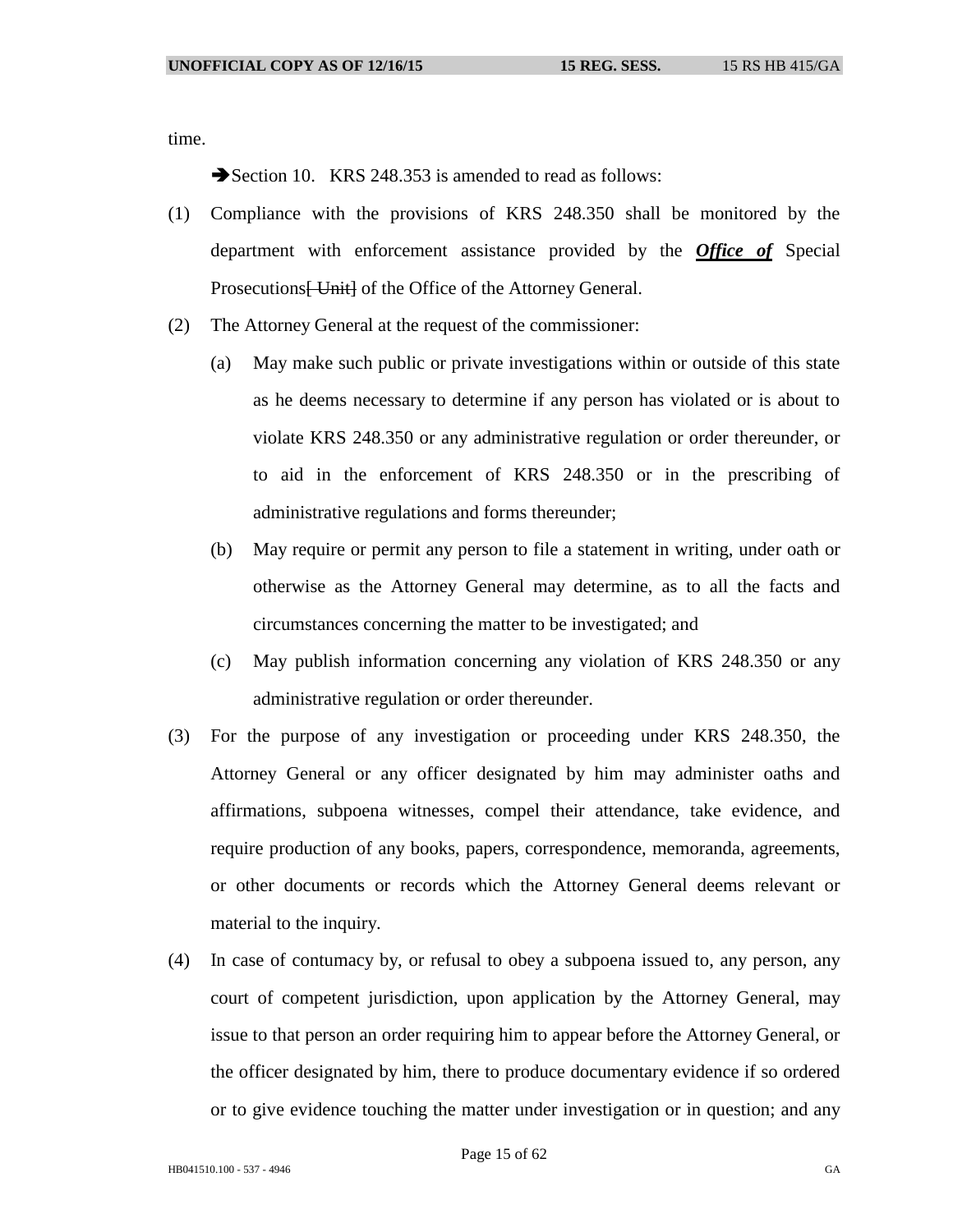failure to obey the order of the court may be punished by the court as a contempt of court.

(5) No person is excused from attending and testifying or from producing any document or record before the Attorney General, or in obedience to the subpoena of the Attorney General or any officer designated by him, or in any proceeding instituted by the Attorney General, on the ground that the testimony or evidence (documentary or otherwise) required of him may tend to incriminate him or subject him to a penalty or forfeiture; but no individual may be prosecuted or subjected to any penalty or forfeiture for or on account of any transaction, matter, or thing concerning which he is compelled, after claiming his privilege against selfincrimination, to testify or produce evidence (documentary or otherwise), except that the individual so testifying shall not be exempt from prosecution and punishment for perjury committed in so testifying.

Section 11. KRS 304.1-120 is amended to read as follows:

No provision of this code shall apply to:

- (1) Fraternal benefit societies (as identified in Subtitle 29), except as stated in Subtitle 29.
- (2) Nonprofit hospital, medical-surgical, dental, and health service corporations (as identified in Subtitle 32) except as stated in Subtitle 32.
- (3) Burial associations (as identified in KRS Chapter 303), except as stated in Subtitle 31.
- (4) Assessment or cooperative insurers (as identified in KRS Chapter 299), except as stated in KRS Chapter 299.
- (5) Insurance premium finance companies (as identified in Subtitle 30), except as stated in Subtitle 30.
- (6) Qualified organizations which issue charitable gift annuities within the Commonwealth of Kentucky. For the purposes of this subsection: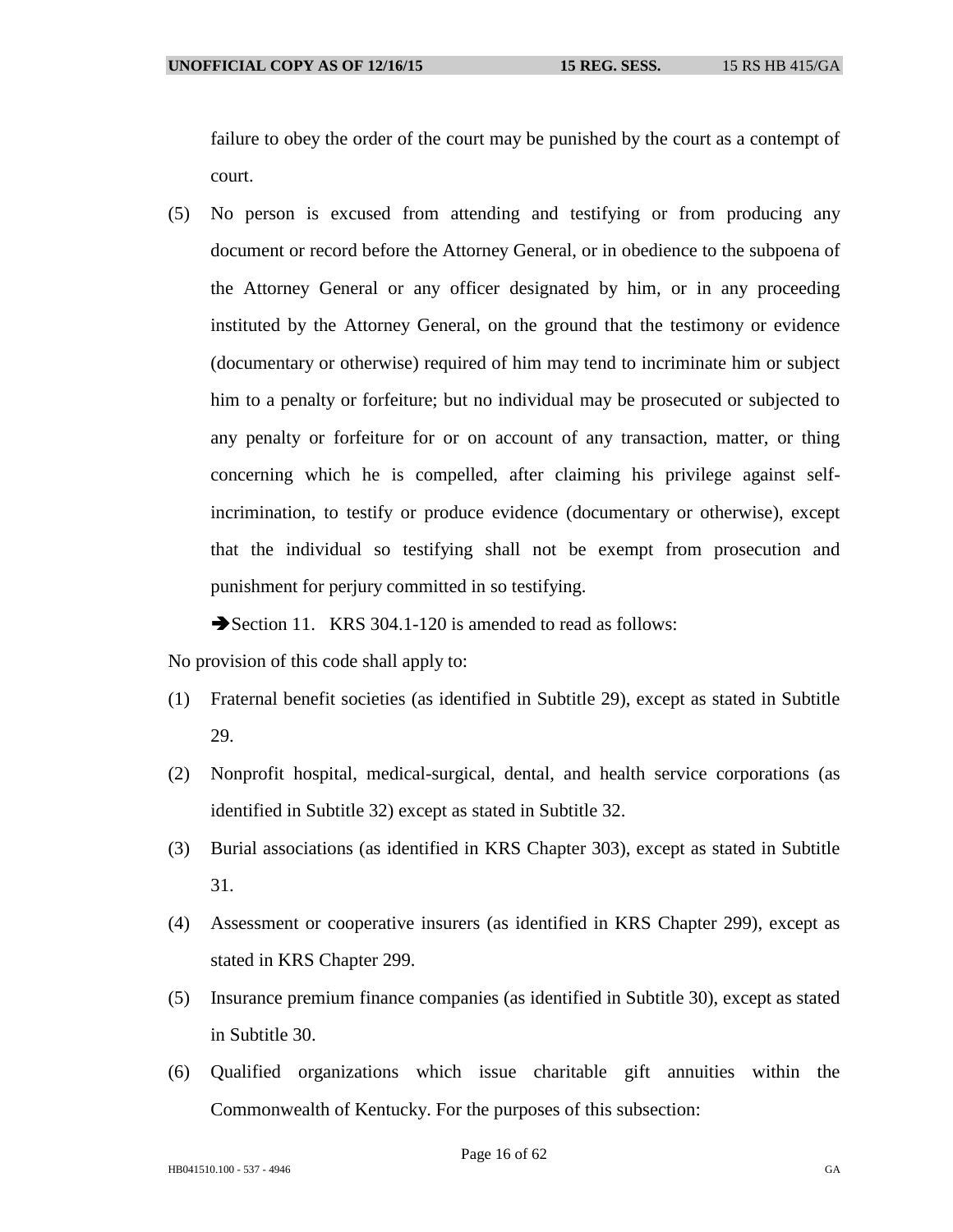- (a) A "qualified organization" means one which is:
	- 1. Exempt from taxation under Section  $501(c)(3)$  of the Internal Revenue Code as a charitable organization, if it files a copy of federal form 990 with the *Office* [Division] of Consumer Protection in the Office of the Attorney General; or
	- 2. Exempt from taxation under Section  $501(c)(3)$  of the Internal Revenue Code as a religious organization; or
	- 3. Exempt as a publicly owned or nonprofit, privately endowed educational institution approved or licensed by the State Board of Education, the Southern Association of Colleges and Schools, or an equivalent public authority of the jurisdiction where the institution is located; and
- (b) A "charitable gift annuity" means a giving plan or method by which a gift of cash or other property is made to a qualified organization in exchange for its agreement to pay an annuity.
- (7) A religious organization, as identified in this subsection, or its participants, that:
	- (a) Is a nonprofit religious organization;
	- (b) Is limited to participants who are members of the same denomination or religion;
	- (c) Matches its participants who have financial, physical, or medical needs with participants who choose to assist with those needs;
	- (d) 1. Includes the following notice for delivery to all participants, printed in not less than ten (10) point, bold-faced type on or accompanying all applications, guideline materials, or any similar documents: "NOTICE: UNDER KENTUCKY LAW, THE RELIGIOUS

ORGANIZATION FACILITATING THE SHARING OF MEDICAL EXPENSES IS NOT AN INSURANCE COMPANY, AND ITS GUIDELINES, PLAN OF OPERATION, OR ANY OTHER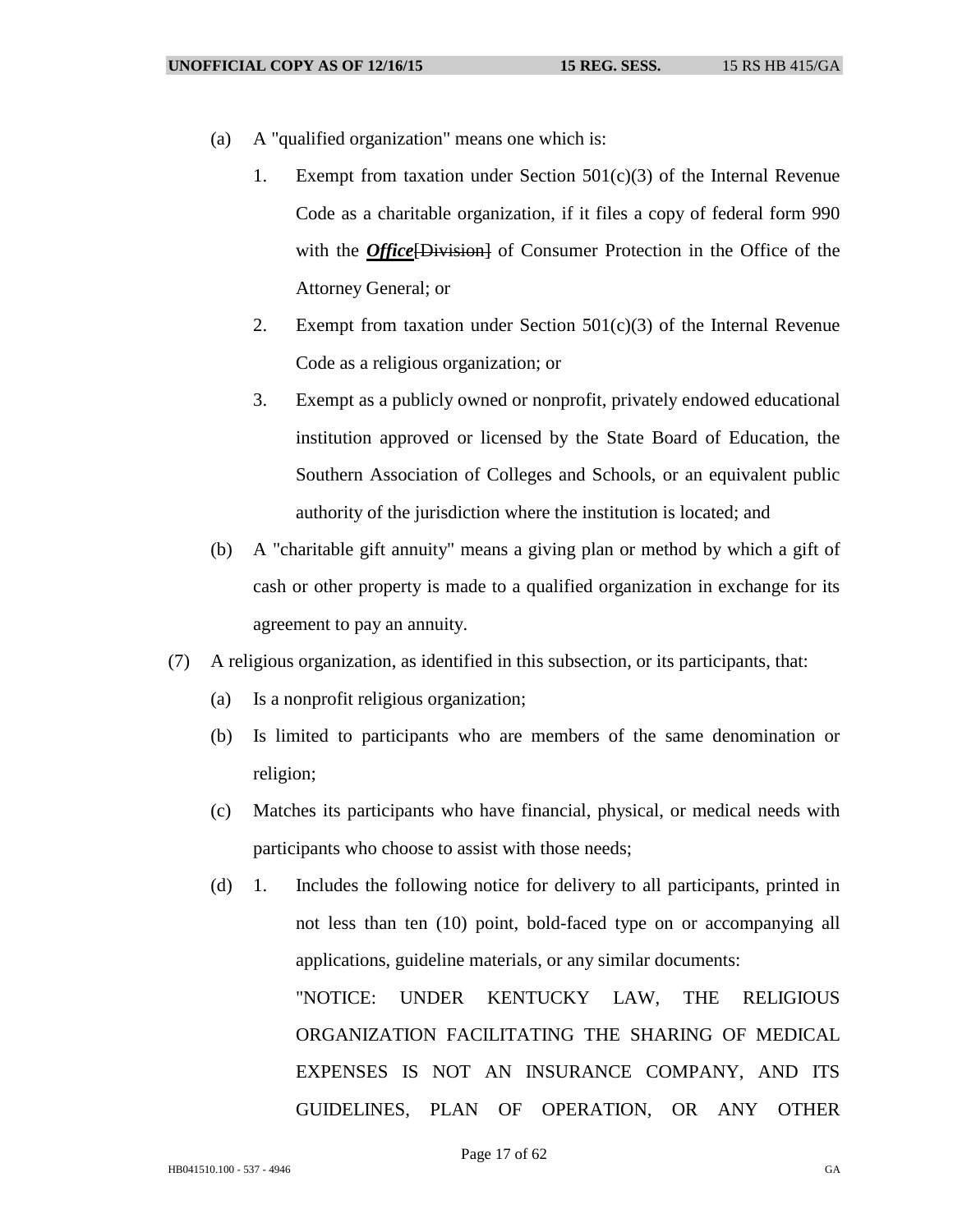DOCUMENT OF THE RELIGIOUS ORGANIZATION DO NOT CONSTITUTE OR CREATE AN INSURANCE POLICY. PARTICIPATION IN THE RELIGIOUS ORGANIZATION OR A SUBSCRIPTION TO ANY OF ITS DOCUMENTS SHALL NOT BE CONSIDERED INSURANCE. ANY ASSISTANCE YOU RECEIVE WITH YOUR MEDICAL BILLS WILL BE TOTALLY VOLUNTARY. NEITHER THE ORGANIZATION OR ANY PARTICIPANT SHALL BE COMPELLED BY LAW TO CONTRIBUTE TOWARD YOUR MEDICAL BILLS. WHETHER OR NOT YOU RECEIVE ANY PAYMENTS FOR MEDICAL EXPENSES, AND WHETHER OR NOT THIS ORGANIZATION CONTINUES TO OPERATE, YOU SHALL BE PERSONALLY RESPONSIBLE FOR THE PAYMENT OF YOUR MEDICAL BILLS."

- 2. A participant shall acknowledge receipt of the "Notice" by signing below the "Notice" on the application;
- (e) Suggests amounts to give that are voluntary among the participants, with no assumption of risk or promise to pay either among the participants or between the participants and the organization.
- (8) A public or private ambulance service licensed and regulated by the Cabinet for Health and Family Services to the extent that it solicits membership subscriptions, accepts membership applications, charges membership fees, and furnishes prepaid or discounted ambulance services to subscription members and designated members of their households.

Section 12. KRS 367.120 is amended to read as follows:

(1) The General Assembly finds that the public health, welfare and interest require a strong and effective consumer protection program to protect the public interest and the well-being of both the consumer public and the ethical sellers of goods and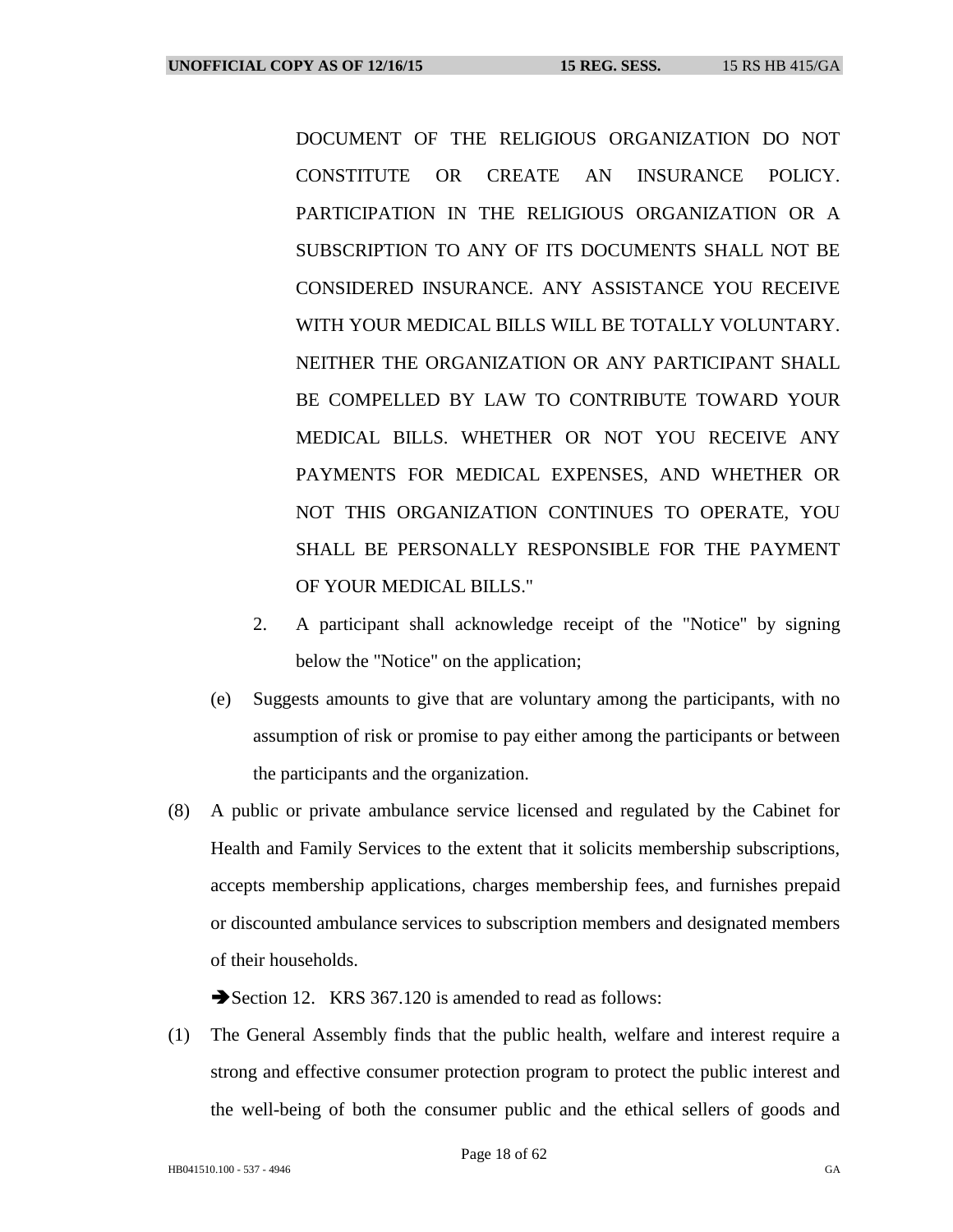services; toward this end, a Consumers' Advisory Council and *an Office*<sup>[a]</sup> Division] of Consumer Protection of the Department of Law are hereby created for the purpose of aiding in the development of preventive and remedial consumer protection programs and enforcing consumer protection statutes.

(2) KRS 367.110 to 367.300 may be cited as the "Consumer Protection Act."

Section 13. KRS 367.46951 is amended to read as follows:

As used in KRS 367.46951 to 367.46999 and 367.990, unless the context otherwise requires:

- (1) "Telephone solicitation" means:
	- (a) A live or recorded communication sent by a telephone or message sent by a facsimile machine to a residential, mobile, or telephone paging device telephone number, including a call made by an automatic dialing or recorded message device, for the purpose of:
		- 1. Soliciting a sale of consumer goods or services, offering an investment, business, or employment opportunity, or offering a consumer loan to the person called;
		- 2. Obtaining information that will or may be used for the solicitation of a sale of consumer goods or services, the offering of an investment, business, or employment opportunity, or the offering of a consumer loan to the person called;
		- 3. Offering the person called a prize, gift, or anything else of value, if payment of money or other consideration is required in order to receive the prize or gift, including the purchase of other merchandise or services or the payment of any processing fees, delivery charges, shipping and handling fees, or other fees or charges; or
		- 4. Offering the person called a prize, gift, or other incentive to attend a sales presentation for consumer goods or services, an investment or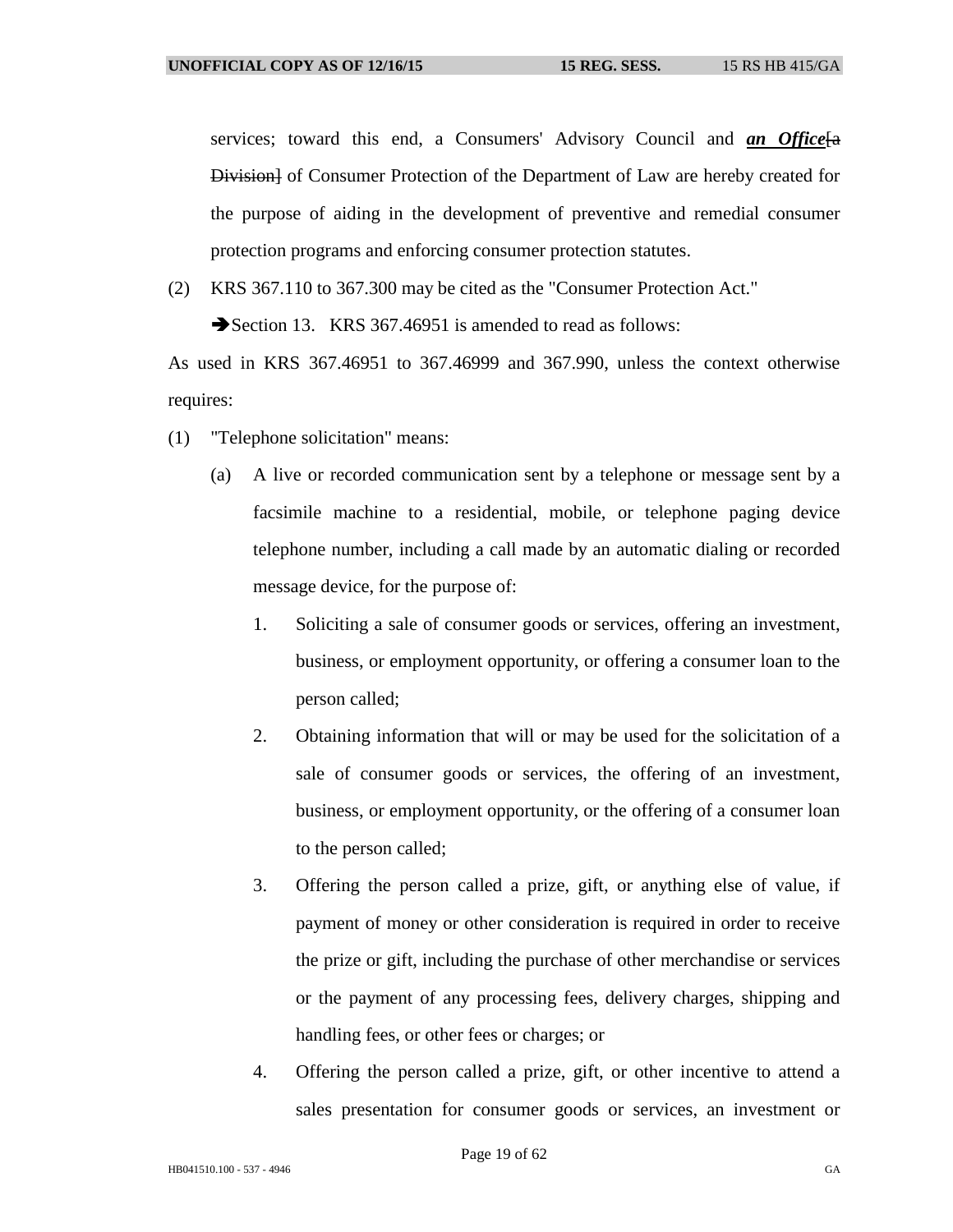business opportunity, or a consumer loan; or

- (b) A live or recorded communication sent by telephone, facsimile machine, mobile telephone, or telephone paging device in response to inquiries generated by unrequested notifications sent by the merchant to persons who have not previously purchased goods or services from the merchant or telemarketer or who have not previously requested credit from the merchant, to a prospective purchaser if the merchant or telemarketer represents or implies to the recipient of the notification that any of the following applies:
	- 1. That the recipient has in any manner been specially selected to receive the notification or the offer contained in the notification;
	- 2. That the recipient will receive a prize or gift if the recipient calls the merchant or telemarketer; or
	- 3. That if the recipient buys one (1) or more items from the merchant or telemarketer, the recipient will also receive additional or other items of the same or a different type at no additional cost or for less than the regular price of the items;
- (2) "Telephone solicitation" does not mean the following:
	- (a) A telephone call made in response to an express request of a person called, unless the request was made during a prior telephone solicitation;
	- (b) A telephone call made to the debtor or a party to the contract in connection with the payment or performance of an existing debt or contract, the payment or performance of which has not been completed at the time of the call;
	- (c) A telephone call to any person with whom the telemarketer or merchant has a prior or existing business relationship, including but not limited to the solicitation of contracts for the maintenance or repair of items previously purchased from the person making the solicitation or on whose behalf the solicitation is made;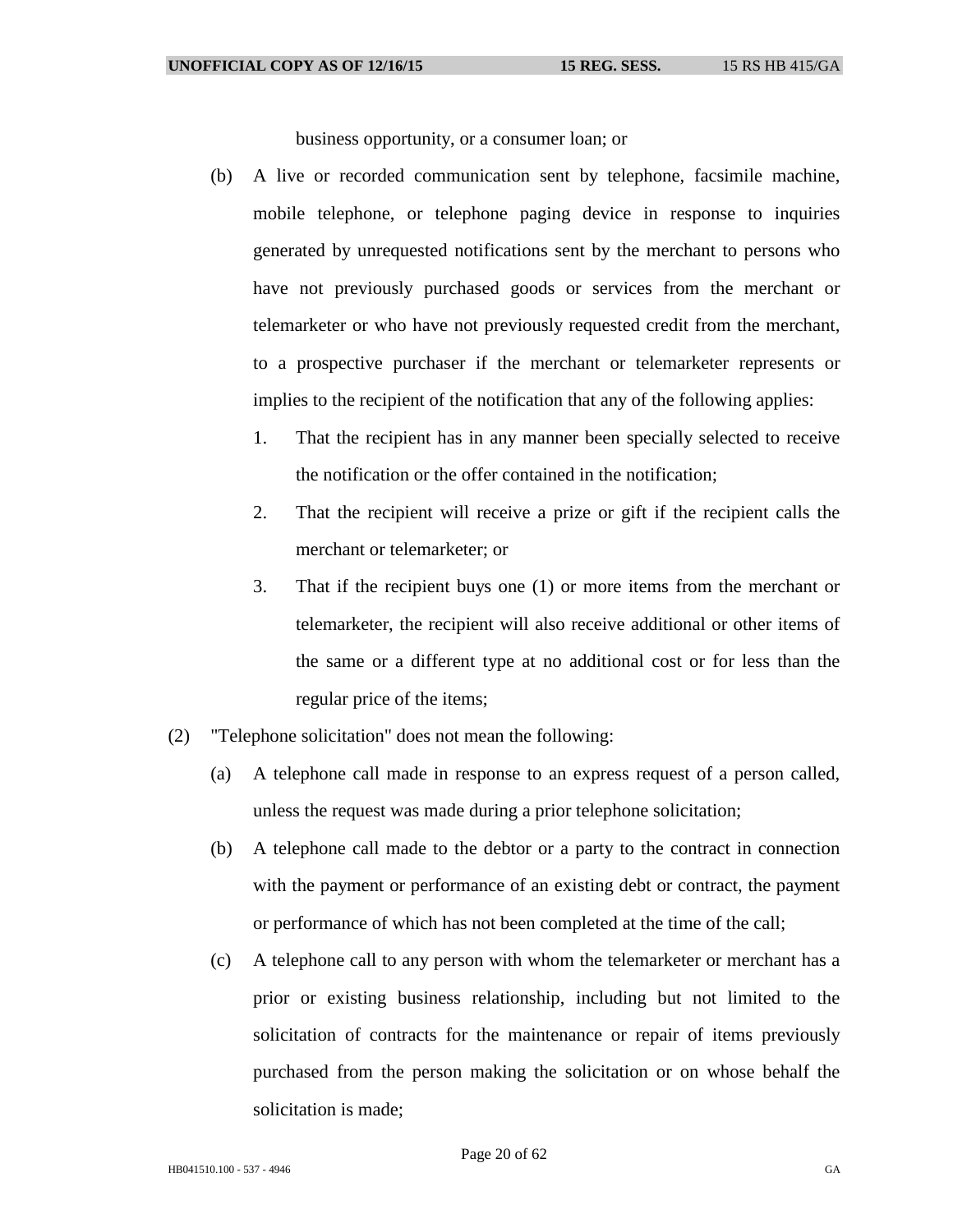- (d) A telephone call made by the following:
	- 1. A merchant or telemarketer located in Kentucky to a location outside of the Commonwealth of Kentucky;
	- 2. A telephone call made by one (1) merchant to another;
- (3) "Consumer goods or services" means goods, services, or interests in real property used by natural persons primarily for personal, family, or household purposes;
- (4) "Consumer loan" means any extension of credit, including credit cards and other forms of revolving credit, to a natural person primarily for the purposes of purchasing consumer goods or services or for paying existing personal, family, or household debts;
- (5) "Consumer" means a natural person who receives a telephone solicitation;
- (6) "Legal name of the merchant" means the real name of the merchant, as defined in KRS 365.015(1), or the assumed name of the merchant for which all proper certificates have been filed pursuant to KRS 365.015;
- (7) "Merchant" means the individual or business entity offering the consumer goods or services, an investment, business, or employment opportunity, or a consumer loan;
- (8) "Caller" or "sales person" means the individual making the call or operating the automatic dialing or recorded message device and causing the call to be made;
- (9) "*Office* [Division]" means the *Office of* Consumer Protection [ Division] of the Office of the Attorney General;
- (10) "Automated calling equipment" means any device or combination of devices used to select or dial telephone numbers and to deliver recorded messages to those numbers without the use of a live operator;
- (11) "Telemarketer" means any person who under contract with a merchant or in connection with a telephone solicitation initiates or receives telephone calls to or from a consumer of goods and services. A telemarketer includes but is not limited to any such person that is an owner, operator, officer, director, or partner to the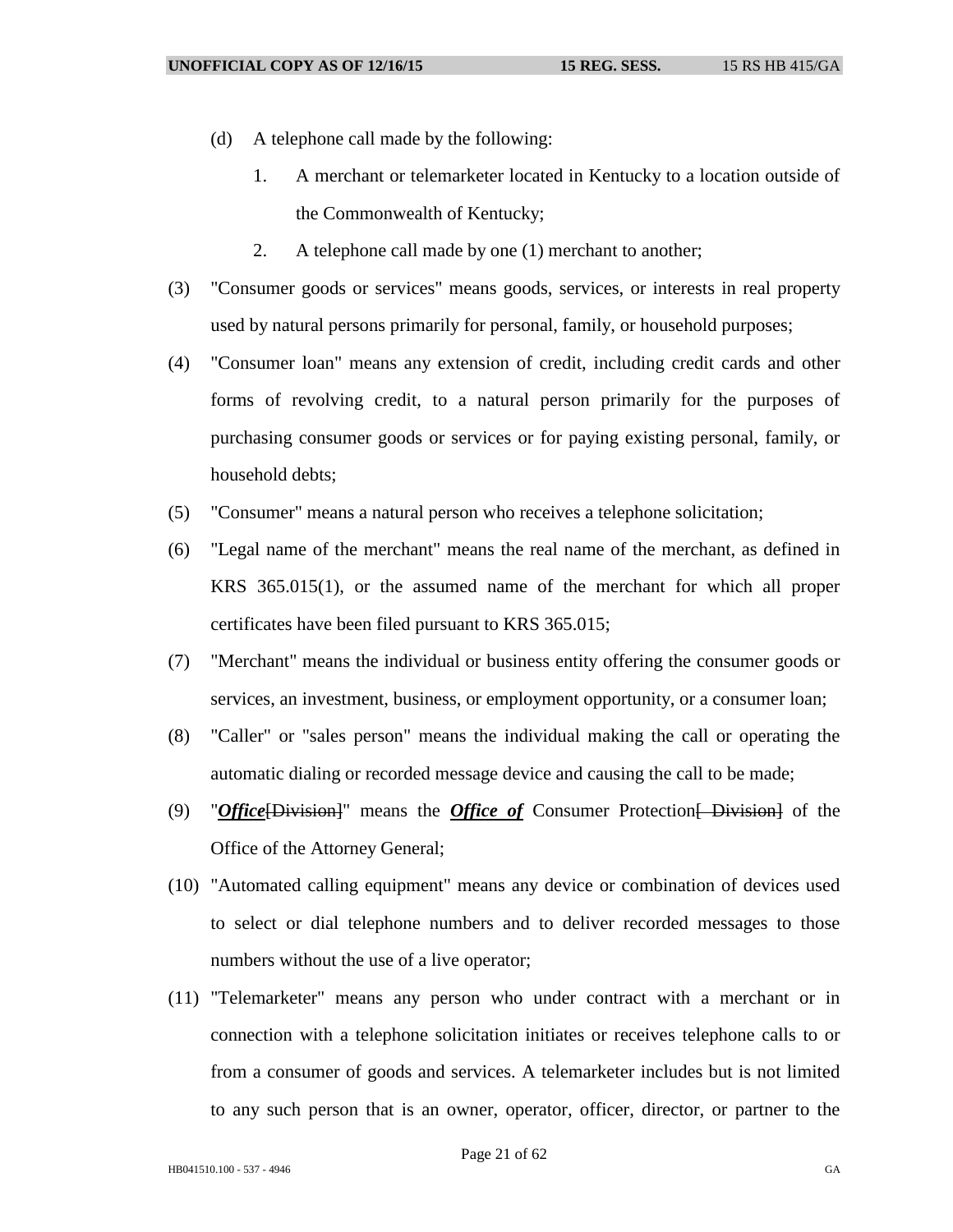management activities of a business;

- (12) "Publicly traded corporation" means an issuer or subsidiary of an issuer that has a class of securities which is:
	- (a) Subject to Section 12 of the Securities Exchange Act of 1934 (15 U.S.C. sec. 78l) and which is registered or exempt from registration under paragraph (A),  $(B)$ ,  $(C)$ ,  $(E)$ ,  $(F)$ ,  $(G)$ , or  $(H)$  of subsection  $(g)(2)$  of that section;
	- (b) Listed on the New York Stock Exchange, the American Stock Exchange, or the NASDAQ National Market System; or
	- (c) A reported security within the meaning of subparagraph (4) of Regulation Section 240.11Aa3-1.(a) under the Securities Exchange Act of 1934. A subsidiary of an issuer that qualifies for exemption under this paragraph shall not itself be exempt unless at least sixty percent (60%) of the voting power of its shares is owned by the qualifying issuer;
- (13) "Telemarketing company" means a company whose primary business is to engage in telephone solicitation; and
- (14) "Zero call list" means the national Do Not Call Registry maintained by the United States Federal Trade Commission containing the residential or wireless telephone numbers of the individuals that indicate their preference not to receive telephone solicitations.

Section 14. KRS 367.46971 is amended to read as follows:

(1) At least ten (10) days prior to doing business in this state, a telemarketing company shall register with the *office* [division] by filing the information described below and paying a filing fee of three hundred dollars (\$300). A telemarketing company shall be deemed to do business in this state if the telemarketing company solicits prospective purchasers from locations in this state or solicits prospective purchasers who are located in this state. The information required by this section shall be submitted on a form provided by the Attorney General and shall be verified by a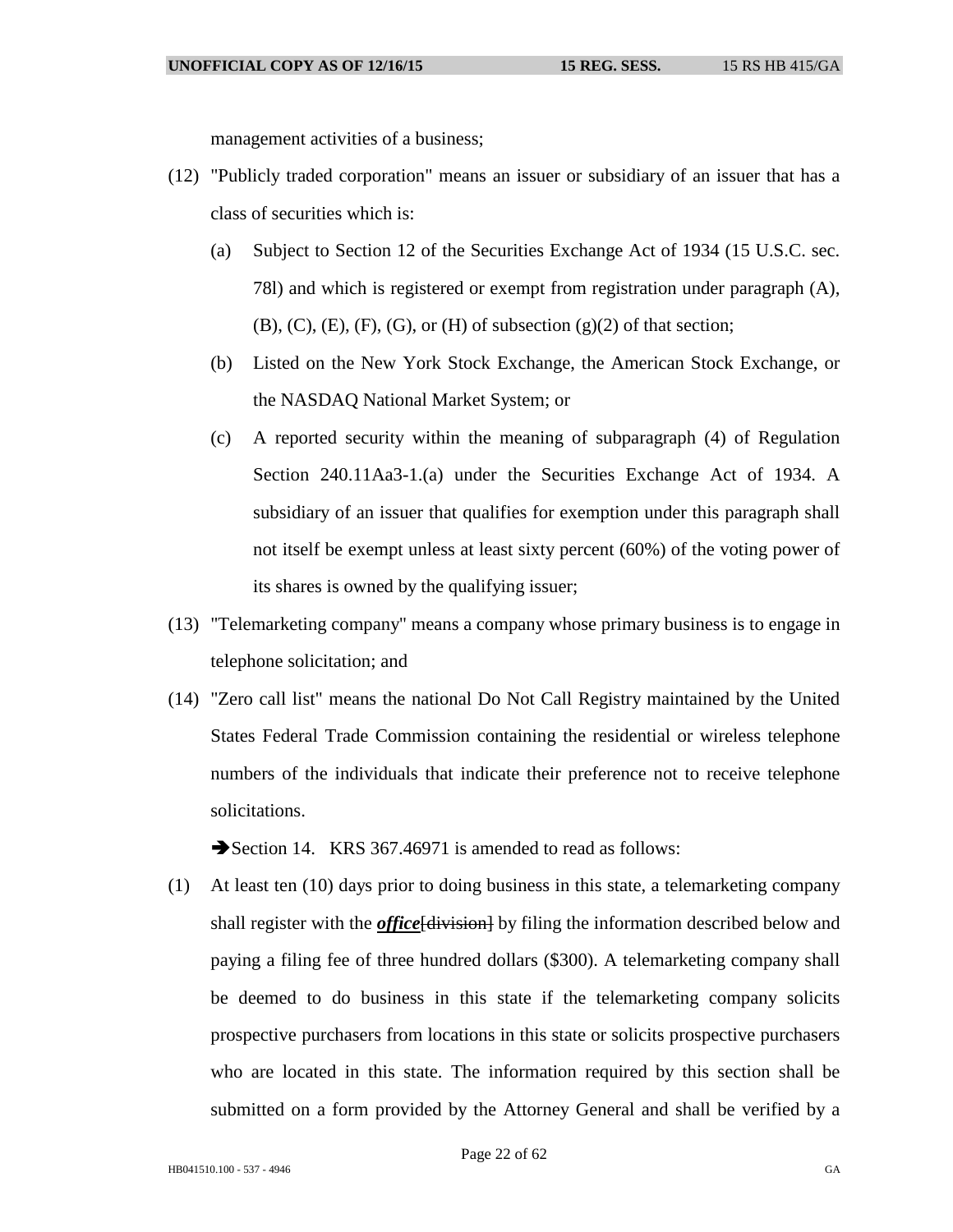declaration signed by each principal of the telemarketing company, under penalty of perjury. The declaration shall specify the date and location of signing. Information submitted pursuant to KRS 367.46951 to 367.46999 shall be clearly identified and appended to the filing.

- (2) Registration of a telemarketing company shall be valid for one (1) year from the effective date thereof and may be renewed annually by making the filing required by this section and paying a filing fee of fifty dollars (\$50).
- (3) If, prior to expiration of a telemarketing company's annual registration, there is a material change in the information required by KRS 367.46951 to 367.46999, the telemarketing company shall, within ten (10) days, file an addendum updating the information with the *office* [division]. However, changes in salespersons soliciting on behalf of a telemarketing company shall be updated by filing addenda, if necessary, in quarterly intervals computed from the effective date of registration. The addendum shall include the required information for all salespersons currently soliciting or having solicited on behalf of the telemarketing company at any time during the period between the filing of the registration, or the last addendum, and the current addendum, and shall include information on salespersons no longer soliciting for the telemarketing company as of the date of the filing of the current addendum.
- (4) Upon receiving the filing and the filing fee pursuant to this section, the *office*[division] shall send the telemarketing company a written confirmation of receipt of the filing. If the telemarketing company has more than one (1) business location, the written confirmation shall be sent to the telemarketing company's principal business location as identified in the telemarketing company's filing in sufficient numbers so that the telemarketing company can meet the requirements of this subsection. Within ten (10) days of receipt of the confirmation, the telemarketing company shall post in a conspicuous place at each of the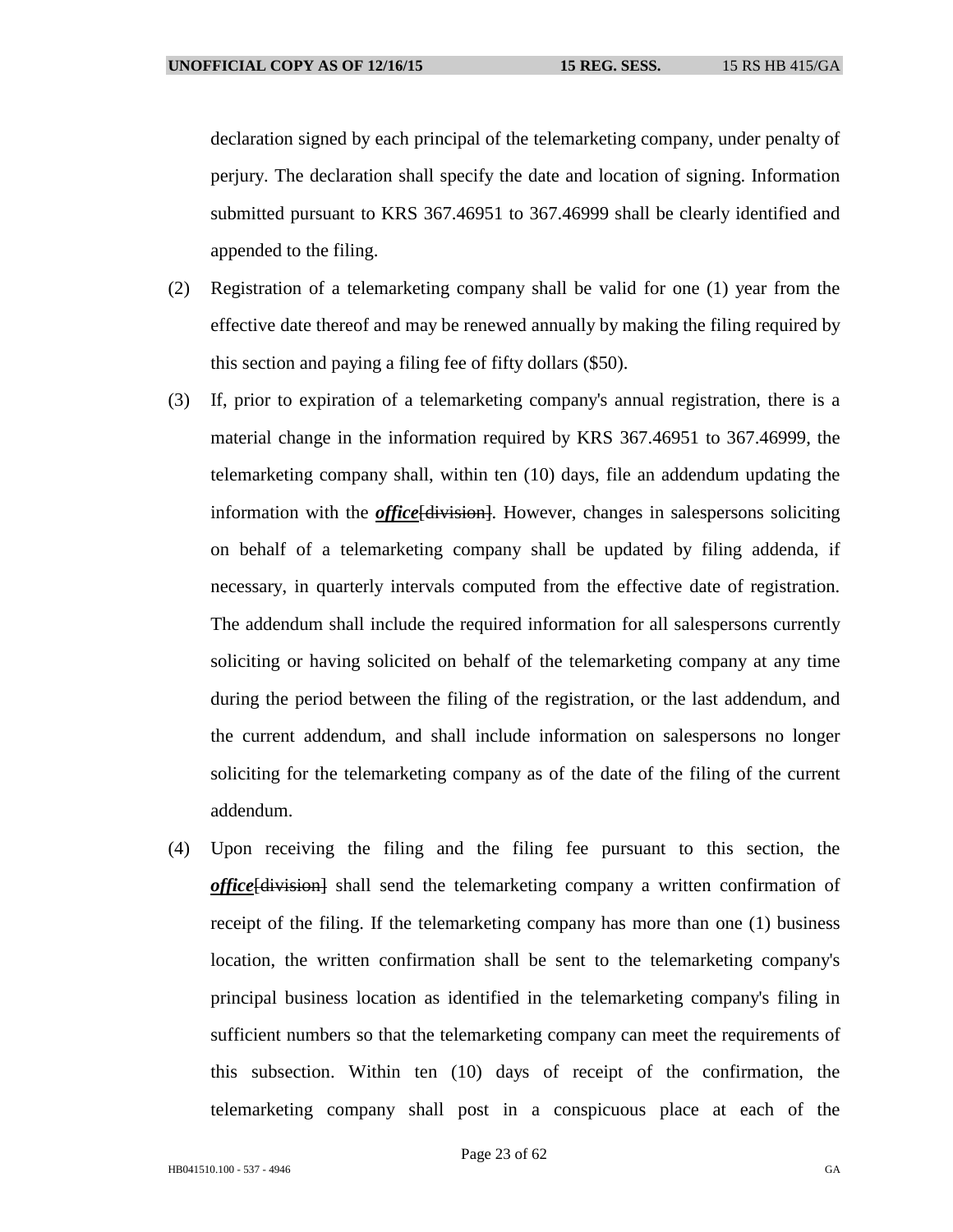telemarketing company's business locations within this state a copy of the entire registration statement which has been filed with the *office*[division]. Until confirmation of receipt of filing is received and posted, the telemarketing company shall post in a conspicuous place at each of the telemarketing company's business locations within this state a copy of the first page of the registration form sent to the *office*[department]. The telemarketing company shall also post in close proximity to either the confirmation of receipt of filing or the first page of the submitted registration form the name of the individual in charge of each location from which the telemarketing company does business in this state.

Section 15. KRS 367.46981 is amended to read as follows:

- (1) Every telemarketing company shall maintain a bond issued by a surety company admitted to do business in this state. The bond shall be in the amount of fifty thousand dollars (\$50,000) in favor of the Attorney General for the benefit of any person suffering injury or loss by reason of any violation of KRS 367.46951 to 367.46999 to be paid under the terms of any order of a court of competent jurisdiction obtained by the Attorney General, as a result of any violation of KRS 367.46951 to 367.46999. A copy of the bond shall be filed with the *office*[division].
- (2) At least ten (10) days prior to the inception of any promotion offering a premium with an actual market value or advertised value of five hundred dollars (\$500) or more, the telemarketing company shall notify the Attorney General in writing of the details of the promotion, describing the premium and its current market value, the value at which it is advertised or held out to the customer, the date the premium shall be awarded, and the conditions under which the award shall be made. The telemarketing company shall maintain an additional bond for the greater of the current total market value or the advertised value of the premiums held out or advertised to be available to a purchaser or recipient. A copy of the bond shall be filed with the *office*[division]. The bond, or a portion of it necessary to cover the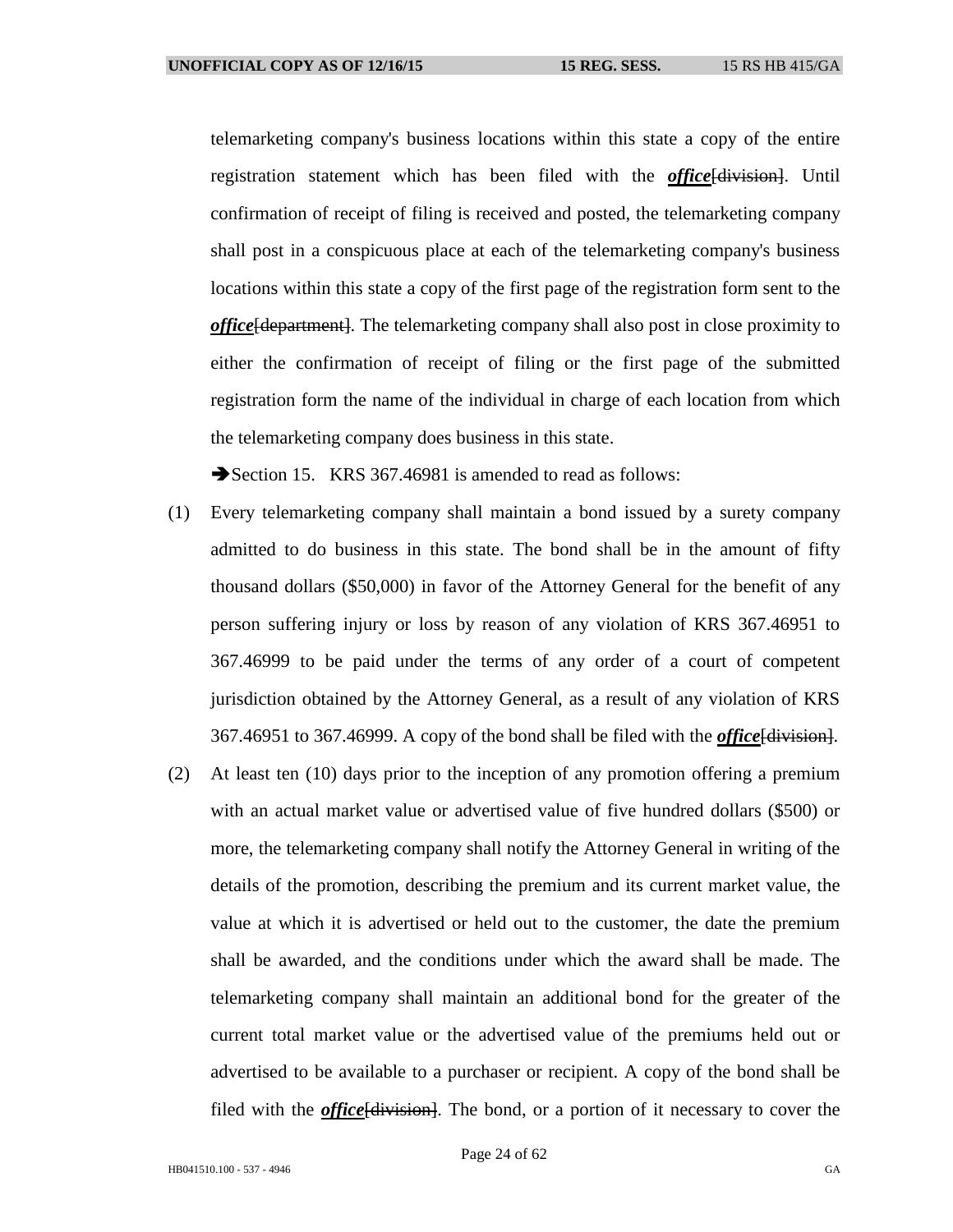cost of the award, shall be forfeited if the premium is not awarded to a bona fide customer within thirty (30) days of the date disclosed as the time of award or the time otherwise required by law. The proceeds of the bond shall be paid to any person suffering injury or loss by reason of any violation of KRS 367.46951 to 367.46999 or shall be paid pursuant to the terms of any order of a court of competent jurisdiction obtained by the Attorney General, Commonwealth's attorney, or county attorney as a result of any violation of KRS 367.46951 to 367.46999. The bond shall be maintained until the telemarketing company files with the Attorney General proof that the premium was awarded.

Section 16. KRS 367.801 is amended to read as follows:

As used in KRS 367.801 to 367.819 and KRS 367.990, unless the context requires otherwise:

- (1) "*Office*[Division]" means *the Office*[Division] of Consumer Protection of the Office of the Attorney General.
- (2) "Person" means natural persons, corporations, trusts, partnerships, incorporated or unincorporated associations, or any other legal entity.
- (3) "Offeror" means a person who is engaged in the business of selling business opportunities including any subsidiary business which affiliates with the offeror for goods or services or locations.
- (4) "Consumer/investor" means a person who has purchased or is solicited for the purchase of a business opportunity.
- (5) "Business opportunity" means the sale or lease, or offer to sell or lease, of any products, equipment, supplies, or services for the purpose of enabling the consumer investor to start a business when:
	- (a) The offeror obtains an initial required consideration of not less than five hundred dollars (\$500) from the purchase or lease of the business opportunity or inventory associated therewith; and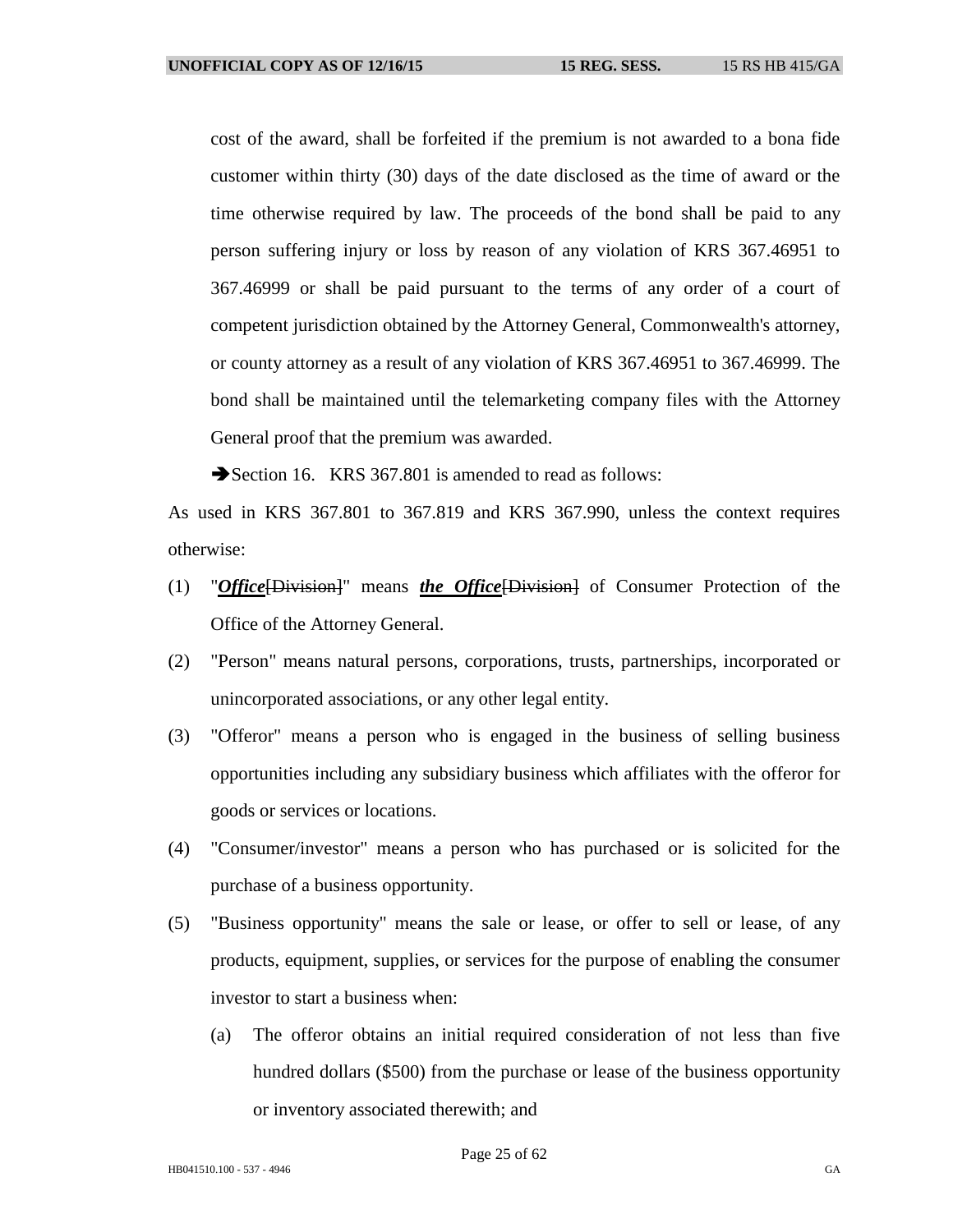- (b) The offeror has represented, directly or indirectly, that the consumer/investor will earn, can earn, or is likely to earn a gross or net profit in excess of the initial required investment paid by the consumer/investor for the business opportunity; or
- (c) 1. The offeror has represented that he has knowledge of the relevant market and that the market demand will enable the consumer/investor to earn a profit from the business opportunity; or
	- 2. The offeror has represented that locations will be provided or assistance will be given directly or indirectly to the consumer/investor in finding locations for the use or operation of the business opportunity including, but not limited to, supplying the consumer/investor with names of locator companies, contracting with the consumer/investor to provide assistance with or supply names of or collect a fee on behalf of or for a locator company; or
	- 3. The offeror has represented that there is a guaranteed market or that the offeror will buy back or is likely to buy back any product made, manufactured, produced, fabricated, grown, or bred by the consumer/investor using, in whole or in part, the products, supplies, equipment, or services which were initially sold or offered for sale to the consumer/investor by the offeror.

Section 17. KRS 367.805 is amended to read as follows:

- (1) It is unlawful for any person to engage in the sale of business opportunities unless prior to the offering the offeror has registered with the *office* [division] and has furnished a bond pursuant to KRS 367.815(2) and provided all of the following:
	- (a) All trade names, assumed names, and all trademarks by which the offeror or the prospective consumer/investor of the business opportunity will be doing business.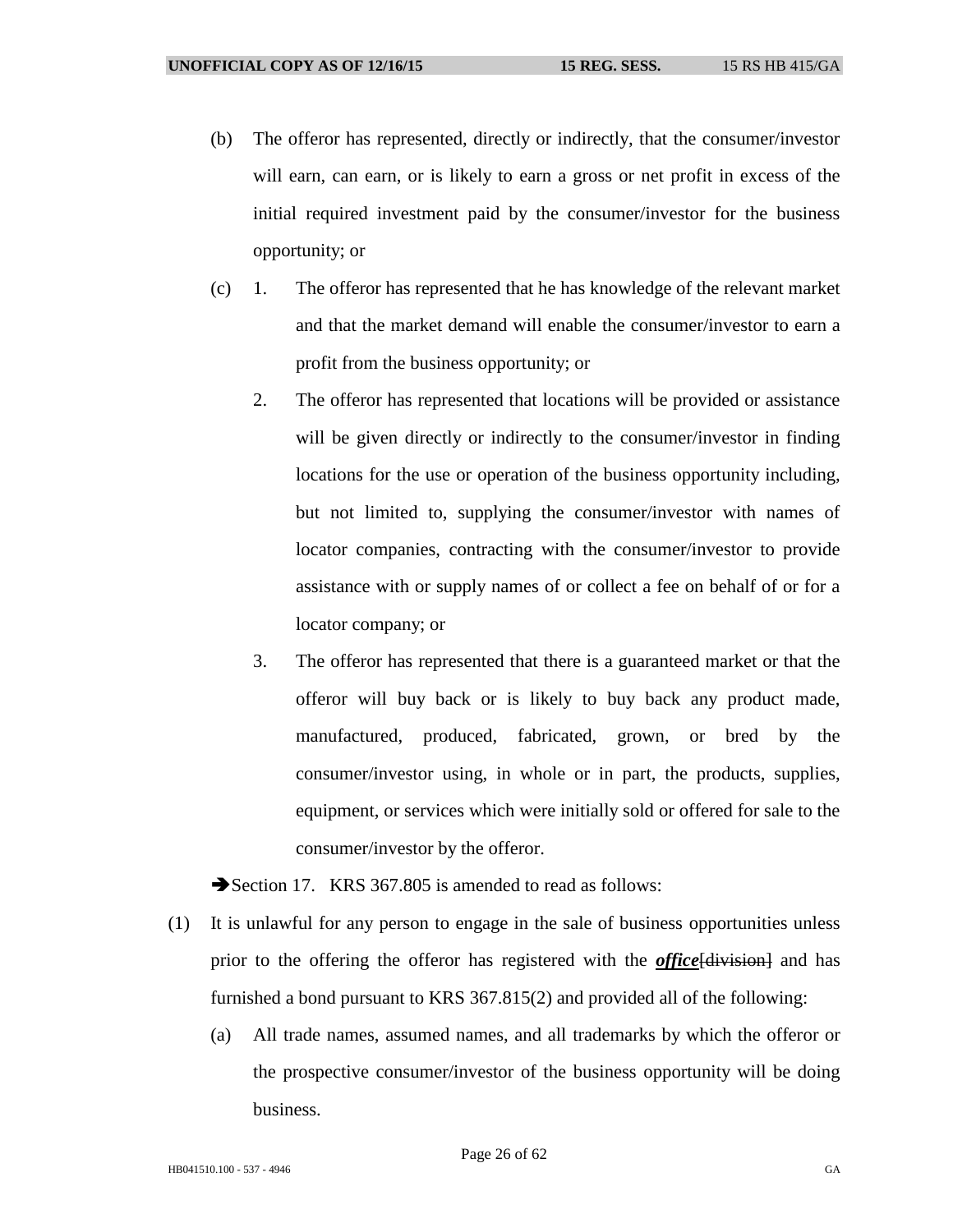- (b) The names, home addresses, and home telephone numbers of the persons and company offering the business opportunity, and the company's directors and chief executive officers, and the names, home addresses, and home telephone numbers of all representatives selling business opportunities in Kentucky.
- (c) A statement as to the length of time the person and company offering the business opportunity has conducted a business of the type being offered both within and without Kentucky.
- (d) A statement as to whether the person or company offering the business opportunity or any of its directors or chief executive officers or sales representatives operating in Kentucky is currently involved in litigation or has been held liable in a civil action by final judgment for having engaged in unfair, false, misleading, or deceptive practices or is currently charged with or has been convicted of or pleaded nolo contendere to a felony involving fraud, embezzlement, fraudulent conversion, or misappropriation of property during the most recent seven (7) year period, or has entered into any agreed settlements or is currently in any bankruptcy proceeding or has been declared bankrupt in any judicial proceeding during the most recent seven (7) year period.
- (e) A statement as to whether the person or the company offering the business opportunity or its officers, directors, or agents making the offering of the business opportunity has been a party to any legal cause of action brought by a consumer/investor of the business opportunity within the last seven (7) year period and, if so, the name and address of such individual who has brought the legal action.
- (f) A statement disclosing the names, addresses, and telephone numbers of all persons who have been sold a business opportunity by the offeror within the last two (2) year period.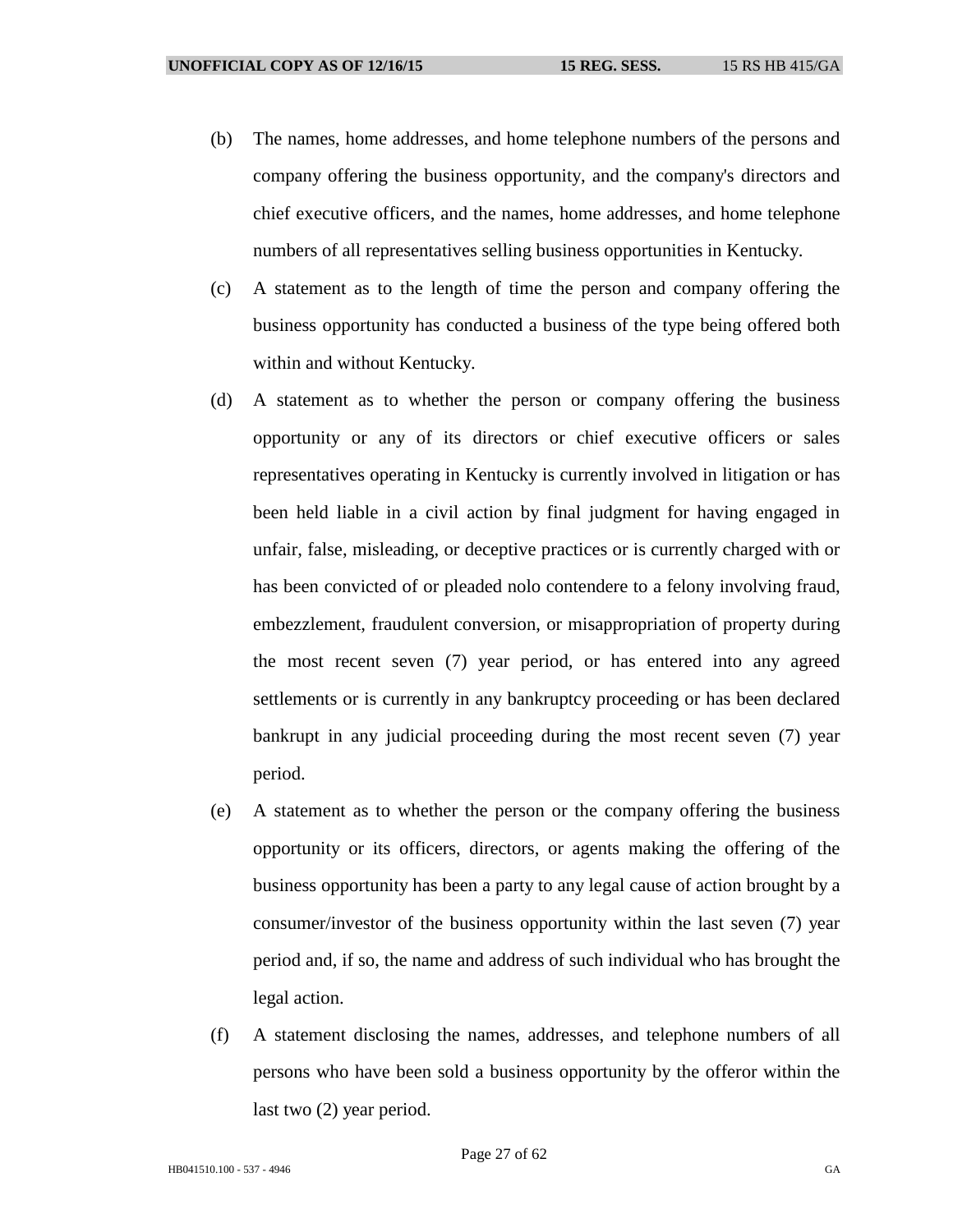- (g) A statement listing the names and addresses of any consumer/investor who has requested within the preceding three (3) years that the offeror return his money.
- (h) A current audited financial statement of the offeror.
- (i) A specimen of each contract proposed for use in connection with the business opportunity.
- (j) A full and detailed description of the actual services that the offeror of the business opportunity undertakes to perform for the consumer/investor.
- (k) If training is promised by the offeror, a complete description of the training, including length of the training and costs.
- (2) The offeror shall immediately notify the *office*[division] of any material change in information contained in the application for registration and shall make appropriate amendment of the disclosure statement.
- (3) The *office*[division] shall collect, from any offeror required to comply with this section, an initial fee of one hundred fifty dollars (\$150), and an annual renewal fee of fifty dollars (\$50), and an update fee of twenty-five dollars (\$25) for the administration and enforcement of KRS 367.801 to 367.819. Funds so collected shall be credited to a trust or agency account for the administrative purpose of the Attorney General's Office [, Division] of Consumer Protection.
- (4) The Attorney General may promulgate administrative regulations as needed to provide for: a hearing, to be conducted in accordance with KRS Chapter 13B, for any business opportunity which the Attorney General initially determines should not be registered or should have registration revoked or suspended; for the establishment of specific standards for the form and content of the disclosure document; and for registration procedures including fee schedules.

Section 18. KRS 367.807 is amended to read as follows:

(1) An offeror is exempt from the provisions of KRS 367.801 to 367.819 and KRS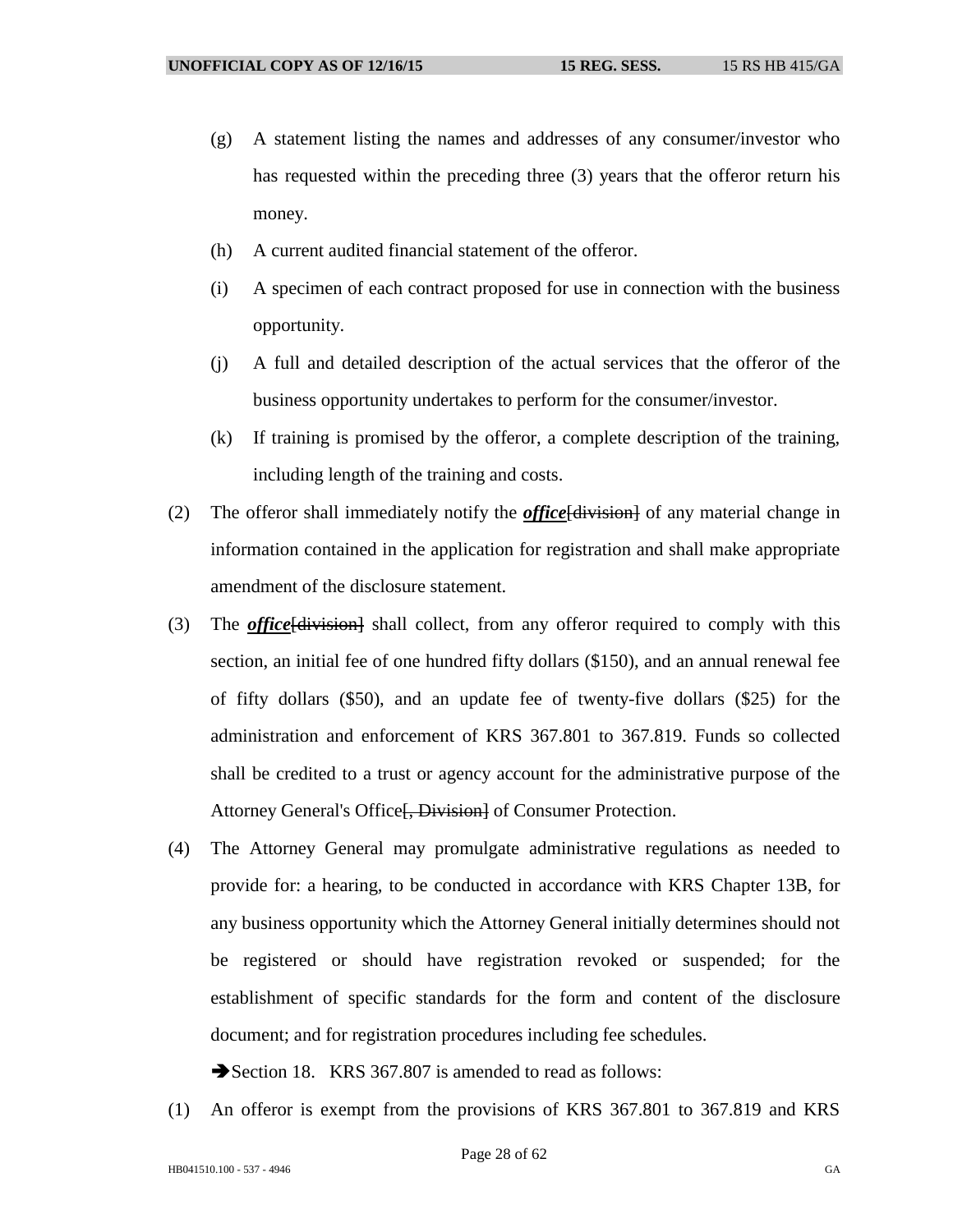367.990 when the offeror:

- (a) Meets the definition of a franchise as defined in the Federal Trade Commission's Regulation on Disclosure Requirements and Prohibitions Concerning Franchising and Business Opportunity Ventures, as set forth in 16 C.F.R. 436 et seq., and has complied with these and filed written notice so stating with the *office* [division]; or
- (b) Offers a security pursuant to KRS 292.313;
- (c) Offers an ongoing business for sale; or
- (d) Offers a not-for-profit sale of sales demonstration equipment, materials, or samples for use in making sales and not for resale for a total price of \$500 or less.
- (2) The Attorney General may promulgate administrative regulations as needed to provide for additional exemptions. Is offering to sell or selling a package franchise as described in KRS 367.801(7).

Section 19. KRS 367.809 is amended to read as follows:

- (1) The *office*[division], after ascertaining that the applicant has complied with KRS 367.805, shall issue a registration number.
- (2) It shall be unlawful for the registrant to fail to include the registration number in any advertising.

Section 20. KRS 367.811 is amended to read as follows:

It shall be unlawful for any offeror to make any oral or written representation, actual or hypothetical, regarding the business opportunity's potential sales, income, gross or net profit unless such sales, income, or profits are examples based upon the actual earnings made by existing consumer/investors of the business opportunity. Upon request by the *office*[division], names and addresses of the consumer/investors shall be made available for verification of the earnings claims. If such actual or hypothetical earnings examples are in excess of the average net earnings realized by all of the consumer/investors of the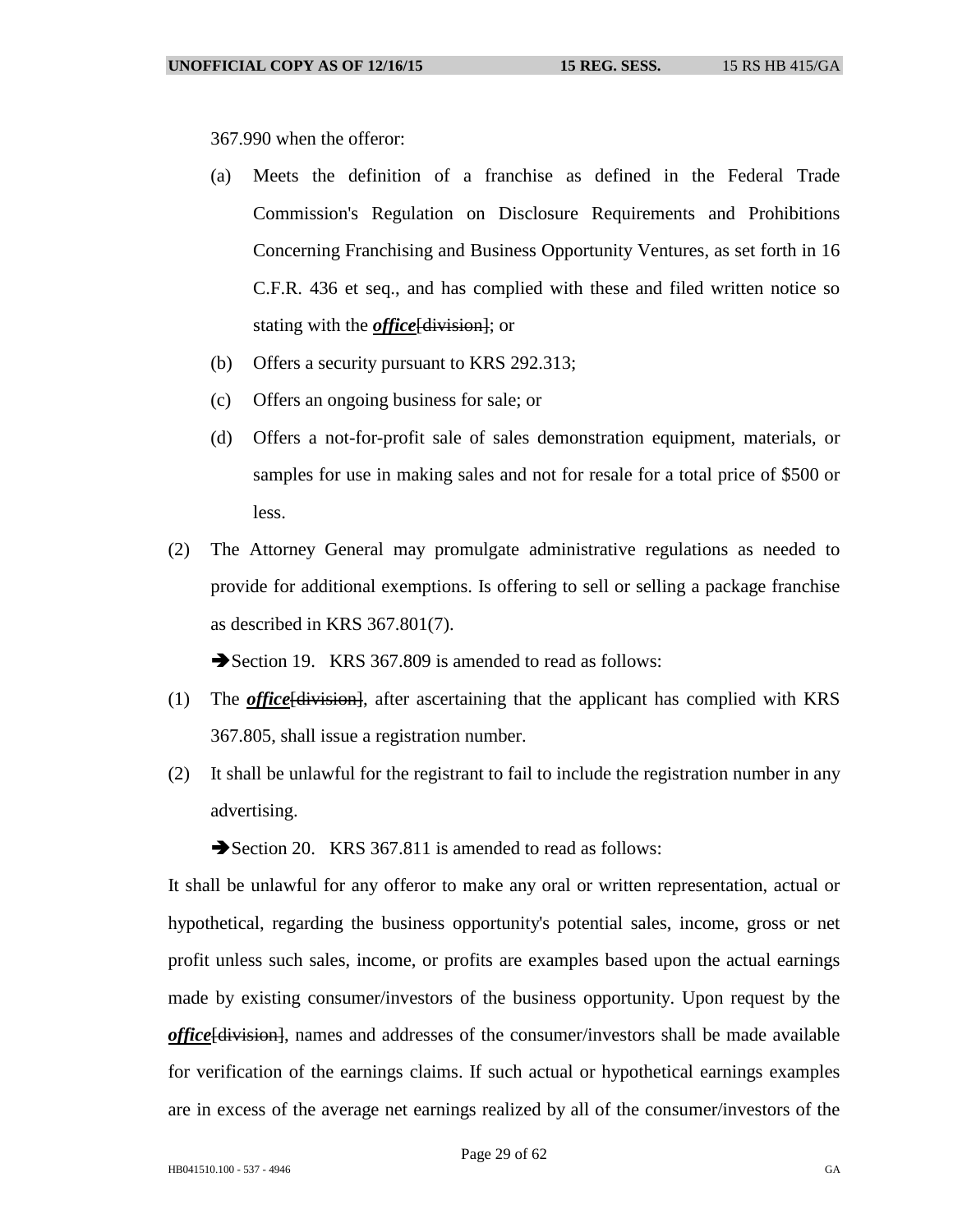business opportunity, then there must be a full and complete disclosure of the average net earnings actually realized by all of these consumer/investors.

Section 21. KRS 367.813 is amended to read as follows:

- (1) Prior to the solicitation of potential consumer/investors the offeror shall furnish and display to the potential consumer/investor a copy of the material required to be furnished the *office* [division] when registering pursuant to KRS 367.805.
- (2) When furnishing the information required by subsection (1) of this section, the offeror shall furnish the prospective consumer/investor with a notice in at least ten (10) point bold-face type, stating that registration with the *office*[division] does not directly or indirectly imply approval by the *office* [division] or the Commonwealth of Kentucky of the business opportunity or any of the activities of representatives selling such business opportunities.

Section 22. KRS 367.815 is amended to read as follows:

- (1) Any person who offers a business opportunity and makes representations that are false, misleading, or deceptive shall be liable to the consumer/investor of such business opportunity in an amount equal to the sum of his actual damages or fifteen hundred dollars (\$1,500), whichever is greater, as well as the cost of the action together with reasonable attorney's fees, as determined by the court.
- (2) (a) All persons registering pursuant to KRS 367.805 shall either furnish a bond by a surety company authorized to do business in the Commonwealth or establish a full cash certificate of deposit with a licensed and insured bank or savings institution located in the Commonwealth to insure the veracity of all statements contained in the registration. The amount of the bond or certificate of deposit shall be in an amount equal to the total amount of the initial payments under all business opportunity agreements the offeror has entered into in the Commonwealth during the previous year but in no case shall the amount be less than seventy-five thousand dollars (\$75,000). The bond or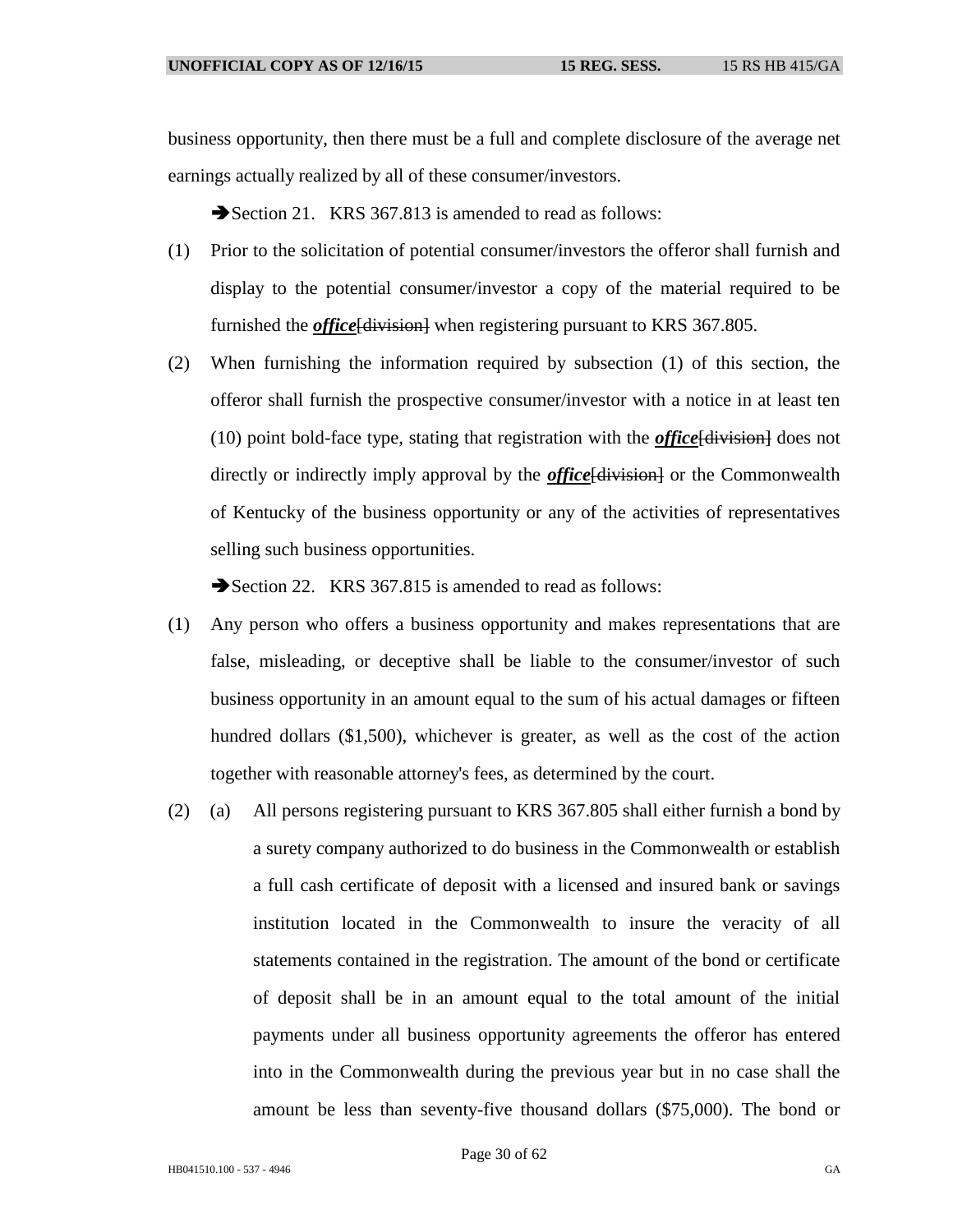certificate of deposit shall be in the favor of the Attorney General of Kentucky.

- (b) Any person who is damaged by any violation of KRS 367.801 to 367.819, or by the offeror's breach of contract for the business opportunity sale, or of any obligation arising therefrom may bring an action against the bond or certificate of deposit to recover damages suffered, provided that the aggregate liability of the surety or trustee shall be only for the actual damages and shall not exceed the amount of the bond or trust account.
- (3) A person who has furnished a bond described in subsection (2) of this section may petition the *office*[division] for release of the bond by submitting a verified statement that such person has not offered business opportunities in the state for the last five (5) years.
- (4) Any offeror of a business opportunity who has offered or sold in this state shall maintain a complete set of books, records, and accounts of its business opportunity sales. The sale documents shall be maintained on each transaction for a period of four (4) years after the date of agreement. The offeror shall make the books and records available to the *office* [division] upon demand at a location within the state. Section 23. KRS 367.905 is amended to read as follows:
- (1) Any person, corporation, partnership, association, or group intending to open or operate a health spa within the Commonwealth, shall:
	- (a) File a registration statement, accompanied by a one hundred dollar (\$100) initial registration fee, with the Attorney General's *Office* [Division] of Consumer Protection prior to the sale of any memberships in the Commonwealth of Kentucky. Such a registration statement shall contain the name and address of the health spa; the names and addresses of the officers, directors, and stockholders of the health spa and its parent corporation, if such an entity exists; the type of available facilities; approximate size of the health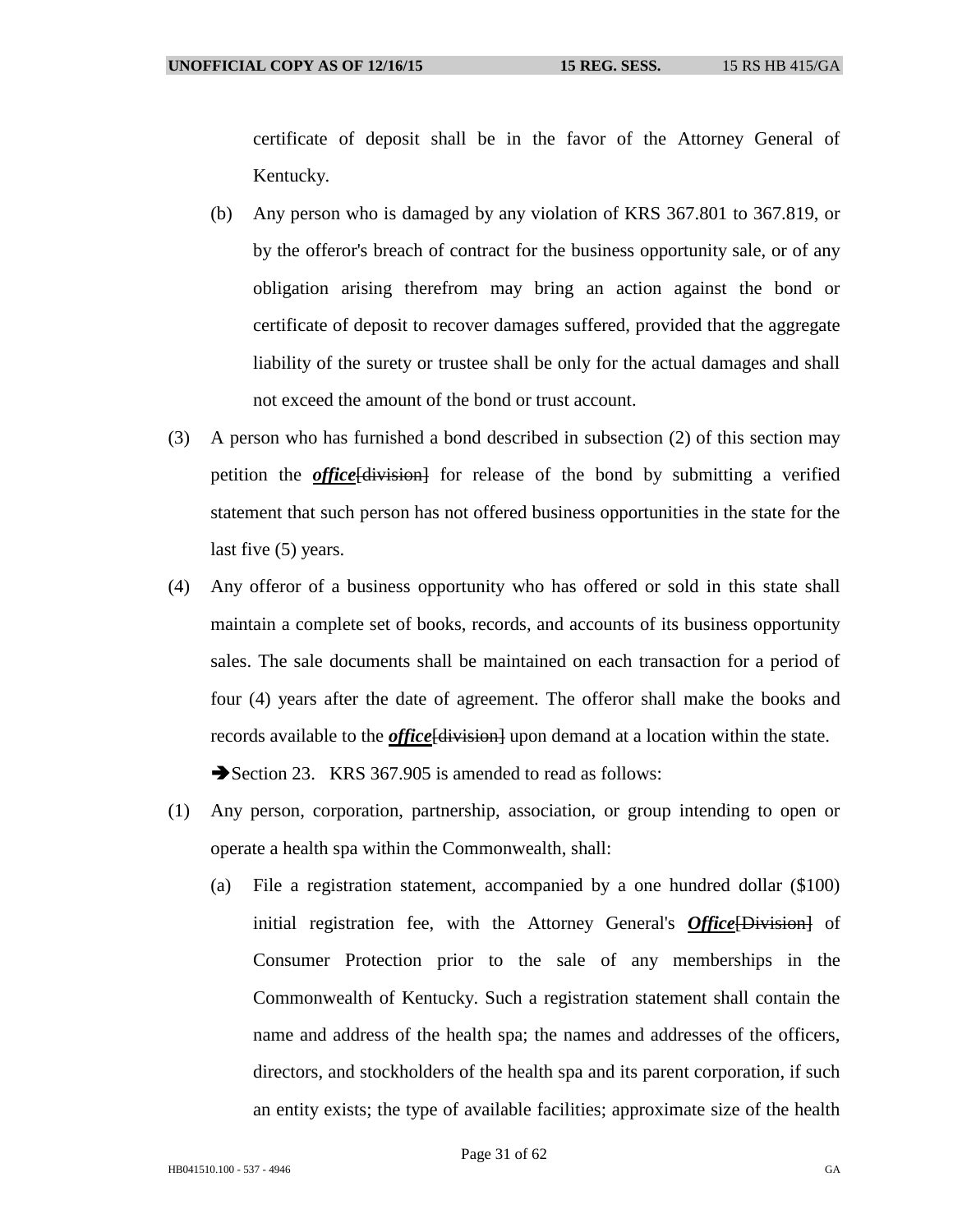spa measured in square feet; whether or not a shower area is provided; the names and addresses of employees and their respective qualifications for employment in the health spa field; type of membership plans to be offered and their cost; and a full and complete disclosure of any completed or pending litigation initiated against the health spa and any of its officers or directors within the last three (3) years.

- (b) Prior to the sale of any memberships in the Commonwealth of Kentucky, provide the Attorney General's *Office*[Division] of Consumer Protection with a surety bond meeting the requirements of KRS 367.906.
- (2) A new registration statement, accompanied by an annual registration fee of fifty dollars (\$50), shall be filed with the Attorney General's *Office*[Division] of Consumer Protection on or before July 1 of each year following the opening of the health spa.
- (3) Each health spa selling contracts on a prepayment basis shall deposit all funds received from such contracts in an escrow account until the health spa has remained open for a period of thirty (30) days. At the end of this thirty (30) day period, such prepayment funds shall be eligible for withdrawal at the depositor's discretion.
- (4) Each health spa registering pursuant to this statute shall maintain in the files of the health spa, a copy of its registration statement filed pursuant to this section. This registration statement shall be made available for inspection by current health spa members or prospective purchasers of health spa memberships.
- (5) The registration fees required by this section shall be credited to a trust or agency account for the administrative purposes of the Attorney General's *Office* [Division] of Consumer Protection, as set forth in KRS 367.900 to 367.930.
- (6) Each separate location where health spa services are offered shall be considered a separate health spa and shall file a separate registration statement and surety bond, even though the separate locations are owned or operated by the same owner.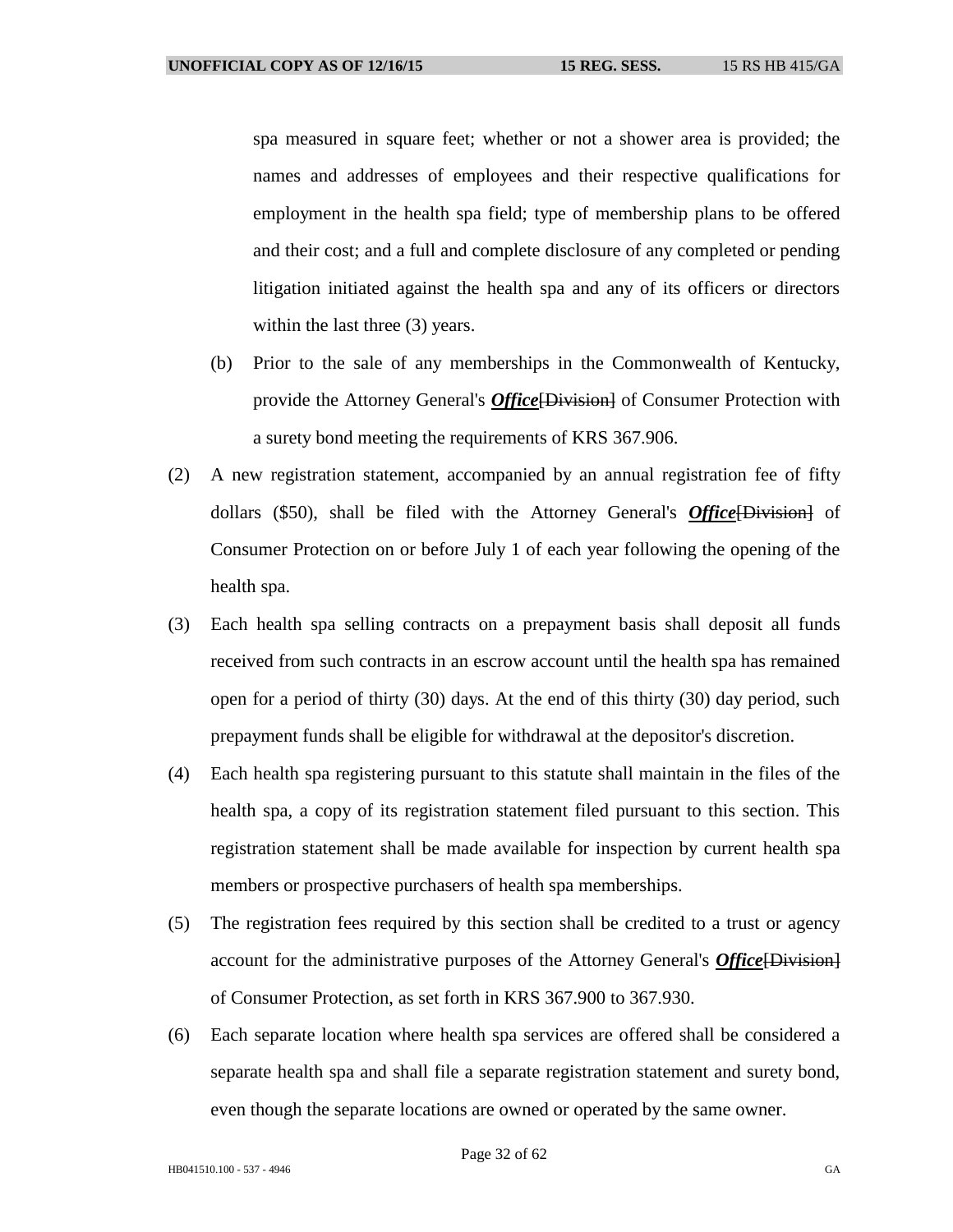Section 24. KRS 367.906 is amended to read as follows:

- (1) The surety bond required by KRS 367.905(1)(b) shall be in favor of the Attorney General's *Office*[Division] of Consumer Protection and shall be held for compensation to any member who suffers loss of money paid due to the insolvency of the health spa, cessation of operation of the health spa, or failure of the health spa to open for business within ninety (90) days from the sale of the first contract.
- (2) The bond shall be in a form prescribed by the Attorney General's *Office*[Division] of Consumer Protection and shall be issued by a company authorized to transact business in the Commonwealth of Kentucky.
- (3) The amount of the bond shall be computed as follows:

Number of

| unexpired contracts | Amount of bond |
|---------------------|----------------|
| 150 or fewer        | \$10,000       |
| 151 to 300          | \$25,000       |
| 301 or more         | \$50,000       |

- (4) The Attorney General's *Office*[Division] of Consumer Protection shall exempt a spa from the bonding requirement if all of its unexpired contracts and present membership plans meet the following criteria:
	- (a) No initiation fee, or similar nonrecurring fee, is charged at or near the beginning of the contract term or renewal period, and
	- (b) At no time is any member charged for use of facilities or services more than thirty-one (31) days in advance.
- (5) If, because of an increase in membership or change in membership plans, a spa is required to file a bond or increase the amount of its bond, it shall notify the Attorney General's *Office* [Division] of Consumer Protection in writing at least thirty (30) days prior to the expected change. No contract in excess of the limits stated in subsection (3) of this section or not in compliance with subsection (4) of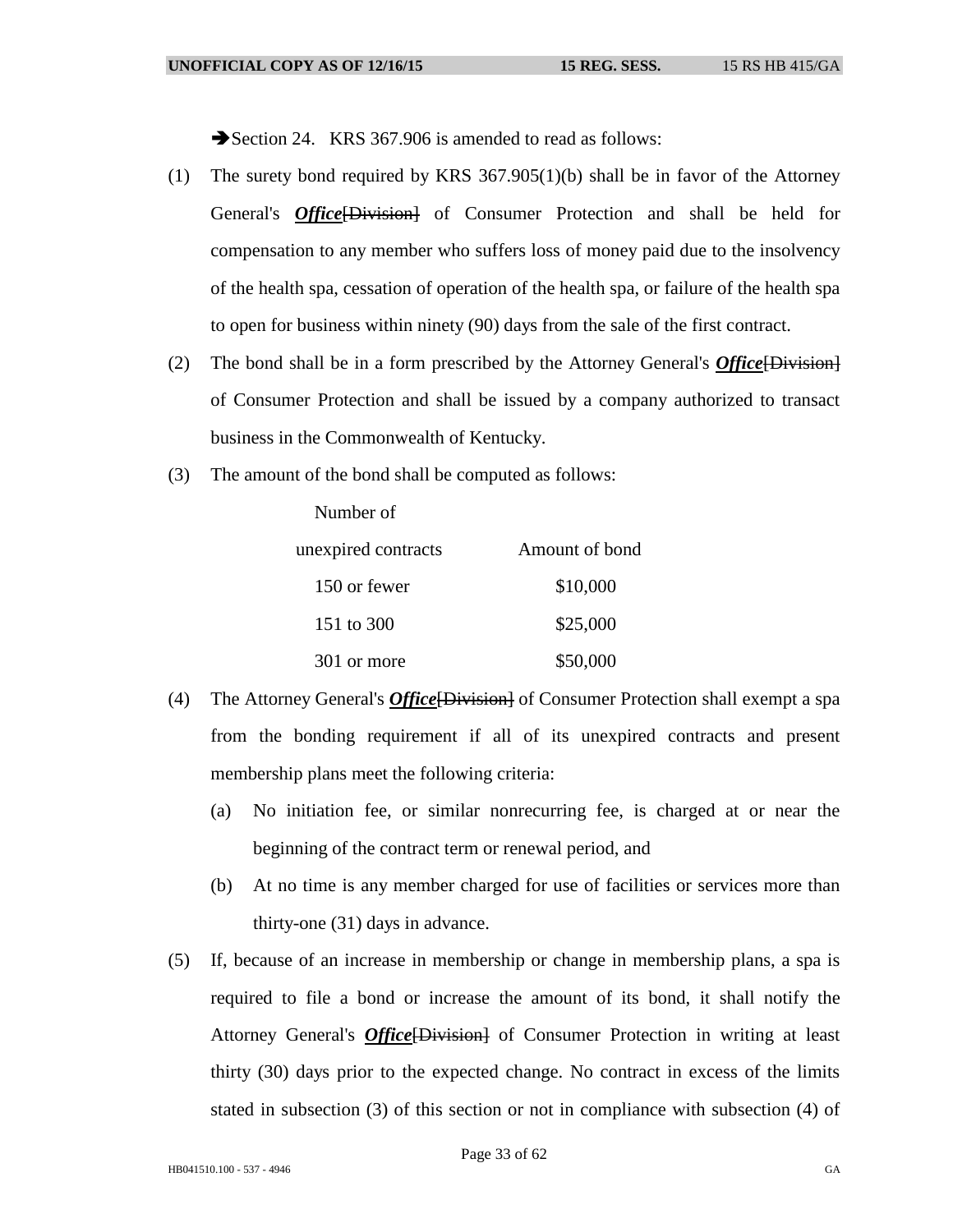this section shall be sold until a new bond in the required amount has been provided.

(6) A change in ownership shall not release, cancel or terminate liability under any bond previously filed unless the Attorney General's *Office of* Consumer Protection [Division] agrees in writing to the release, cancellation or termination because the new owner has filed a new bond for the benefit of the previous owner's members, or because the former owner has paid the required refunds to its members.

Section 25. KRS 367.932 is amended to read as follows:

As used in KRS 367.934 to 367.974 and 367.991, unless the context requires otherwise:

- (1) "Attorney General" means *the Office*[Division] of Consumer Protection in the Office of the Attorney General.
- (2) "Financial institution" means a bank, trust company, federally chartered credit union, or savings and loan association authorized by law to do business in this state.
- (3) "Preneed burial contract" means a contract, which has for a purpose the furnishing or performance of funeral services, or the furnishing or delivery of personal property, merchandise, or services of any nature in connection with the final disposition of a dead human body, for future use at a time determinable by the death of the person whose body is to be disposed of; but does not mean the furnishing of a cemetery lot or mausoleum.
- (4) "Agent" means the licensee who is the person, partnership, association or corporation receiving any payments on a preneed funeral contract.
- (5) "Trustee" means the financial institution.
- (6) "Person" means an individual, corporation, partnership, joint venture, association, business trust, or any other form of business organization; provided, however, that an individual employee of an entity registered pursuant to KRS 367.934 to 367.974 and 367.991 shall not be required to comply with the registration requirement herein.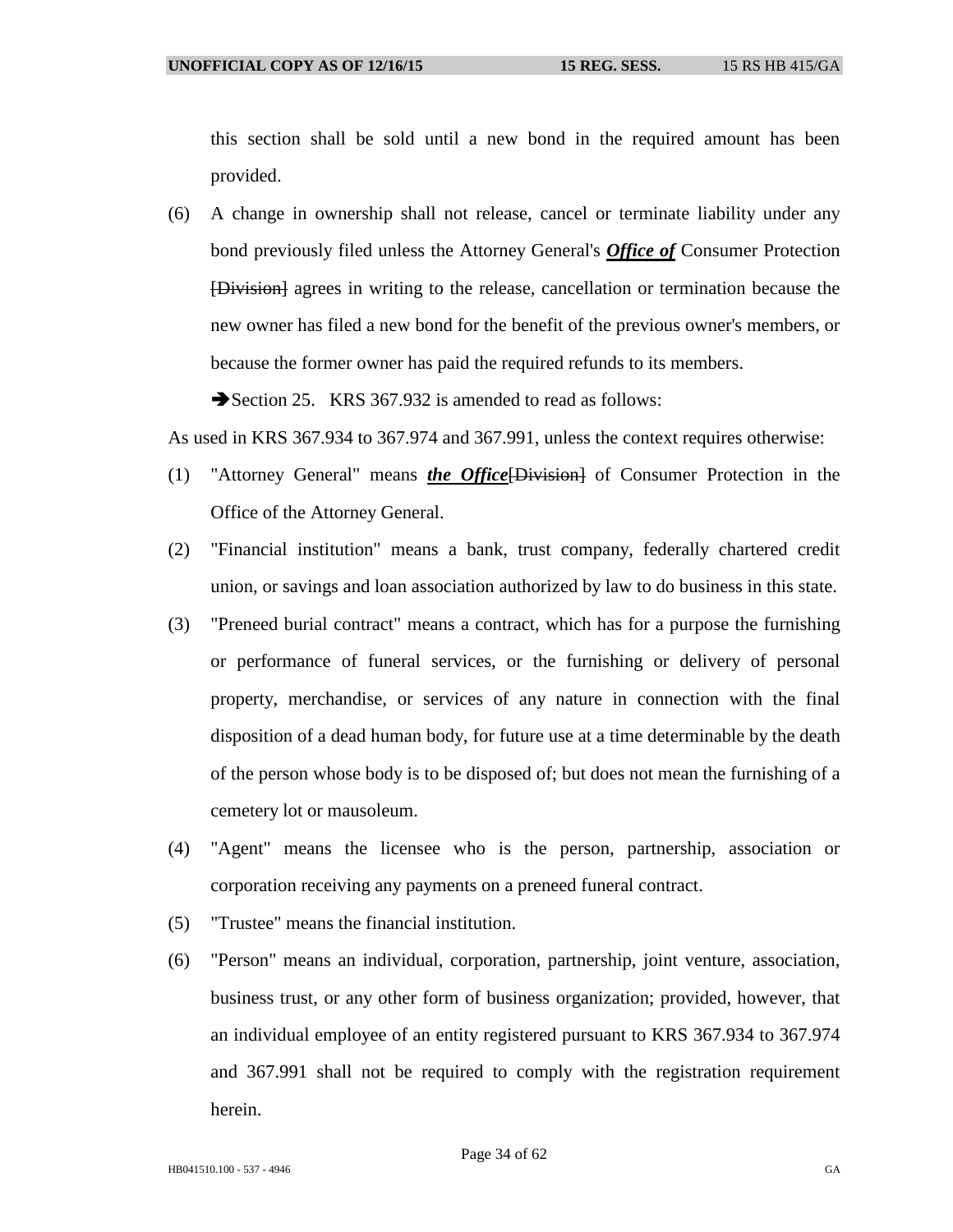- (7) "Remains" means the bodies of deceased persons, in whatever stage of decomposition, and cremated remains.
- (8) "Cemetery" means any one (1) or combination of more than one (1) of the following in a place used or to be used and dedicated or designated for such purposes:
	- (a) A burial park, for earth interment.
	- (b) A mausoleum, for entombment.
	- (c) A columbarium, for inurnment.
- (9) "Mausoleum" means a building or structure substantially exposed above ground used or intended to be used for the entombment of human remains, which is sold or offered for sale to the public.
- (10) "Columbarium" means a structure or building substantially exposed above ground intended to be used for the inurnment of cremated remains and sold or offered for sale to the public.
- (11) "Columbarium niche" means an inurnment space in a columbarium as defined herein.
- (12) "Cemetery company" means any person who conducts the business of a cemetery. Excepted are small community cemeteries, their agents, lessees and otherwise that operate nonprofit; have no salaried employees, directors, officers or managers other than maintenance caretakers; are owned, controlled by lot owners; and do not sell any preneed merchandise or services.
- (13) "Grave space" means a space of ground in a cemetery intended to be used for the interment in the ground of the remains of one (1) human being.
- (14) "Underground crypt" means a single unit entombment space in preplaced chambers below ground and also known as lawn crypt, westminister turftop mausoleum or below ground crypt.
- (15) "Bank of underground crypts" means any construction unit of twenty (20) or more underground crypts designed as a part of a below ground crypt program, whether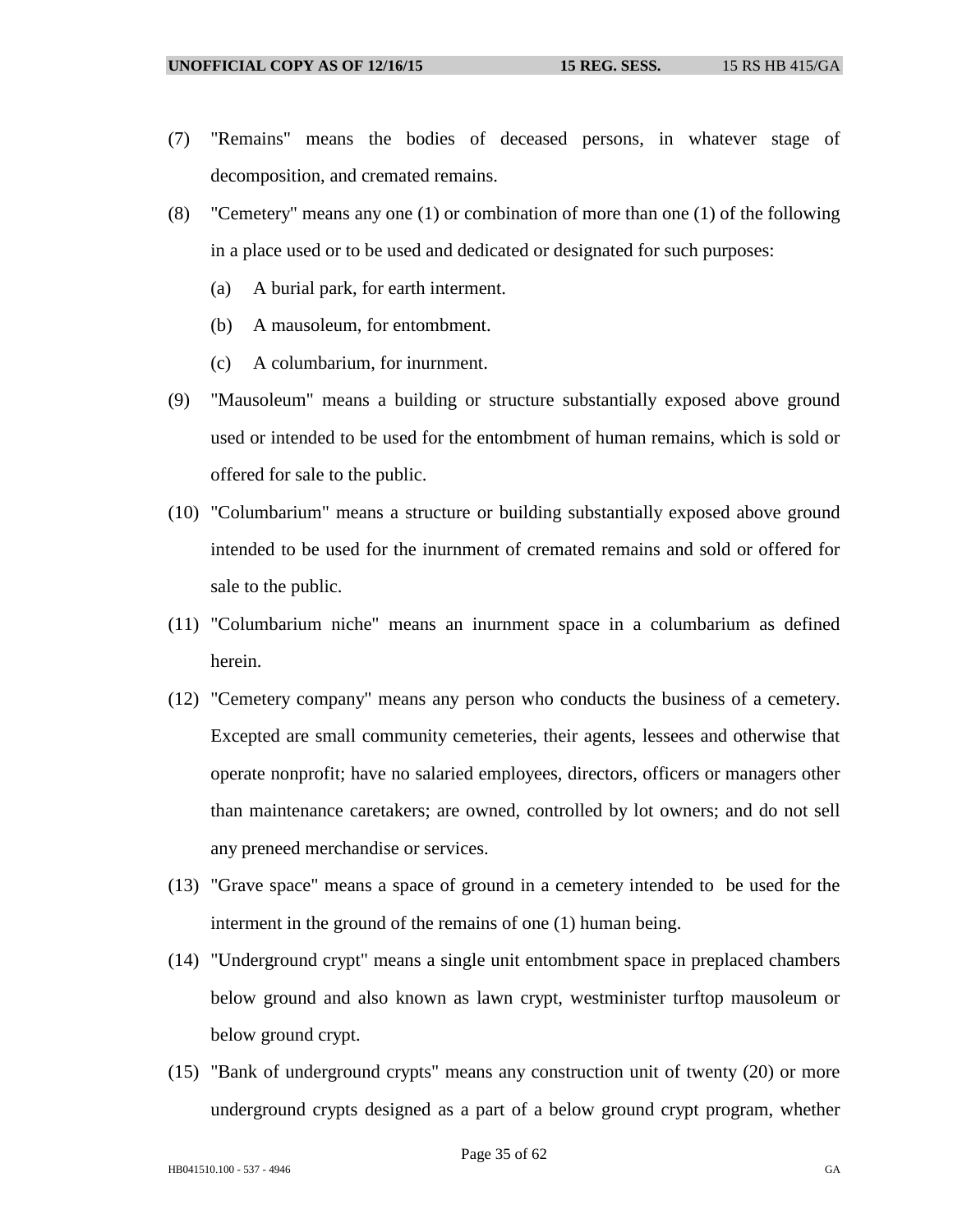physically connected or not, having a common drainage system.

- (16) "Mausoleum crypt" means an entombment space in a mausoleum as defined herein.
- (17) "Cemetery merchandise" means urns, memorials, monuments, markers, vases, foundations, memorial bases, and other similar personal property commonly sold by or used in cemeteries.
- (18) "Preneed cemetery merchandise contract" means any agreement or contract, or any series or combination of agreements or contracts, which has for a purpose the furnishing or delivery of cemetery merchandise, which within six (6) months of the date of the contract is not attached to the realty and permanently installed or which is not stored in a bonded warehouse with the receipt of ownership issued by the manufacturer in the name of the purchaser and transmitted to the purchaser.

Section 26. KRS 367.954 is amended to read as follows:

(1) Forty percent (40%), not including interest or finance charges, of all payments of money made to any person, partnership, association, or corporation upon any agreement or contract, or any series or combination of agreements or contracts, which has for a purpose the furnishing or delivery of cemetery merchandise, which within six (6) months of the date of the contract is not delivered by attachment to the realty and permanent installation or which is not stored in a bonded warehouse with the receipt of ownership issued by the manufacturer in the name of the purchaser and transmitted to the purchaser are held to be trust funds. The person, partnership, association, or corporation receiving the payments shall deposit forty percent (40%) of all payments received on a preneed cemetery merchandise contract in a trust fund account within six (6) months of the date of contract, and forty percent (40%) of all payments received thereafter on said contract shall be deposited in the trust fund account within thirty (30) days after each calendar quarter of operation. The trustee shall be the financial institution holding said funds. All of the interest, dividends, increases, or accretions of whatever nature earned by the funds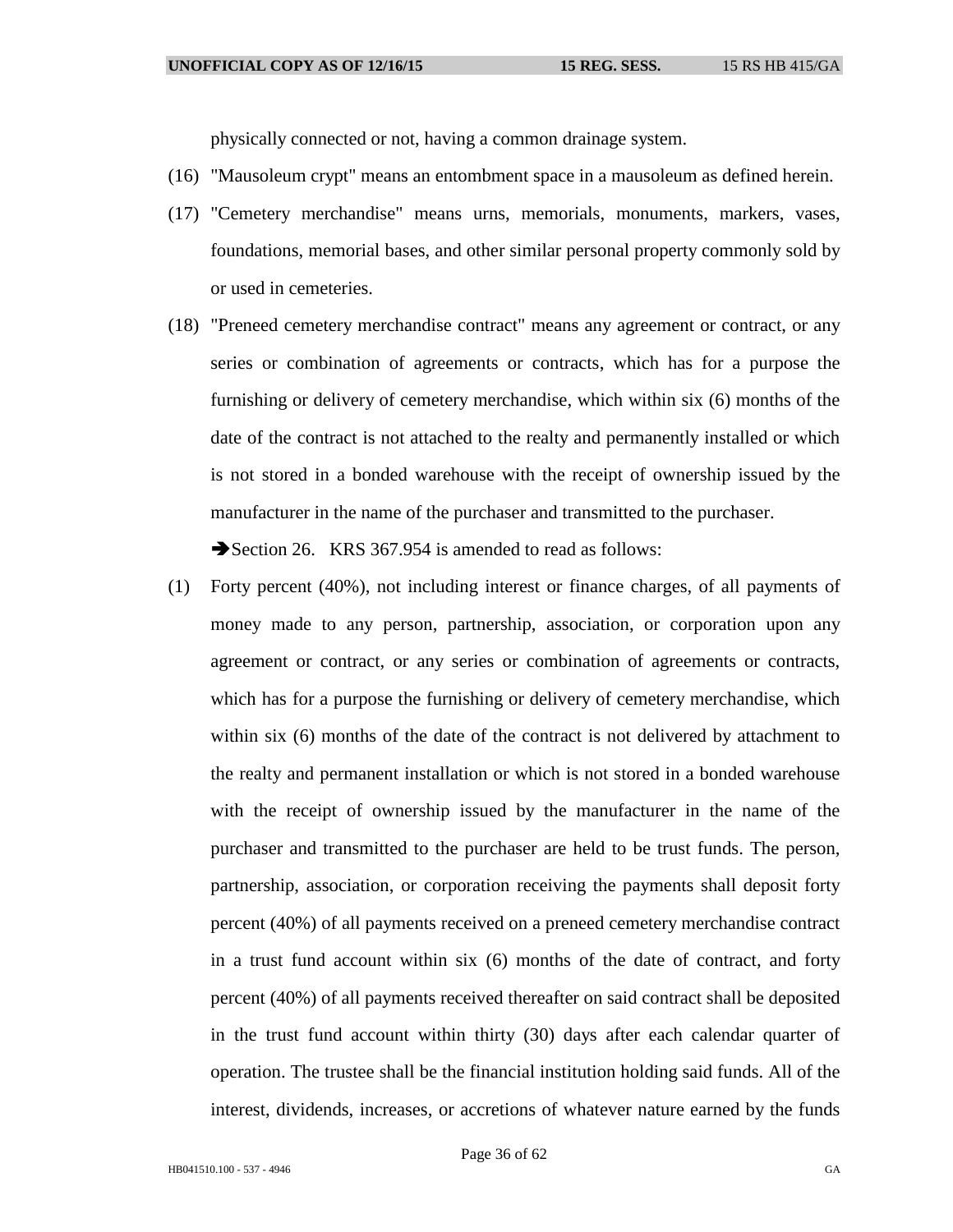deposited in a trust account shall remain with the principal of such account and become a part thereof, subject to all of the regulations concerning the principal of said fund herein contained.

- (2) All trust funds mentioned in this section shall be deposited in the name of the person making said deposits, with the financial institution as trustee, and shall be held together with the interest, dividends, or accretions thereon, in trust, subject to the provisions of KRS 367.932 to 367.974 and 367.991. The person at the time of making deposit or investment shall furnish to the financial institution the name of each payor, and the amount of payment on each account for which the deposit or investment is being made.
- (3) Forty percent (40%) of all payments, not including interest or finance charges, made under the agreement, contract, or plan are and shall remain trust funds with the financial institution, until the financial institution receives a sworn affidavit from the depositor stating one of the following:
	- (a) That the delivery of all merchandise by attachment to the realty, or permanent installation of the merchandise has been completed and that there has been full performance of all services called for by the agreement, contract or plan; or
	- (b) That there has been delivery of all of the merchandise called for by the agreement by storing the same in a bonded warehouse with the receipt of ownership issued by the manufacturer in the name of the purchaser and transmitted to the purchaser.

Upon receiving said affidavit, the financial institution shall remit the funds on deposit for the performed contract, plus interest, to the depositor. Release of funds may also be made pursuant to a request for a refund or cancellation under KRS 367.932 to 367.974 and 367.991.

(4) In the event that a purchaser is in default of a preneed cemetery merchandise contract, the financial institution shall release to the depositor the funds, plus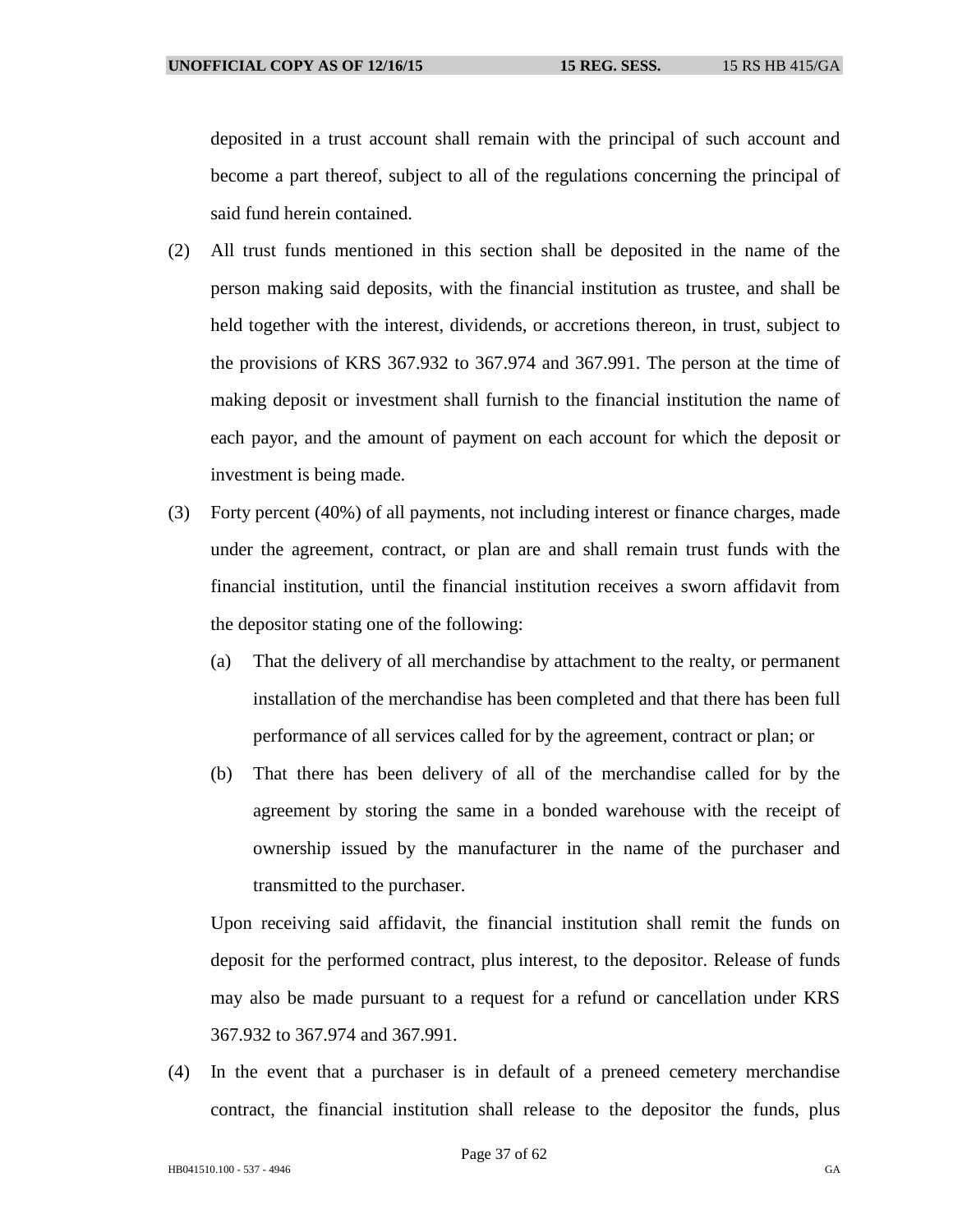interest, deposited on behalf of the defaulted contract upon receiving from the depositor a sworn affidavit stating that the purchaser is in default of the preneed cemetery merchandise agreement, the date of the default, an explanation of the default, and that the depositor has mailed a copy of the affidavit to the purchaser's last known address at least thirty (30) days prior to said request for release.

- (5) Deposits to such funds and the amounts deposited may be commingled, but the accounting records shall establish a separate account for each prepaid contract and shall show amounts deposited and the income and loss occurring thereon with respect to each contract.
- (6) The trustee may rely upon all certifications and affidavits made pursuant to or required by the provisions of KRS 367.932 to 367.974 and 367.991, and shall not be liable to any person for such reliance.
- (7) In lieu of the trust fund deposits required herein, the person may post with the Attorney General, *Office*[Division] of Consumer Protection, a good and sufficient bond by a surety company licensed to do business in Kentucky and in an amount sufficient to cover all payments made by or on account of purchasers who have not received the purchased property and services. This bond shall be held for the benefit of a purchaser, or his or her heir or assign or duly authorized representative, who suffers a loss of money paid pursuant to a preneed cemetery merchandise contract entered into after July 13, 1984, due to the insolvency of the registrant, or failure to provide the cemetery merchandise called for by contract that has been paid in full and not provided after a ninety (90) day request in writing to do so. If a bond is posted, the Attorney General's office shall receive sixty (60) days' written notice in the event of cancellation. On or before the cancellation date, the person shall comply with the trust fund requirements herein or post another good and sufficient bond.
- (8) Any person selling a preneed cemetery merchandise contract shall pay to the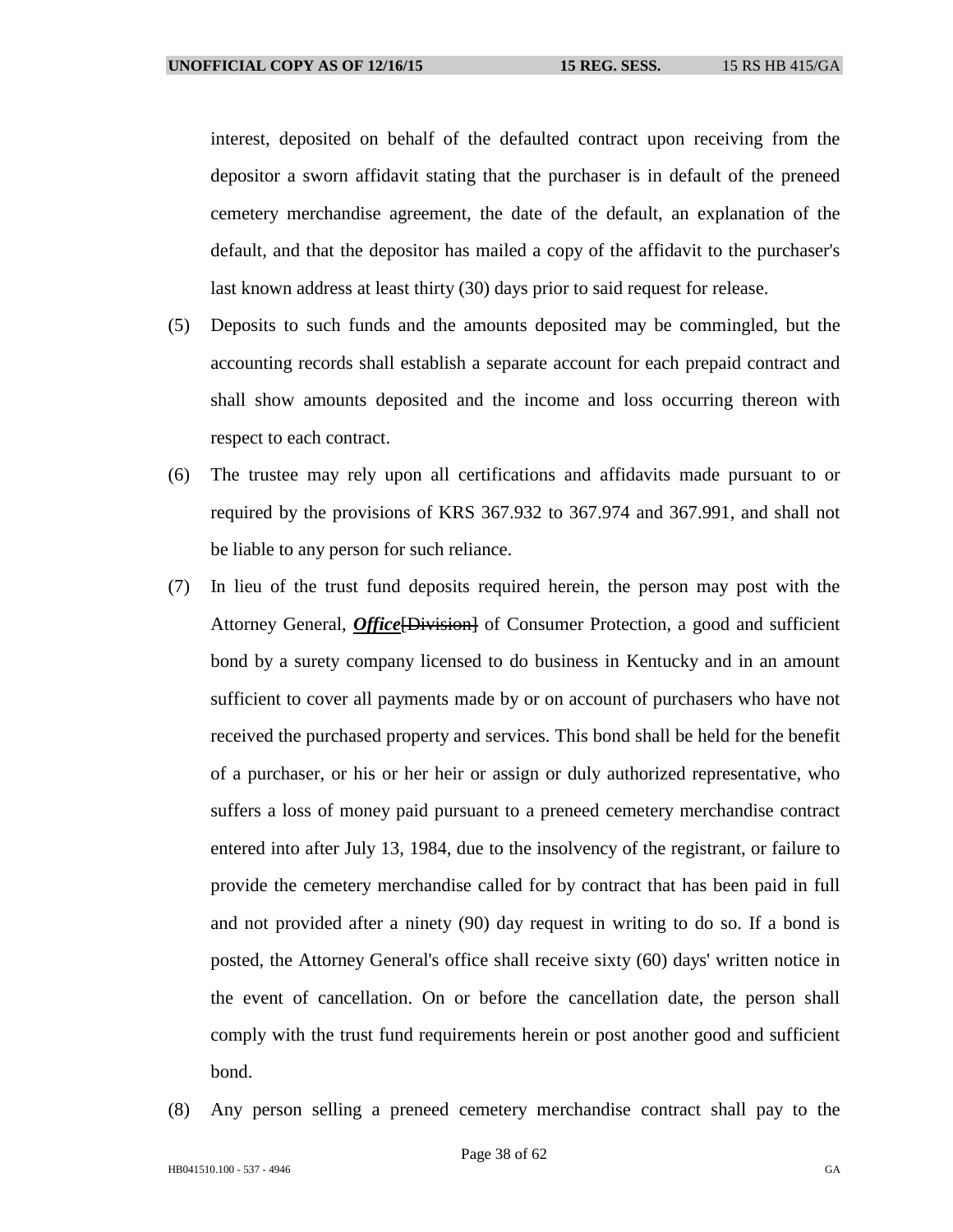Attorney General five dollars (\$5), for each said contract entered into and all of which fees shall be remitted by the person collecting them to the Attorney General at least once each month, and such funds shall be used by the Attorney General in administering this chapter.

Section 27. KRS 367.958 is amended to read as follows:

- (1) Every person before engaging in a sale, contract for sale, reservation for sale or agreement for sale of a mausoleum crypt within a mausoleum, underground crypt within a crypt section, or columbarium niche within a mausoleum prior to the completion of the construction thereof, shall give notice in writing to the Attorney General of the commencement of such sale at least thirty (30) days prior thereto and register with the Attorney General. Such registration shall be on forms provided by the Attorney General.
- (2) Every person engaged in the sale of a mausoleum crypt, underground crypt or columbarium niche shall commence construction thereof within twenty-four (24) months of the date of such sale and shall complete such construction within sixty (60) months of the date of such sale. A delay caused by strike, national emergency, shortage of materials, civil disorder, natural disaster or any like occurrence beyond the control of such person shall extend the time of such commencement and completion by the length of such delay. This subsection shall not apply to the sale of mausoleum crypts, underground crypts or columbarium niches if there has been any sale in the same project prior to July 13, 1984. Prior projects shall have commenced construction thereof within thirty-six (36) months of the date of such sale and shall complete construction within seventy-two (72) months of the date of such sale.
- (3) Every person who plans to offer for sale space in a section of a mausoleum or bank of underground crypts prior to its construction shall establish a preconstruction trust account. The trust account shall be administered and operated in the same manner as the merchandise trust account provided for in this chapter and shall be exclusive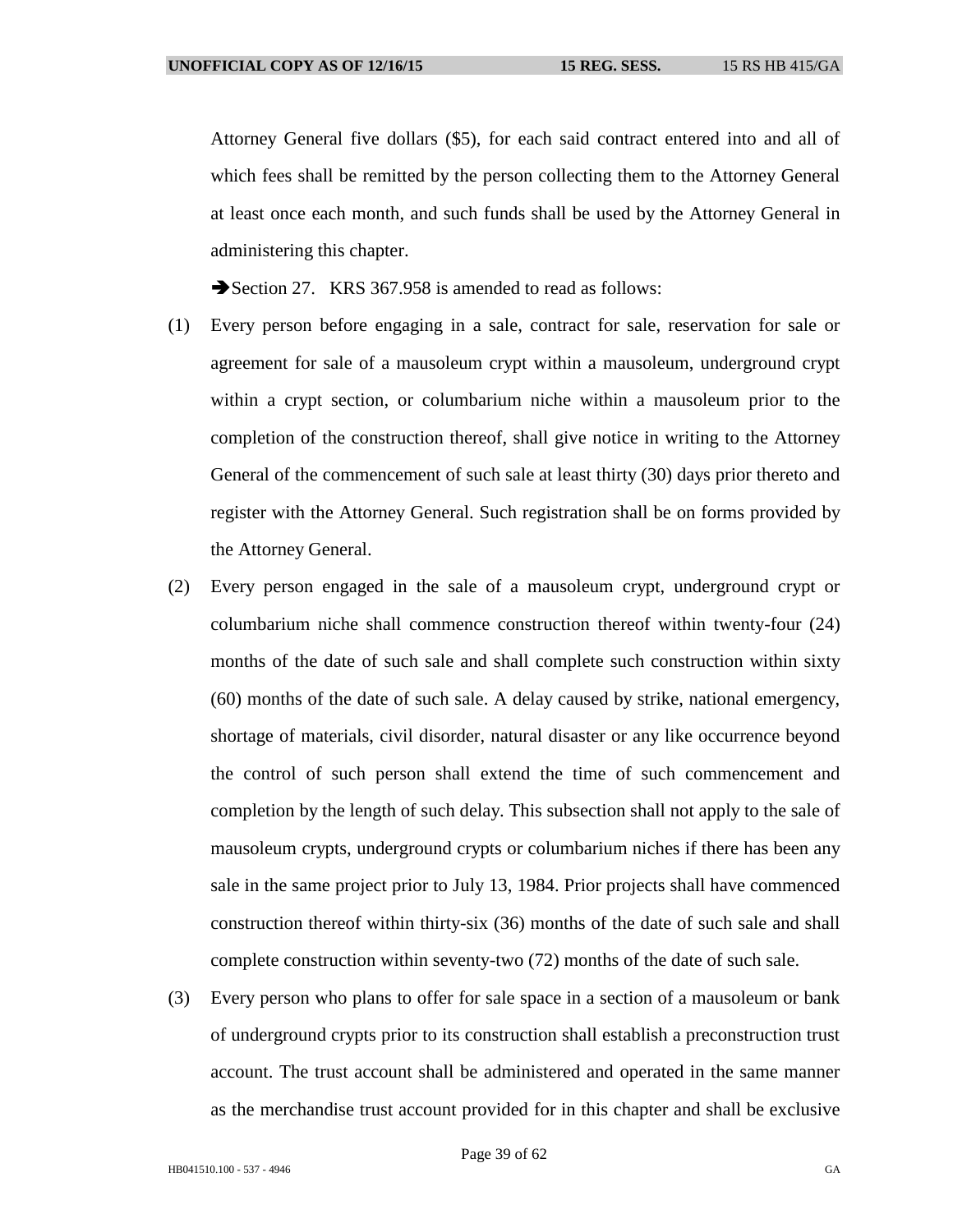of the merchandise trust account or such other trust accounts or funds that may be required by law.

- (4) Every person shall place thirty-six percent (36%), not including interest or finance charges, of all payments of money made to any person pursuant to any agreement, contract or any series or combination of agreements or contracts which are for the purchase of sections in a mausoleum, columbarium, or any kind of underground crypt which at the time of the payment of money have not been completely and totally constructed, in a trust fund account in a financial institution within thirty (30) days after each calendar quarter of operations. Excepted therefrom, however, are persons who have constructed in the past their own mausoleum using primarily equipment owned by the self-constructing person and their own personnel with a minimum of subcontracting, and in that event there shall be deposited a minimum of twenty percent (20%) of all payments of money, subject, however, to the actual cost. If, from project to project, their actual cost is in excess of twenty percent (20%), the full cost percentage shall be deposited from project to project, not to exceed thirty-six percent (36%). At the time of notification to the Attorney General's office the self-constructing mausoleum person shall also notify the Attorney General that he intends to self-construct and the percentage of contribution of trust that is required.
- (5) All trust funds mentioned in this section shall be deposited in the name of the person depositing said funds, with the financial institution as trustee, and shall be held together with the interest, dividends, or accretions thereon, in trust, subject to the provisions of KRS 367.932 to 367.974 and 367.991. The person at the time of making deposit or investment shall furnish to the financial institution the name of each payor, and the amount of payment on each account for which the deposit or investment is being made.
- (6) Deposits to such funds and the amounts deposited may be commingled, but the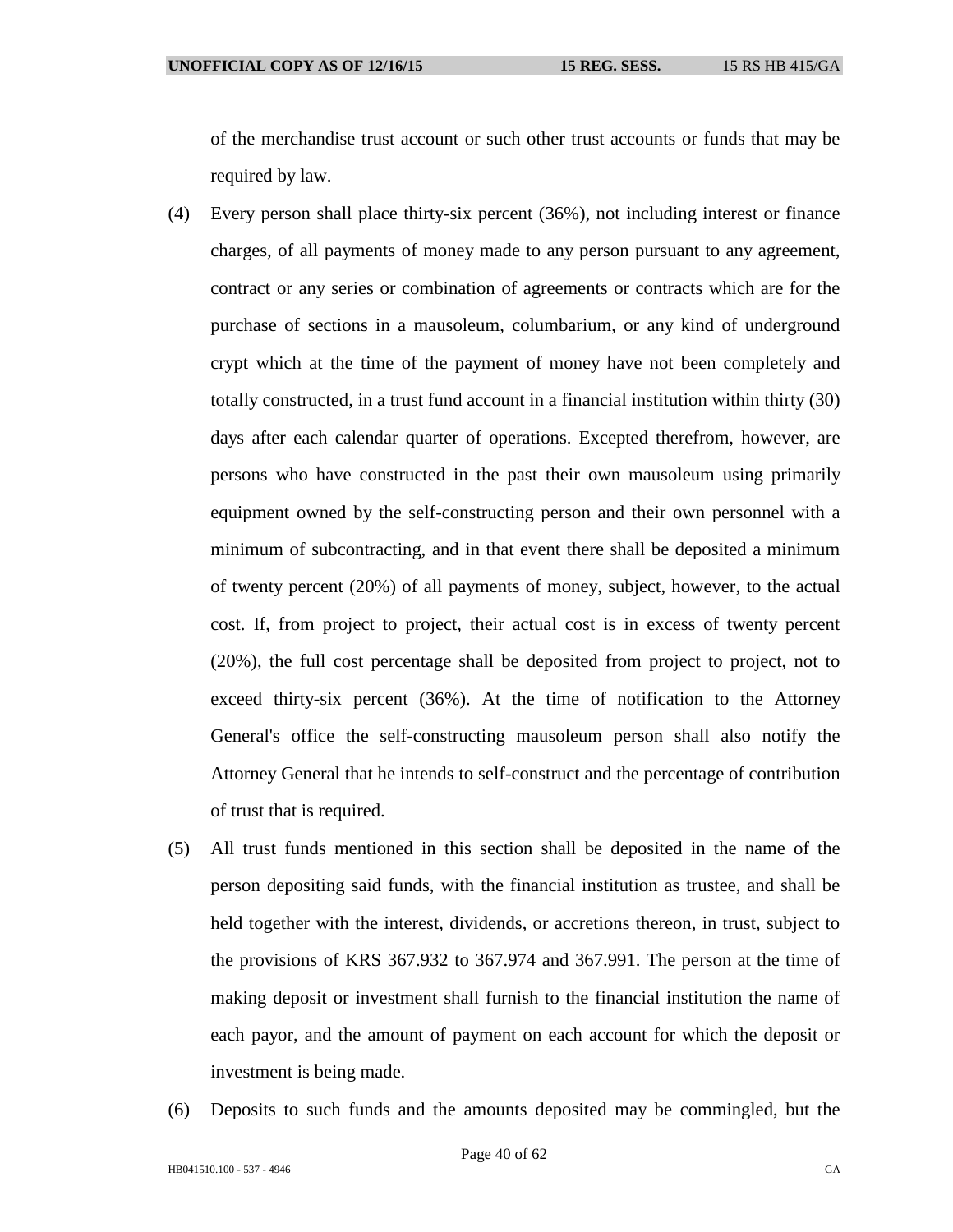accounting records shall establish a separate account for each prepaid contract and shall show amounts deposited and the income and loss occurring thereon with respect to each contract.

- (7) All payments made to the preconstruction trust fund account shall remain in the trust fund with the financial institution until the financial institution receives a certified statement from the depositor stating that the particular project for which the preconstruction trust fund has been established is totally completed. During the construction stage, trust funds may be withdrawn by presenting the trustee with appropriate evidence of expenditure for construction cost. The trustee shall thereupon disburse moneys from the trust fund to pay for the expenses of construction presented for payment.
- (8) A trustee may rely upon all certifications and affidavits made pursuant to or required by the provisions of KRS 367.932 to 367.974 and 367.991, and shall not be liable to any person for such reliance.
- (9) If a mausoleum section or bank of underground crypts is not completed within the time limits set out in KRS 367.932 to 367.974 and 367.991, the financial institution acting as trustee, if any, may contract for and cause said project to be completed and paid therefor from the trust account funds deposited to the project's account, paying any balance, less cost and expenses, to the depositor. In the event there is no corporate trustee, or the trustee chooses not to serve in the capacity to complete construction, the Attorney General shall appoint a committee to serve as trustees to trust account funds deposited to the project's account, paying any balance, less cost and expenses, to the cemetery company.
- (10) If it is determined by the trustee after the expiration of the time of construction set out above that there is not enough money in the trust fund account to complete the project, the trustee shall make a refund of all moneys held to all purchasers, or his heirs or assigns, in the amount of the deposit to the credit of their particular contract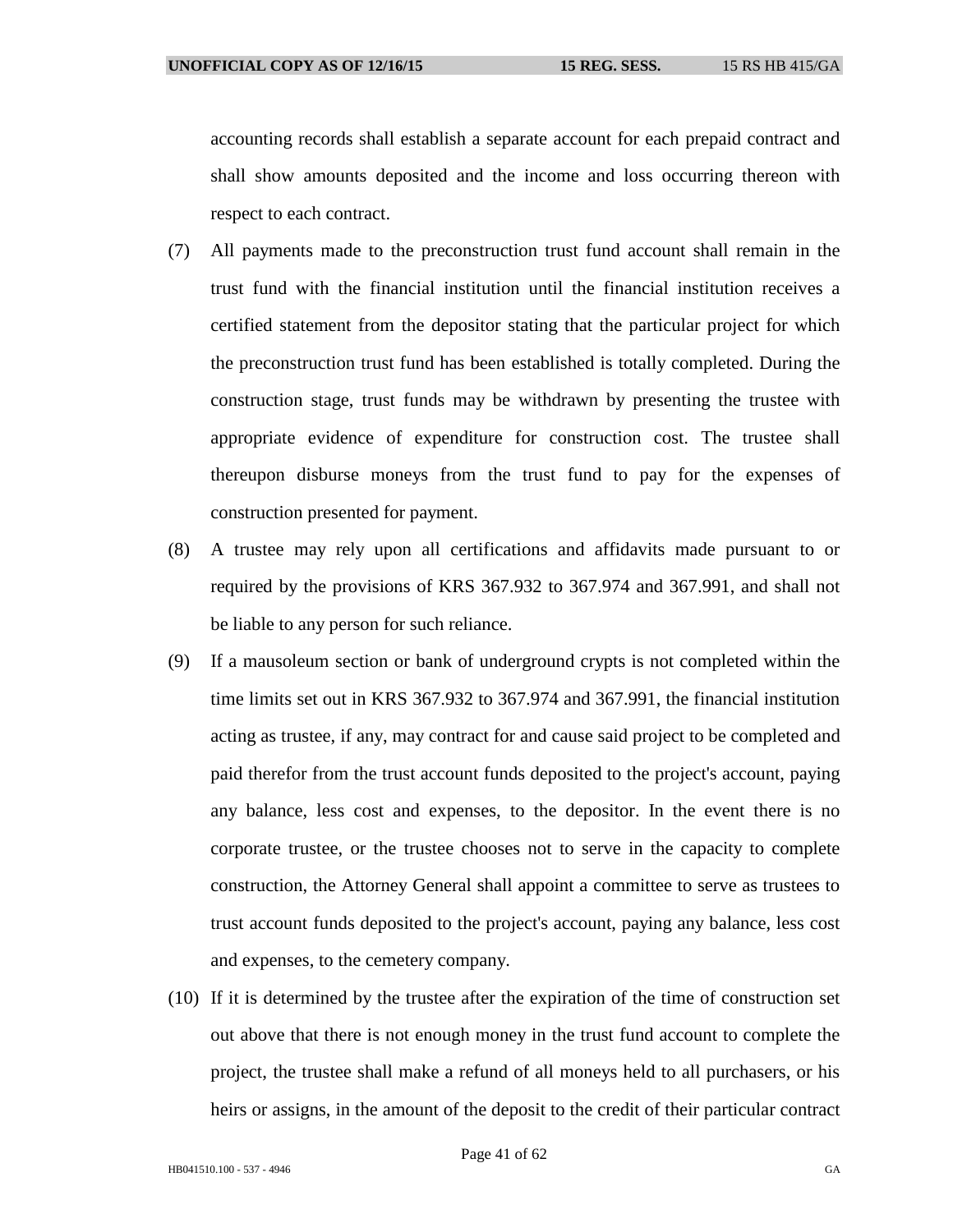and all income those funds have earned. The purchasers shall be entitled to receive any remainder of the purchase price paid from the depositor. However, nothing herein contained shall relieve any person from any liability for nonperformance of the contract terms.

- (11) If temporary entombment or inurnment is not used, upon written notification to the seller, the personal representative or any purchaser of such space who dies before completion of construction shall be entitled to a refund of all moneys paid into the preconstruction trust fund for such space, including any income earned thereon, and from the seller, the remainder of the purchase price paid.
- (12) In lieu of the trust fund deposits required herein, the person may post with the Attorney General, *Office* [Division] of Consumer Protection, a good and sufficient bond by a surety company licensed to do business in Kentucky and in an amount sufficient to cover all payments made by or on account of purchasers who have not received the purchased property and services. This bond shall be held for the benefit of any purchaser, or his or her heir or assign or duly authorized representative, who suffers a loss of money paid for a preconstructed mausoleum crypt or niche or underground crypt after July 13, 1984, due to the insolvency of the registrant, or failure to construct within the time limits set out herein. If a bond is posted, the Attorney General's office shall receive sixty (60) days' written notice in the event of cancellation. On or before the cancellation date, the person shall comply with the trust fund requirements herein or post another good and sufficient bond.
- (13) Any person selling preconstruction mausoleum, columbarium or underground crypt contracts shall pay to the Attorney General five dollars (\$5) for each sale of said contract and all of which fees shall be remitted by the person collecting them to the Attorney General at least once each month, and such funds shall be used by the Attorney General in administering this chapter.
	- Section 28. KRS 367.976 is amended to read as follows: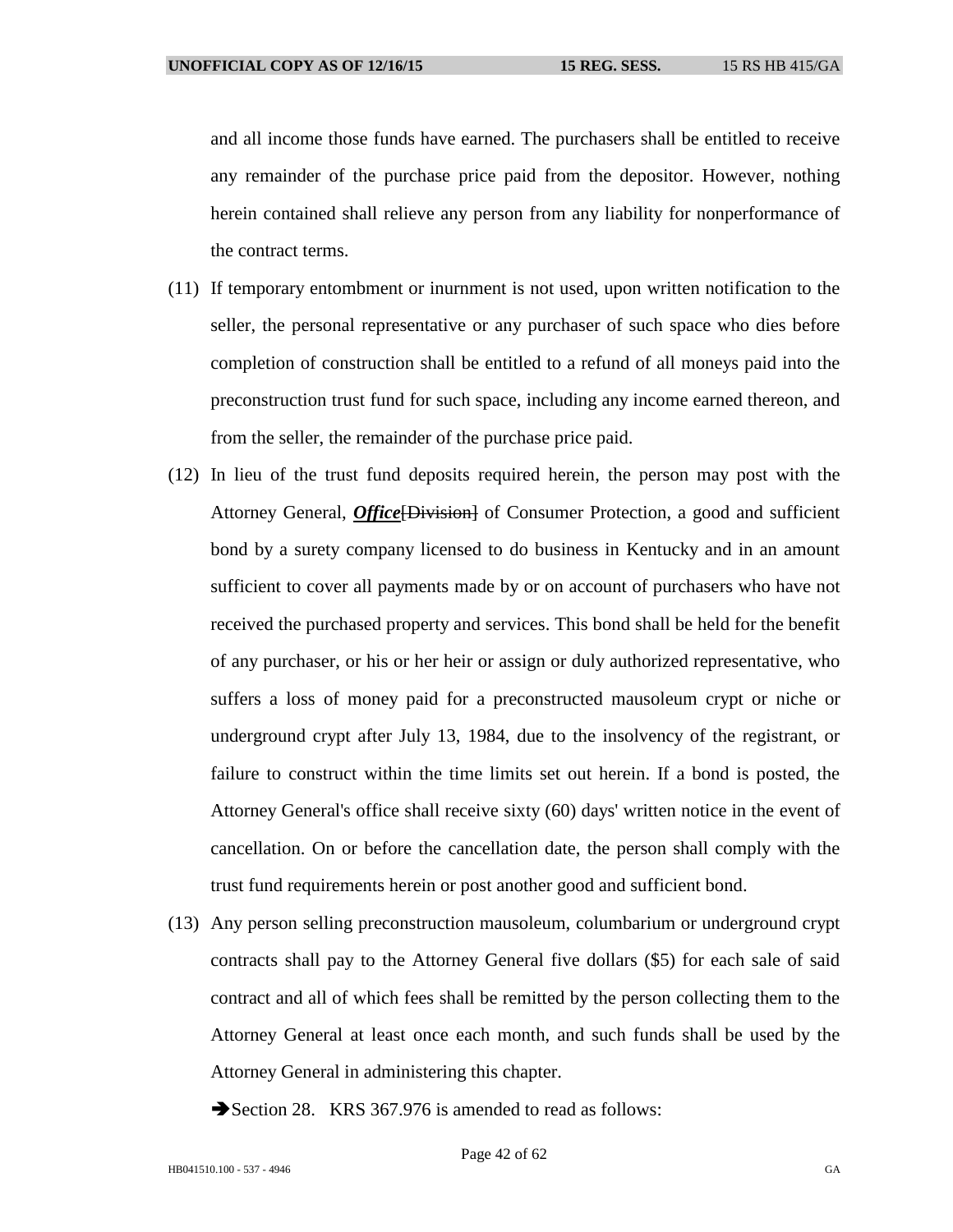As used in KRS 367.976 to 367.985, unless the context otherwise requires:

- (1) "Advertisement" means a commercial message in any medium that aids, promotes, or assists directly or indirectly a rental-purchase agreement, excluding in-store merchandising aids.
- (2) "Cash price" means the price at which the lessor would have sold the property to the consumer for cash on the date of the rental-purchase agreement.
- (3) "Consumer" means a natural person who rents personal property under a rentalpurchase agreement.
- (4) "Consummation" means the time a consumer becomes contractually obligated on a rental-purchase agreement.
- (5) "*Office*[Division]" means the *Office*[Division] of Consumer Protection in the Office of the Attorney General.
- (6) "Lessor" means a person who, in the ordinary course of business, regularly leases, offers to lease, or arranges for the leasing of property under a rental-purchase agreement.
- (7) "Rental-purchase agreement" means an agreement for the use of personal property by a natural person primarily for personal, family, or household purposes, for an initial period of four (4) months or less, whether or not there is any obligation beyond the initial period, that is automatically renewable with each payment and that permits the consumer to become the owner of the property. The term rentalpurchase agreement shall not be construed to be, nor be governed by, any of the following:
	- (a) A lease or agreement which constitutes a credit sale as defined in 12 C.F.R. part  $226.2(a)(16)$  and Section  $1602(g)$  of the Truth in Lending Act, 15 U.S.C. secs. 1601 et seq.;
	- (b) A lease which constitutes a consumer lease as defined in 12 C.F.R. part  $213.2(a)(6);$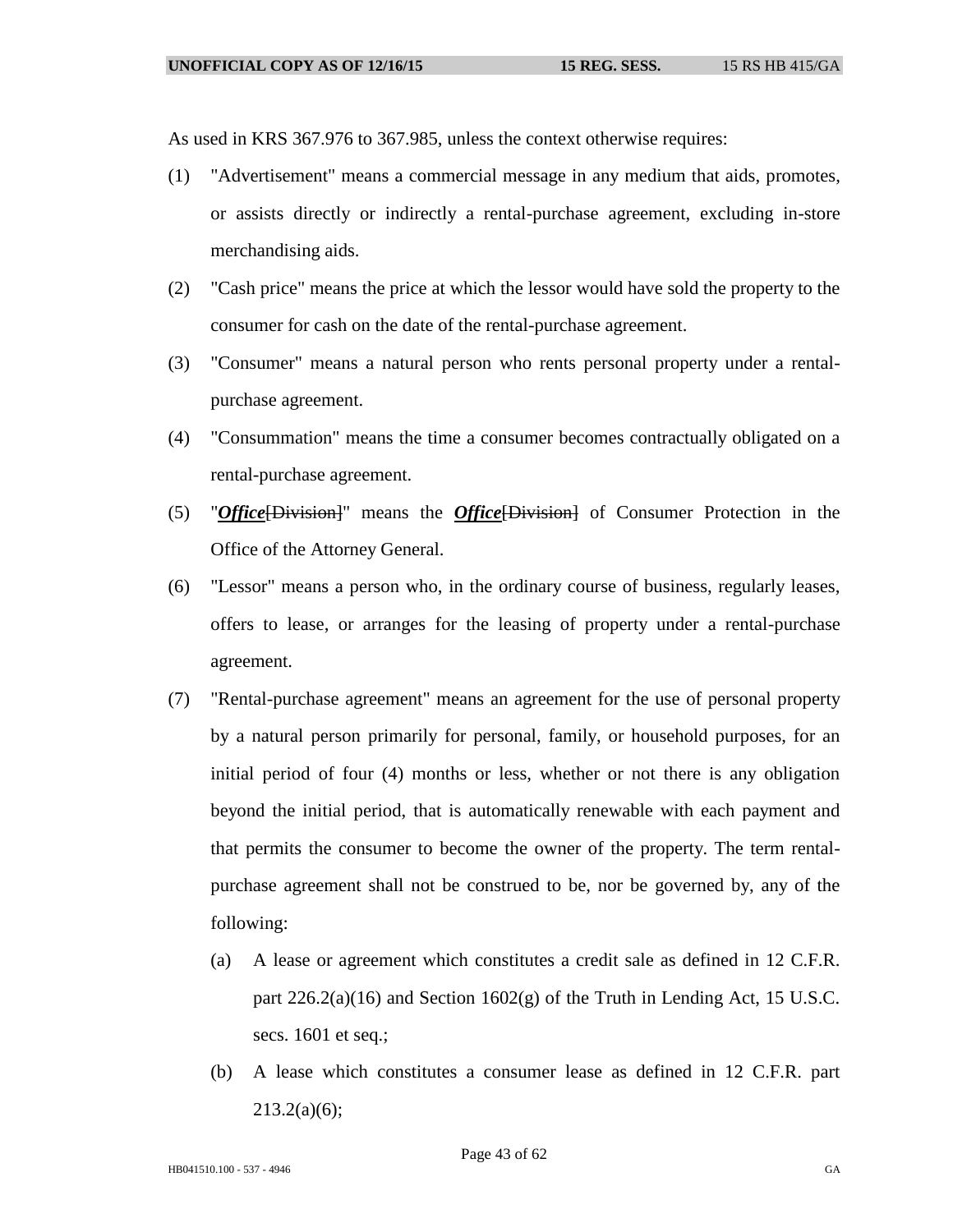- (c) Any lease for agricultural, business, or commercial purposes;
- (d) Any lease made to an organization;
- (e) A lease or agreement which constitutes a retail installment transaction or retail installment contract as defined in KRS 371.210;
- (f) A security interest as defined in KRS 355.1-201(37); or

(g) A home solicitation sale as that term is defined in KRS 367.410. Section 29. KRS 367.981 is amended to read as follows:

- (1) A renegotiation shall occur when an existing rental-purchase agreement is satisfied and replaced by a new lease agreement undertaken by the same consumer. A renegotiation shall be a new agreement covered by KRS 367.976 to 367.985. However, events such as the following shall not be treated as a renegotiation:
	- (a) The addition or return of property in a multiple item agreement or the substitution of lease property, if in either case the average payment allocable to a payment period is not changed by more than twenty-five percent (25%);
	- (b) A deferral or extension of one (1) or more periodic payments, or portions of a periodic payment;
	- (c) A reduction in charges in the agreement;
	- (d) An agreement involving a court proceeding; or
	- (e) Any other event described in administrative regulations prescribed by the *office*[division].
- (2) No disclosures shall be required for any extension of a rental-purchase agreement. Section 30. KRS 367.985 is amended to read as follows:
- (1) A lessor shall not be liable under KRS 367.983 for a violation of KRS 367.976 to 367.985 if the lessor shows by a preponderance of the evidence that the violation was not intentional and resulted from a bona fide error, such as a clerical miscalculation, computer malfunctions, programming error, or printing error, even though the lessor maintained procedures reasonably adapted to avoid such an error.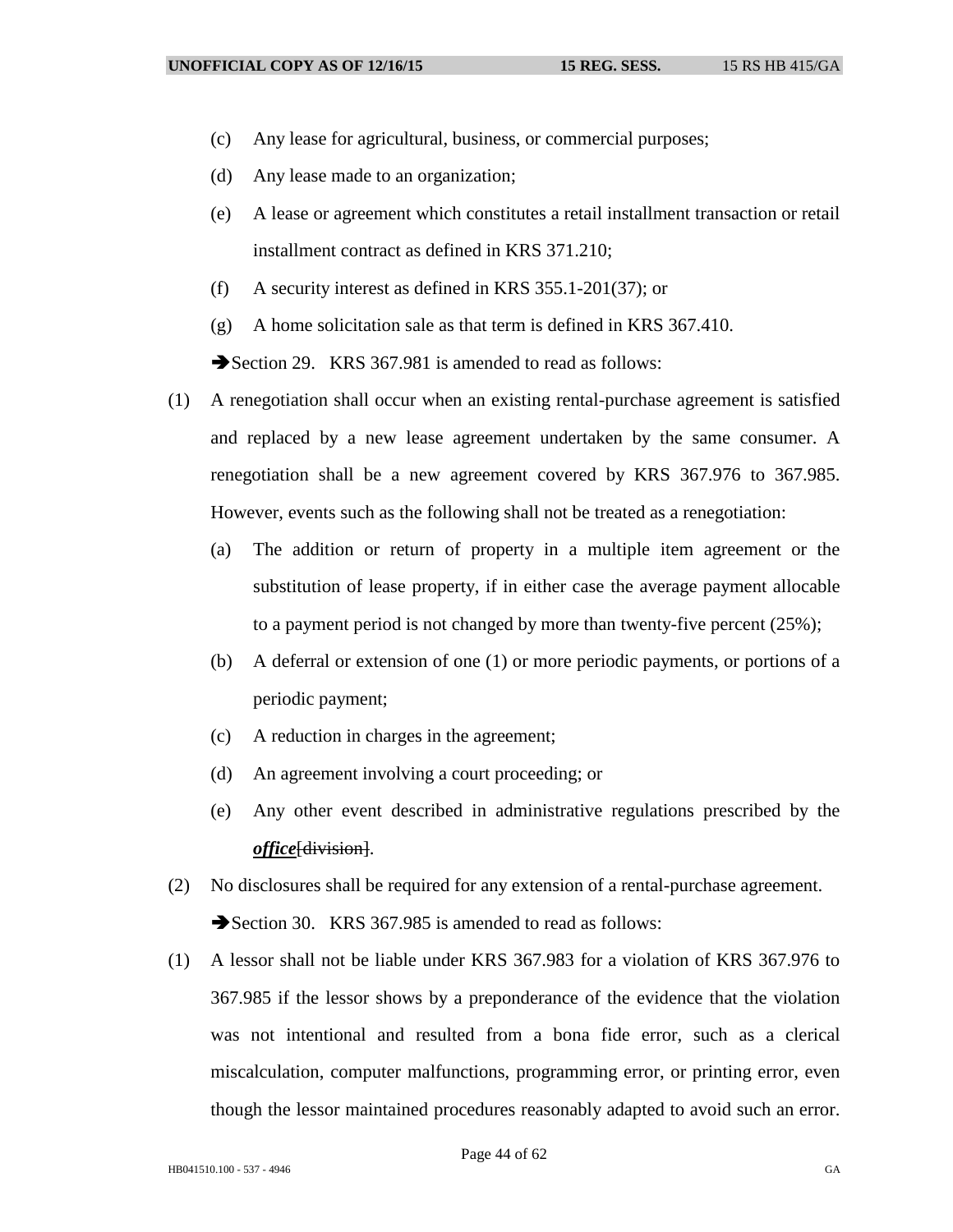An error of legal judgment with respect to requirements of this title shall not be considered a bona fide error.

- (2) A lessor shall not be liable under KRS 367.983 for any act done or omitted in good faith in conformity with any administrative regulation or interpretation promulgated by the Attorney General or by the *office*[division] or by an official duly authorized by the Attorney General or by the *office*[division]. This rule shall apply even if, after the act or omission has occurred, the regulation or interpretation is amended, rescinded, or determined by judicial or other authority to be invalid for any reason.
- (3) A lessor shall not be liable under KRS 367.983 for any error if, before the thirtyfirst day after the date the merchant discovers the error and before an action against the lessor has been filed or written notice of the error received by the lessor, the lessor gives the consumer written notice of the error and makes adjustments in the consumer's account as necessary to assure that the consumer will not be required to pay an amount in excess of the amount disclosed and that the agreement otherwise complies with KRS 367.976 to 367.985.

Section 31. KRS 367.990 is amended to read as follows:

- (1) Any person who violates the terms of a temporary or permanent injunction issued under KRS 367.190 shall forfeit and pay to the Commonwealth a civil penalty of not more than twenty-five thousand dollars (\$25,000) per violation. For the purposes of this section, the Circuit Court issuing an injunction shall retain jurisdiction, and the cause shall be continued, and in such cases the Attorney General acting in the name of the Commonwealth may petition for recovery of civil penalties.
- (2) In any action brought under KRS 367.190, if the court finds that a person is willfully using or has willfully used a method, act, or practice declared unlawful by KRS 367.170, the Attorney General, upon petition to the court, may recover, on behalf of the Commonwealth, a civil penalty of not more than two thousand dollars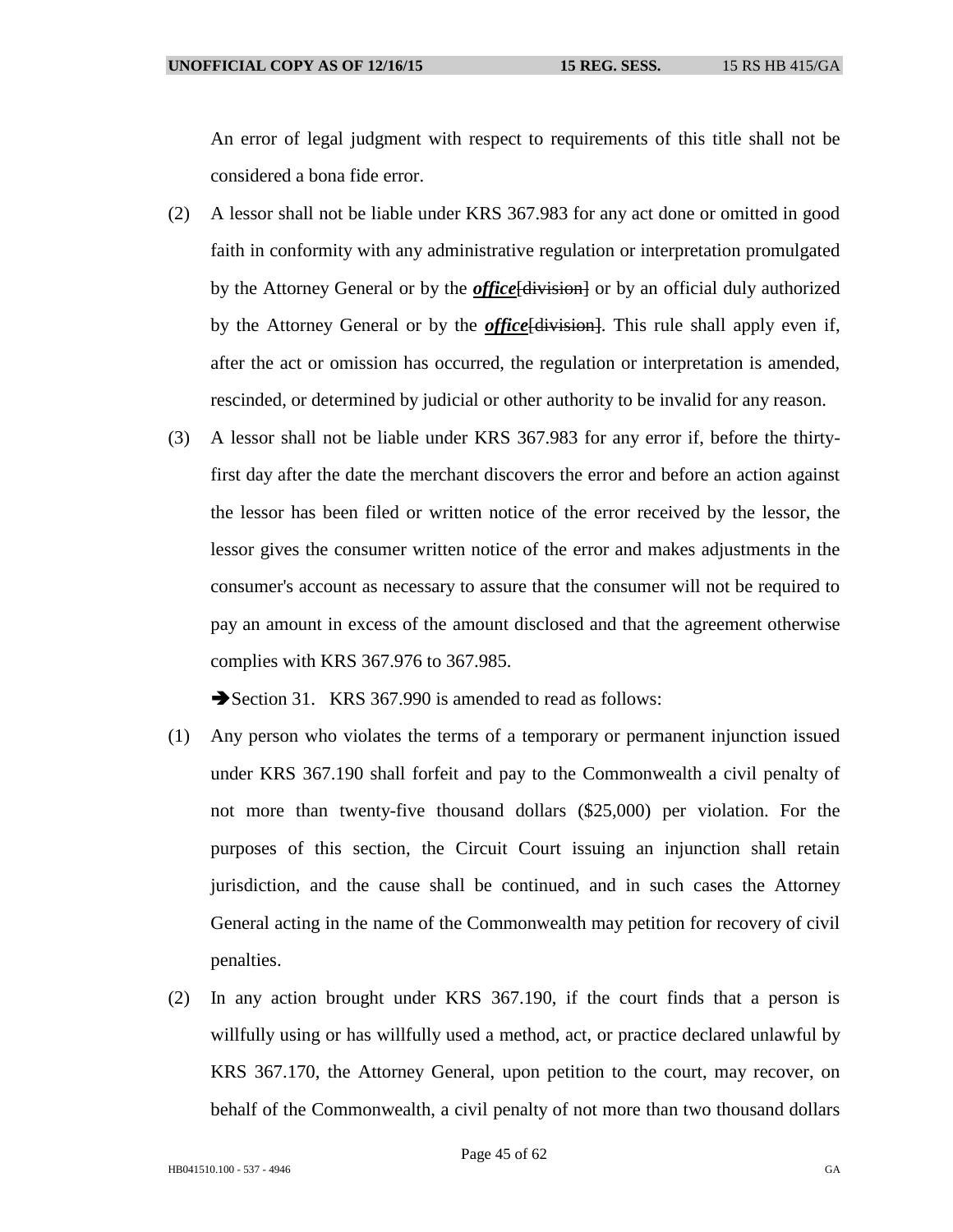(\$2,000) per violation, or where the defendant's conduct is directed at a person aged sixty (60) or older, a civil penalty of not more than ten thousand dollars (\$10,000) per violation, if the trier of fact determines that the defendant knew or should have known that the person aged sixty (60) or older is substantially more vulnerable than other members of the public.

- (3) Any person with actual notice that an investigation has begun or is about to begin pursuant to KRS 367.240 and 367.250 who intentionally conceals, alters, destroys, or falsifies documentary material is guilty of a Class A misdemeanor.
- (4) Any person who, in response to a subpoena or demand as provided in KRS 367.240 or 367.250, intentionally falsifies or withholds documents, records, or pertinent materials that are not privileged shall be subject to a fine as provided in subsection (3) of this section.
- (5) The Circuit Court of any county in which any plan described in KRS 367.350 is proposed, operated, or promoted may grant an injunction without bond, upon complaint filed by the Attorney General to enjoin the further operation thereof, and the Attorney General may ask for and the court may assess civil penalties against the defendant in an amount not to exceed the sum of five thousand dollars (\$5,000) which shall be for the benefit of the Commonwealth of Kentucky.
- (6) Any person, business, or corporation who knowingly violates the provisions of KRS 367.540 shall be guilty of a violation. It shall be considered a separate offense each time a magazine is mailed into the state; but it shall be considered only one (1) offense for any quantity of the same issue of a magazine mailed into Kentucky.
- (7) Any solicitor who violates the provisions of KRS 367.513 or 367.515 shall be guilty of a Class A misdemeanor.
- (8) In addition to the penalties contained in this section, the Attorney General, upon petition to the court, may recover, on behalf of the Commonwealth a civil penalty of not more than the greater of five thousand dollars (\$5,000) or two hundred dollars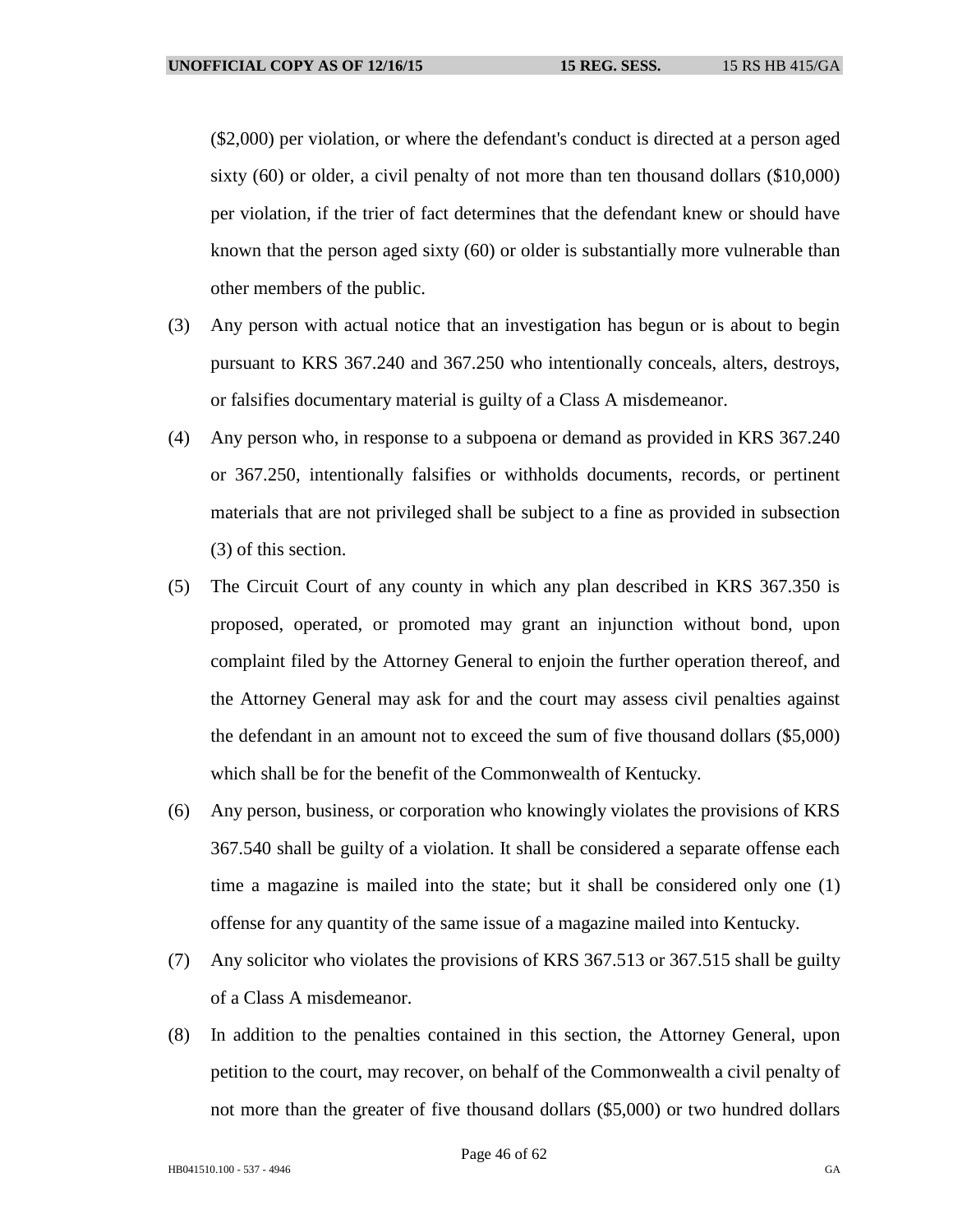(\$200) per day for each and every violation of KRS 367.175.

- (9) Any person who shall willfully and intentionally violate any provision of KRS 367.976 to 367.985 shall be guilty of a Class B misdemeanor.
- (10) (a) Any person who violates the terms of a temporary or permanent injunction issued under KRS 367.665 shall forfeit and pay to the Commonwealth a penalty of not more than five thousand dollars (\$5,000) per violation. For the purposes of this section, the Circuit Court issuing an injunction shall retain jurisdiction, and the cause shall be continued, and in such cases the Attorney General acting in the name of the Commonwealth may petition for recovery of civil penalties;
	- (b) The Attorney General may, upon petition to a court having jurisdiction under KRS 367.190, recover on behalf of the Commonwealth from any person found to have willfully committed an act declared unlawful by KRS 367.667 a penalty of not more than two thousand dollars (\$2,000) per violation; and
	- (c) Any person who knowingly violates any provision of KRS 367.652, 367.653, 367.656, 367.657, 367.658, 367.666, or 367.668 or who knowingly gives false or incorrect information to the Attorney General in filing statements or reports required by KRS 367.650 to 367.670 shall be guilty of a Class D felony.
- (11) Any dealer who fails to provide a statement under KRS 367.760 or a notice under KRS 367.765 shall be liable for a penalty of one hundred dollars (\$100) per violation to be collected in the name of the Commonwealth upon action of the Attorney General.
- (12) Any dealer or manufacturer who falsifies a statement under KRS 367.760 shall be liable for a penalty not exceeding one thousand dollars (\$1,000) to be collected in the name of the Commonwealth upon action by the Attorney General.
- (13) Any person who violates KRS 367.805, 367.809(2), 367.811, 367.813(1), or 367.816 shall be guilty of a Class C felony.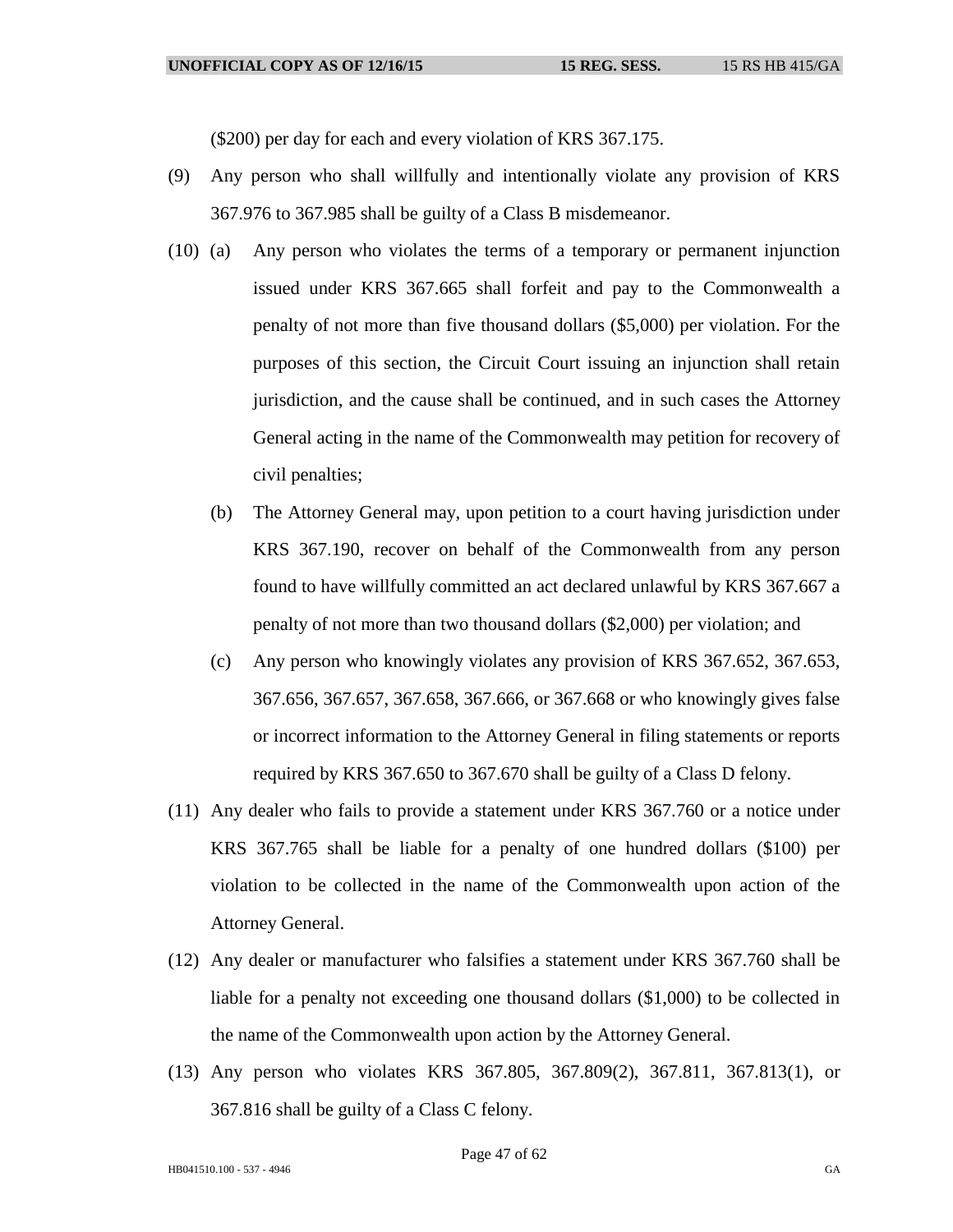- (14) Either the Attorney General or the appropriate Commonwealth's attorney shall have authority to prosecute violations of KRS 367.801 to 367.819.
- (15) A violation of KRS 367.474 to 367.478 and 367.482 is a Class C felony. Either the Attorney General or the appropriate Commonwealth's attorney shall have authority to prosecute violators of KRS 367.474 to 367.478 and 367.482.
- (16) Any person who violates KRS 367.310 shall be guilty of a violation.
- (17) Any person, partnership, or corporation who violates the provisions of KRS 367.850 shall be guilty of a Class A misdemeanor.
- (18) Any dealer in motor vehicles or any other person who fraudulently changes, sets back, disconnects, fails to connect, or causes to be changed, set back, or disconnected, the speedometer or odometer of any motor vehicle, to effect the sale of the motor vehicle shall be guilty of a Class D felony.
- (19) Any person who negotiates a contract of membership on behalf of a club without having previously fulfilled the bonding requirement of KRS 367.403 shall be guilty of a Class D felony.
- (20) Any person or corporation who operates or attempts to operate a health spa in violation of KRS 367.905(1) shall be guilty of a Class A misdemeanor.
- (21) (a) Any person who violates KRS 367.832 shall be guilty of a Class C felony; and
	- (b) The appropriate Commonwealth's attorney shall have authority to prosecute felony violations of KRS 367.832.
- (22) (a) Any person who violates the provisions of KRS 367.855 or 367.857 shall be guilty of a violation. Either the Attorney General or the appropriate county health department may prosecute violators of KRS 367.855 or 367.857.
	- (b) The provisions of this subsection shall not apply to any retail establishment if the wholesaler, distributor, or processor fails to comply with the provisions of KRS 367.857.
- (23) Notwithstanding any other provision of law, any telemarketing company,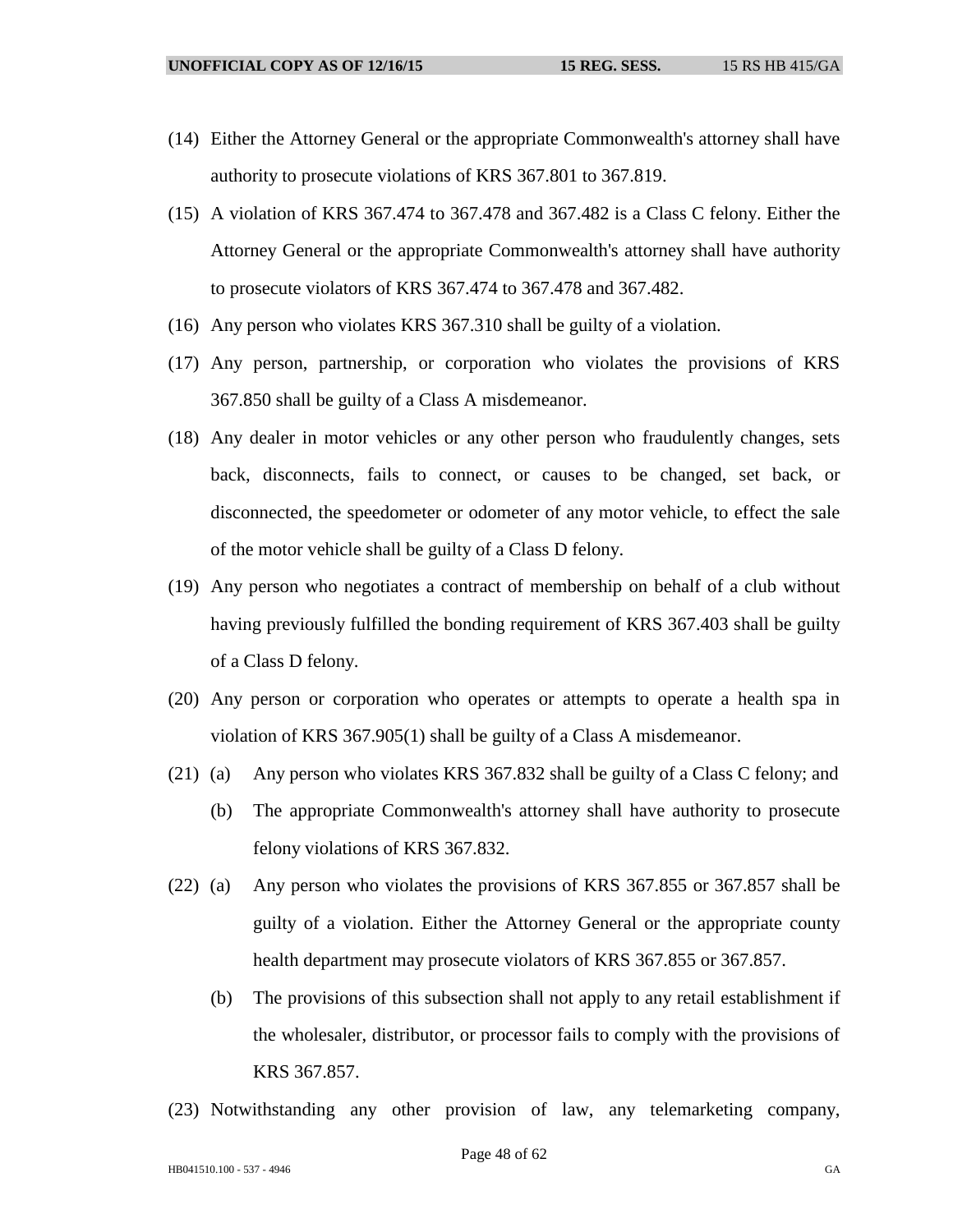telemarketer, caller, or merchant shall be guilty of a Class D felony when that telemarketing company, telemarketer, caller, or merchant three (3) times in one (1) calendar year knowingly and willfully violates KRS 367.46955(15) by making or causing to be made an unsolicited telephone solicitation call to a telephone number that appears in the current publication of the zero call list maintained by the *Office*  of Consumer Protection of the Office of the Attorney General. Division of Consumer Protection].

- (24) Notwithstanding any other provision of law, any telemarketing company, telemarketer, caller, or merchant shall be guilty of a Class A misdemeanor when that telemarketing company, telemarketer, caller, or merchant uses a zero call list identified in KRS 367.46955(15) for any purpose other than complying with the provisions of KRS 367.46951 to 367.46999.
- (25) (a) Notwithstanding any other provision of law, any telemarketing company, telemarketer, caller, or merchant that violates KRS 367.46951 to 367.46999 shall be assessed a civil penalty of not more than five thousand dollars (\$5,000) for each offense.
	- (b) The Attorney General, or any person authorized to act in his or her behalf, shall initiate enforcement of a civil penalty imposed under paragraph (a) of this subsection.
	- (c) Any civil penalty imposed under paragraph (a) of this subsection may be compromised by the Attorney General or his or her designated representative. In determining the amount of the penalty or the amount agreed upon in compromise, the Attorney General, or his or her designated representative, shall consider the appropriateness of the penalty to the financial resources of the telemarketing company, telemarketer, caller, or merchant charged, the gravity of the violation, the number of times the telemarketing company, telemarketer, caller, or merchant charged has been cited, and the good faith of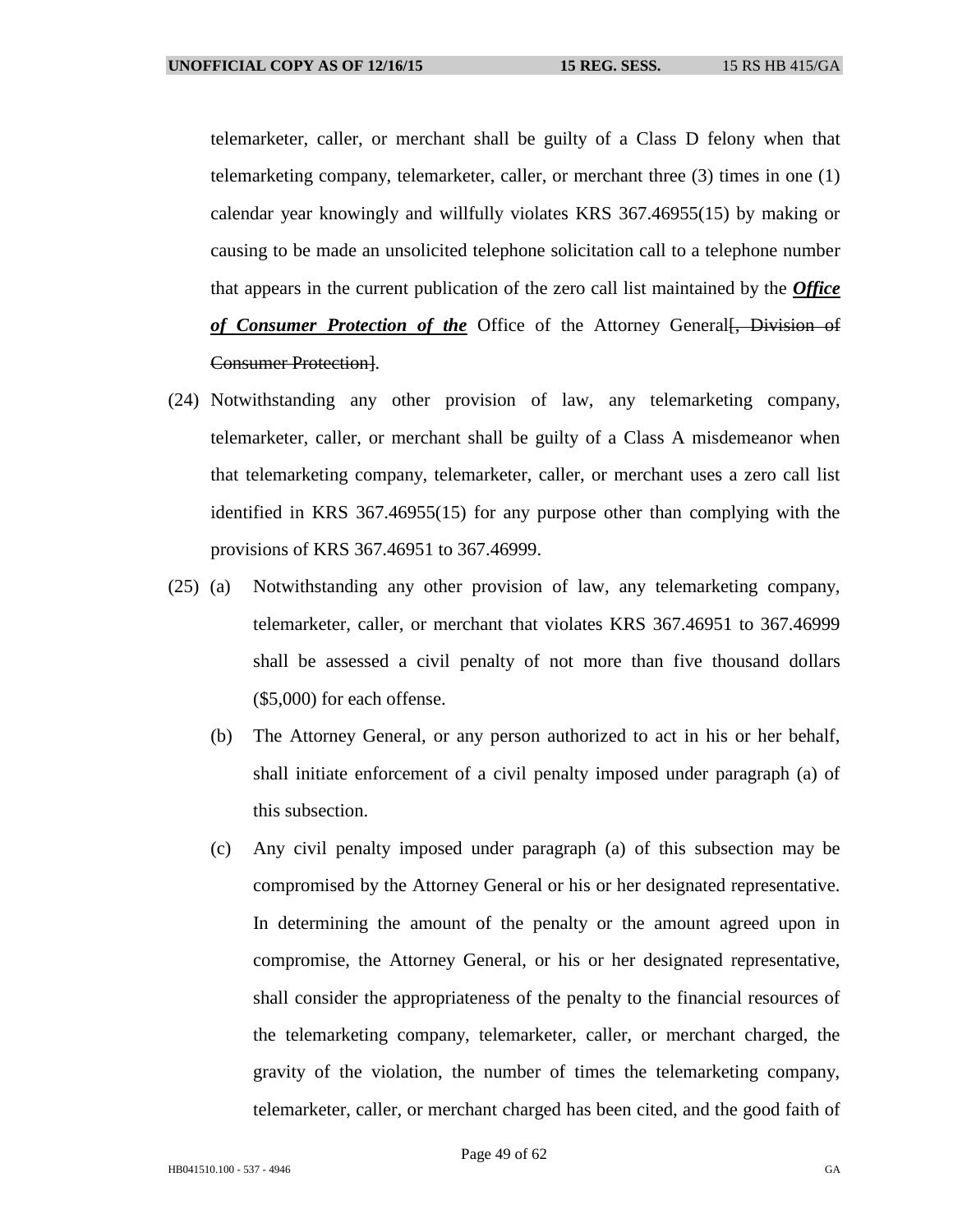the telemarketing company, telemarketer, caller, or merchant charged in attempting to achieve compliance, after notification of the violation.

- (d) If a civil penalty is imposed under this subsection, a citation shall be issued which describes the violation which has occurred and states the penalty for the violation. If, within fifteen (15) working days from the receipt of the citation, the affected party fails to pay the penalty imposed, the Attorney General, or any person authorized to act in his or her behalf, shall initiate a civil action to collect the penalty. The civil action shall be taken in the court which has jurisdiction over the location in which the violation occurred.
- (26) Any person who violates KRS 367.500 shall be liable for a penalty of two thousand five hundred dollars (\$2,500) per violation. Either the Attorney General or the appropriate Commonwealth's attorney may prosecute violations of KRS 367.500. Section 32. KRS 380.040 is amended to read as follows:
- (1) Subject to subsection (3) of this section, a person, whether or not located in this state, who is engaged in debt adjusting and actually or constructively receives any money or other thing of value, other than the fees permitted by this chapter, for the purpose of disbursing the money or thing of value to the debtor's creditors, shall do both of the following:
	- (a) Unless specifically instructed otherwise by a debtor, disburse to the appropriate creditors all funds received from the debtor, less any contributions or fees not prohibited by subsection (2) of this section, within thirty (30) days of receipt of the funds from the debtor; and
	- (b) Maintain a separate trust account for the receipt of any funds from debtors and the disbursement of the funds to creditors on behalf of the debtors.
- (2) If a fee, contribution, or other consideration for engaging in debt adjusting is accepted, directly or indirectly, a person engaged in debt adjusting shall not do any of the following: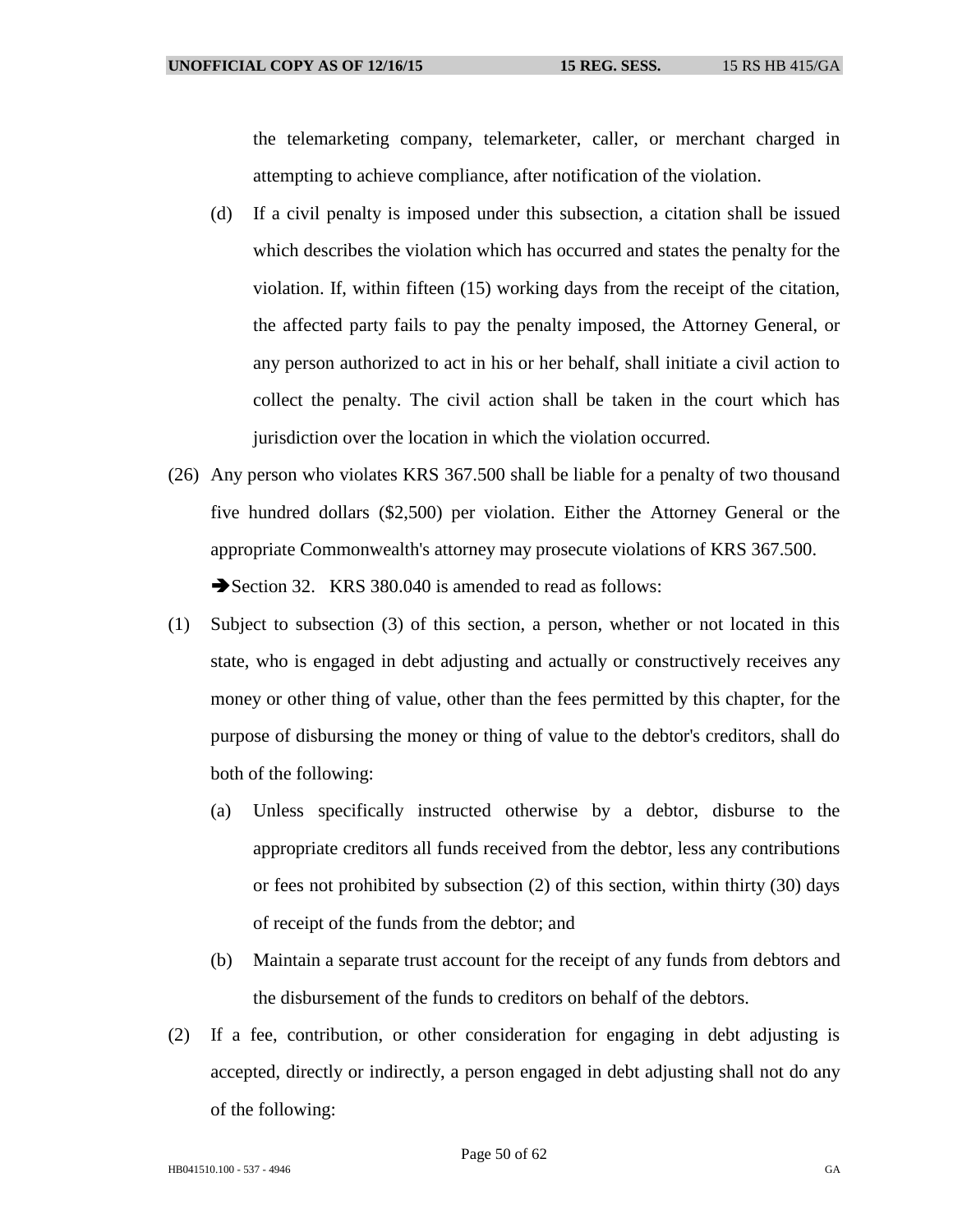- (a) Accept a fee, contribution, or other consideration exceeding seventy-five dollars (\$75) from a debtor residing in this state for an initial set up;
- (b) Accept a fee, contribution, or other consideration exceeding fifty dollars (\$50) per calendar year from a debtor residing in this state for consultation;
- (c) If money or anything else of value is received and held by the person engaged in debt adjusting for the purpose of disbursing the money or thing of value to the debtor's unsecured creditors, accept a periodic fee, contribution, or other consideration from a debtor who resides in this state that exceeds the greater of eight and one-half percent (8.5%) of the amount paid by the debtor each month for distribution to the debtor's creditors or thirty dollars (\$30); or
- (d) Accept any other fee, contribution, or other consideration in advance of the complete performance of all promised services in relation to secured debt. Acceptance of a fee, contribution, or other consideration in advance of the complete performance of all promised services in relation to secured debt, including the placement of the fee, contribution, or other consideration into an escrow account to be paid upon completion of the services, is specifically prohibited. For purposes of this paragraph, "secured debt" means any debt primarily for personal, family, or household use that is secured by a mortgage, deed of trust, other equivalent consensual security interest on residential real property, or collateral that has a mortgage lien interest in residential real property.
- (3) Subsections (1) and (2) of this section shall not prohibit a person engaged in debt adjusting for a debtor who resides in this state from charging the debtor a bad check charge of twenty dollars (\$20) or the amount passed on from the debt adjuster's bank, whichever is greater, in addition to fees, contributions, or other consideration not prohibited by subsection (2) of this section.
- (4) Fees, contributions, or other consideration permitted in subsections (1), (2), and (3)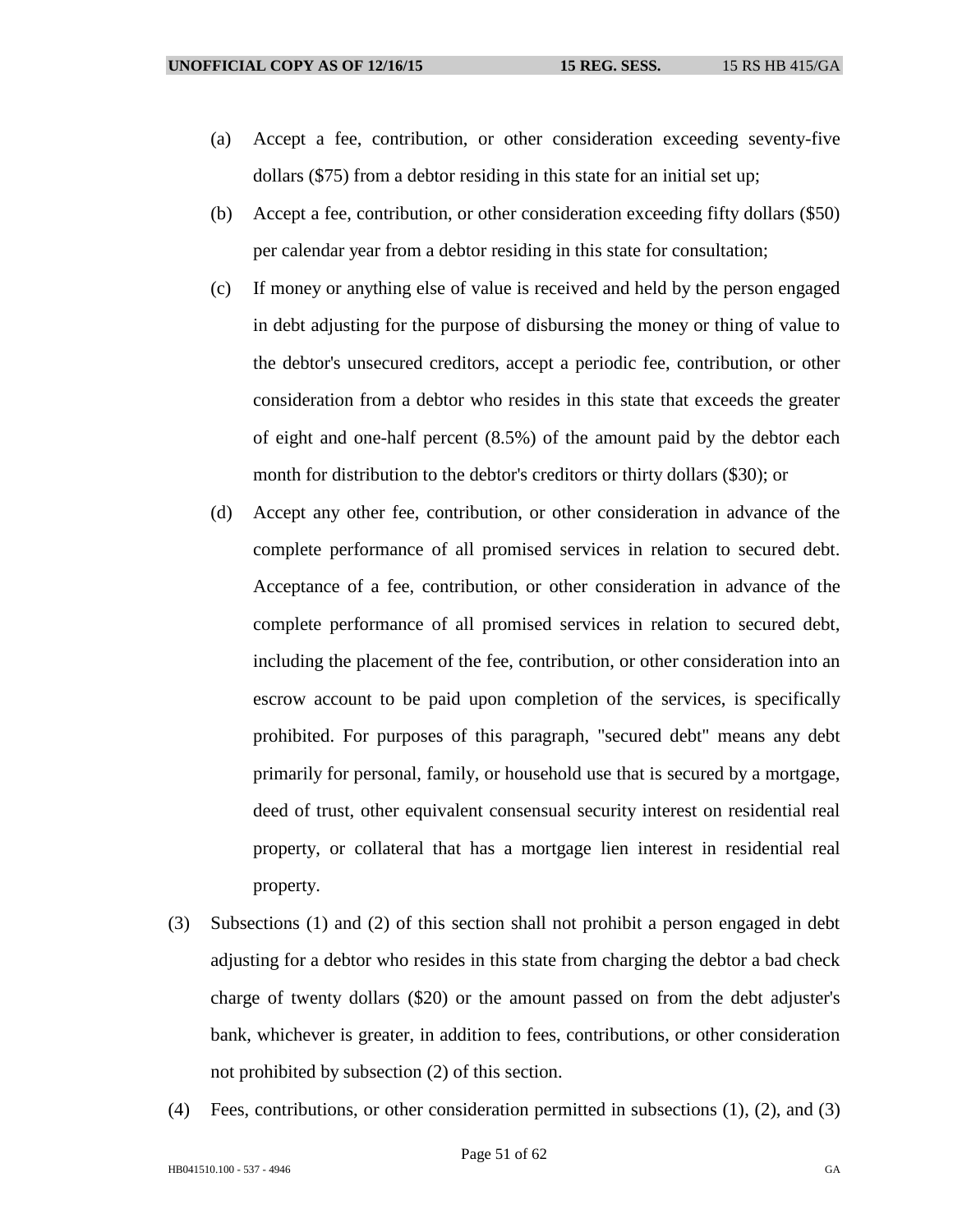of this section may be adjusted on an annual basis by the amount equivalent to any increase in the consumer price index, published by the United States Department of Labor, Bureau of Labor Statistics.

- (5) Any person that engages in debt adjusting shall file an initial registration form, accompanied by an initial registration fee of two hundred fifty dollars (\$250), and the registration shall be renewed each year thereafter for a fee of two hundred fifty dollars (\$250) to cover the actual cost of filing the registration, in accordance with administrative regulations promulgated by the Attorney General.
- (6) Any person that engages in debt adjusting shall arrange for and undergo an annual audit of the person's business, including any trust funds deposited and distributed to creditors on behalf of debtors, which shall be conducted by an independent, thirdparty certified public accountant. Both of the following shall apply to an audit performed under this subsection:
	- (a) The person shall file the results of the audit and the auditor's opinion with the *Office of* Consumer Protection [ Division] of the Office of the Attorney General within thirty (30) days of the anniversary date of filing the initial registration; and
	- (b) The Attorney General shall make available a summary of the results of the audit and the auditor's opinion upon written request of any person and payment of a fee not to exceed the cost of copying the summary and opinion.
- (7) (a) A person engaged in debt adjusting shall obtain and at all times maintain insurance coverage for errors and omissions, employee dishonesty, depositor's forgery, computer fraud, and violations of this chapter in the amount of ten percent (10%) of the monthly average for the immediately preceding six (6) months of the aggregate amount of all deposits made with the person by all debtors. The insurance coverage shall comply with all of the following:
	- 1. The minimum limit of the insurance coverage shall not be less than one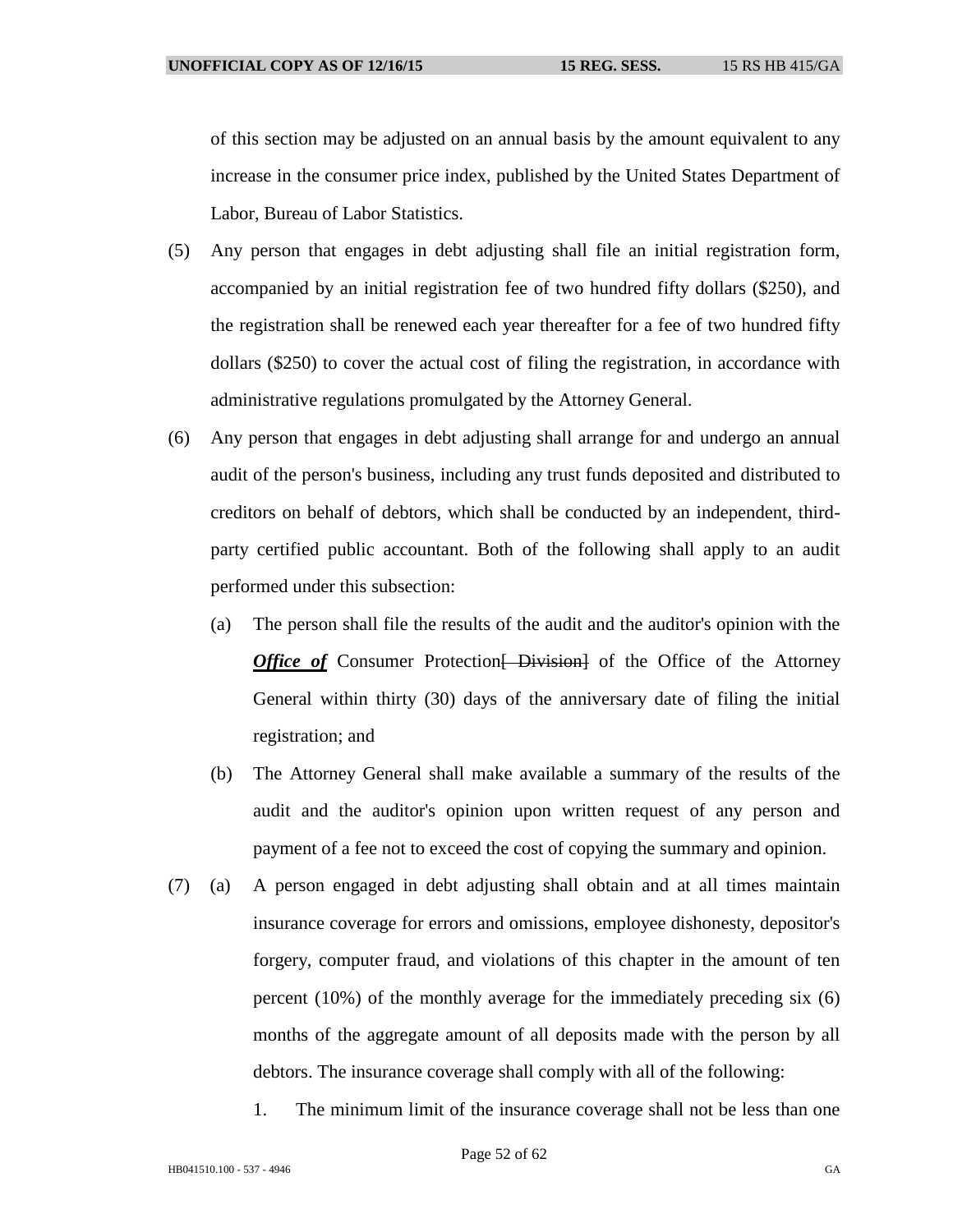hundred thousand dollars (\$100,000), and the maximum limit of the insurance coverage shall not be more than two hundred fifty thousand dollars (\$250,000);

- 2. The insurance coverage shall not include a deductible in excess of ten percent (10%) of the face amount of the policy coverage;
- 3. The insurance coverage shall be issued by an insurer and rated at least A-, or its equivalent, by a nationally recognized rating organization; and
- 4. The insurance coverage shall provide that the *Office of* Consumer Protection<del>[ Division]</del> of the Office of the Attorney General shall be named as an additional interested party.
- (b) If the debt adjuster engages in debt adjusting in relation to any debt that is primarily for personal, family, or household use that is secured by a mortgage, deed of trust, other equivalent consensual security interest on residential real property, or collateral that has a mortgage lien interest in residential real property, the amount of insurance coverage required in paragraph (a) of this subsection shall be increased by two hundred fifty thousand dollars (\$250,000).
- (8) (a) A debt adjuster shall maintain a bond issued by a surety company admitted to do business in this Commonwealth. The bond shall be in the amount of twenty-five thousand dollars (\$25,000) in favor of the Attorney General for the benefit of the Commonwealth for any violation of this chapter or any person suffering injury or loss by reason of any violation of this chapter. A copy of the bond shall be filed with the Attorney General.
	- (b) The bond required by paragraph (a) of this subsection shall be in effect during the period of the debt adjuster's registration as well as for two (2) years after the debt adjuster ceases to provide debt-adjusting services to debtors.
	- (c) A change in ownership of a debt adjuster shall not release, cancel, or terminate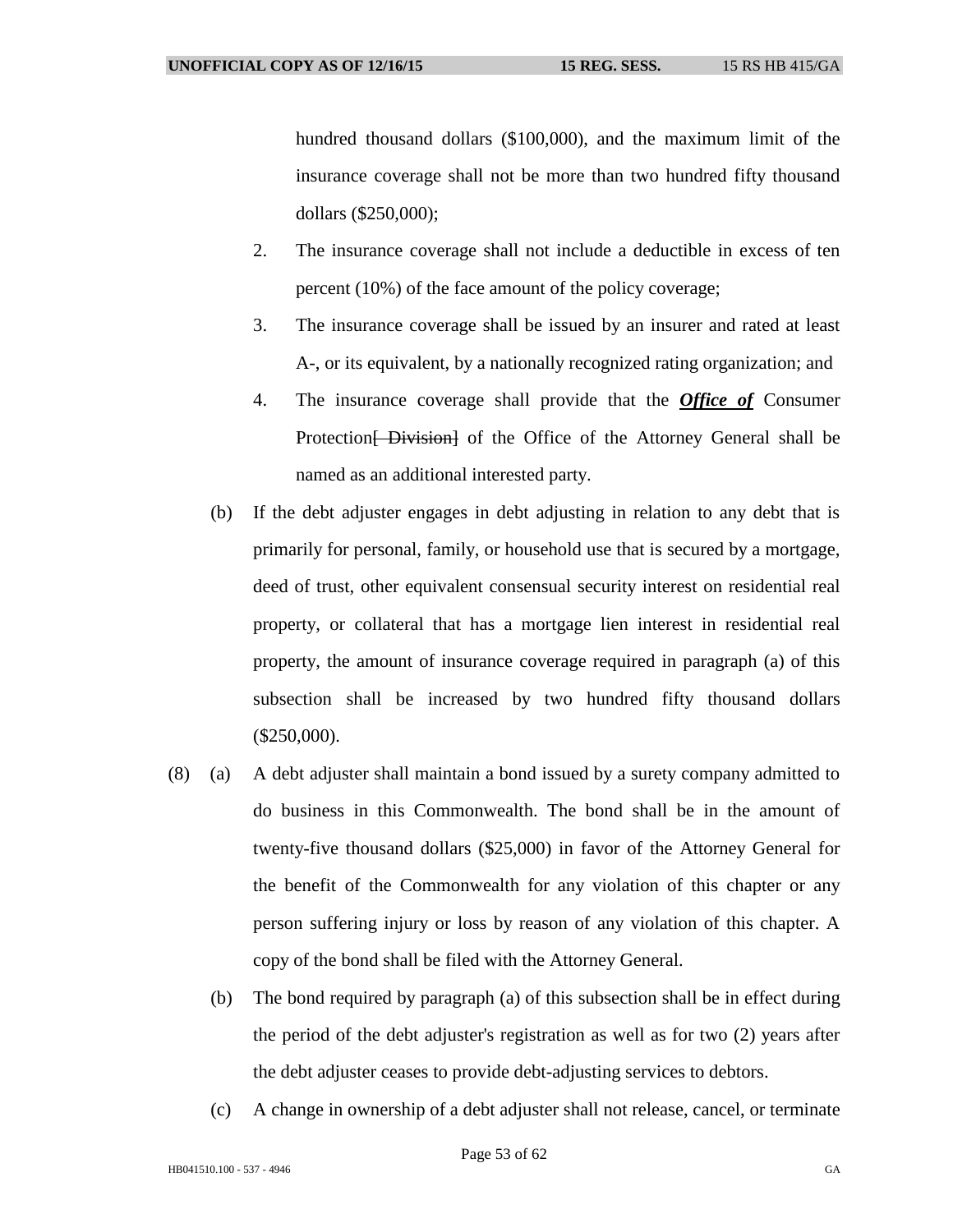liability under any bond previously filed unless the Attorney General agrees in writing to the release, cancellation, or termination because the debt adjuster has filed a new bond meeting the requirements of paragraph (a) of this subsection.

- (d) The proceeds of the bond required by paragraph (a) of this subsection shall be paid to any person suffering injury or loss by reason of any violation of this chapter or to the Attorney General for any violation of this chapter or shall be paid pursuant to the terms of any order of a court of competent jurisdiction. Any person who is damaged by any violation of this chapter may bring an action against the bond to recover damages pursuant to this paragraph, provided the aggregate liability of the surety shall not exceed the amount of the bond.
- (e) In lieu of the bond required by paragraph (a) of this subsection, a debt adjuster may, with the written approval of the Attorney General, deliver to the Attorney General an irrevocable letter of credit issued or confirmed by a financial institution authorized by law to transact business in the Commonwealth. The irrevocable letter of credit shall be in the amount of twenty-five thousand dollars (\$25,000) in favor of the Attorney General for the benefit of the Commonwealth or any person suffering injury or loss by reason of any violation of this chapter.
- (f) If the debt adjuster engages in debt adjusting in relation to any debt that is primarily for personal, family, or household use that is secured by a mortgage, deed of trust, other equivalent consensual security interest on residential real property, or collateral that has a mortgage lien interest in residential real property, the amount of the bond required in paragraph (a) of this subsection or the irrevocable letter of credit approved pursuant to paragraph (e) of this subsection shall be increased by fifty thousand dollars (\$50,000).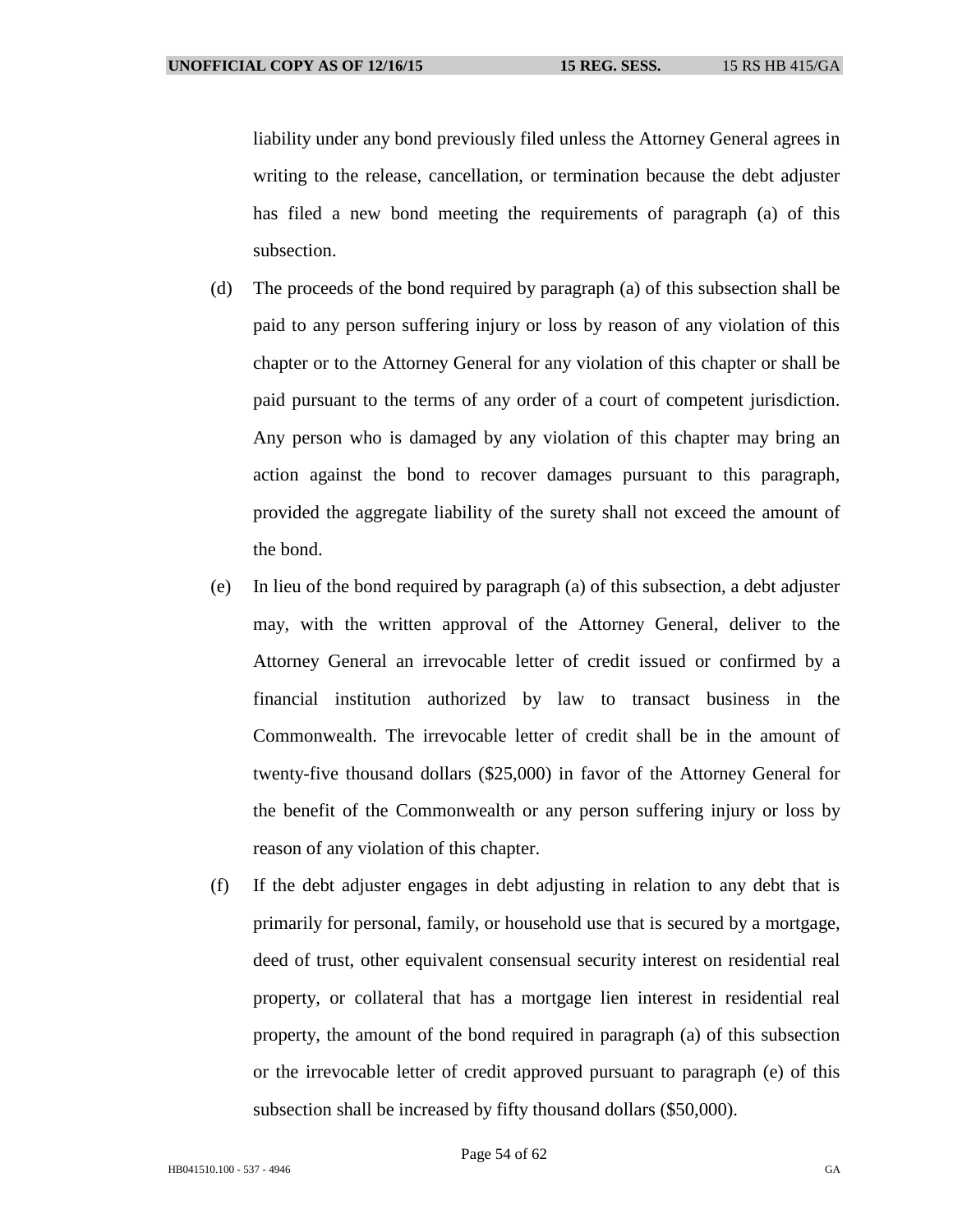- (9) A debt adjuster may not, directly or indirectly:
	- (a) Misappropriate or misapply money held in trust;
	- (b) Settle a debtor's debt if the amount the debtor will owe after settlement is equal to or more than fifty percent (50%) of the amount of the debt prior to settlement unless, after the creditor has assented, the debtor assents to a settlement for which the amount the debtor will owe after settlement is equal to or more than fifty percent (50%) of the amount of the debt prior to settlement;
	- (c) Take a power of attorney that authorizes the debt adjuster to settle a debt, unless the power of attorney is expressly limited to the debtor's debts and grants authority to settle debts only if the amount the debtor will owe after settlement is less than fifty percent (50%) of the amount of the debt prior to settlement. However, in no event shall an agreement confer on a debt adjuster a power of attorney to negotiate or settle any of the debtor's debt that is primarily for personal, family, or household use that is secured by a mortgage, deed of trust, other equivalent consensual security interest on residential real property, or collateral that has a mortgage lien interest in residential real property;
	- (d) Exercise or attempt to exercise a power of attorney after a debtor has terminated an agreement;
	- (e) Initiate a transfer from a debtor's account at a bank or with another person unless the transfer is:
		- 1. A return of money to the debtor; or
		- 2. Before termination of an agreement, properly authorized by the agreement and this chapter, and for payment to one (1) or more creditors pursuant to a plan or payment of a fee;
	- (f) Structure a plan in a manner that would result in a negative amortization of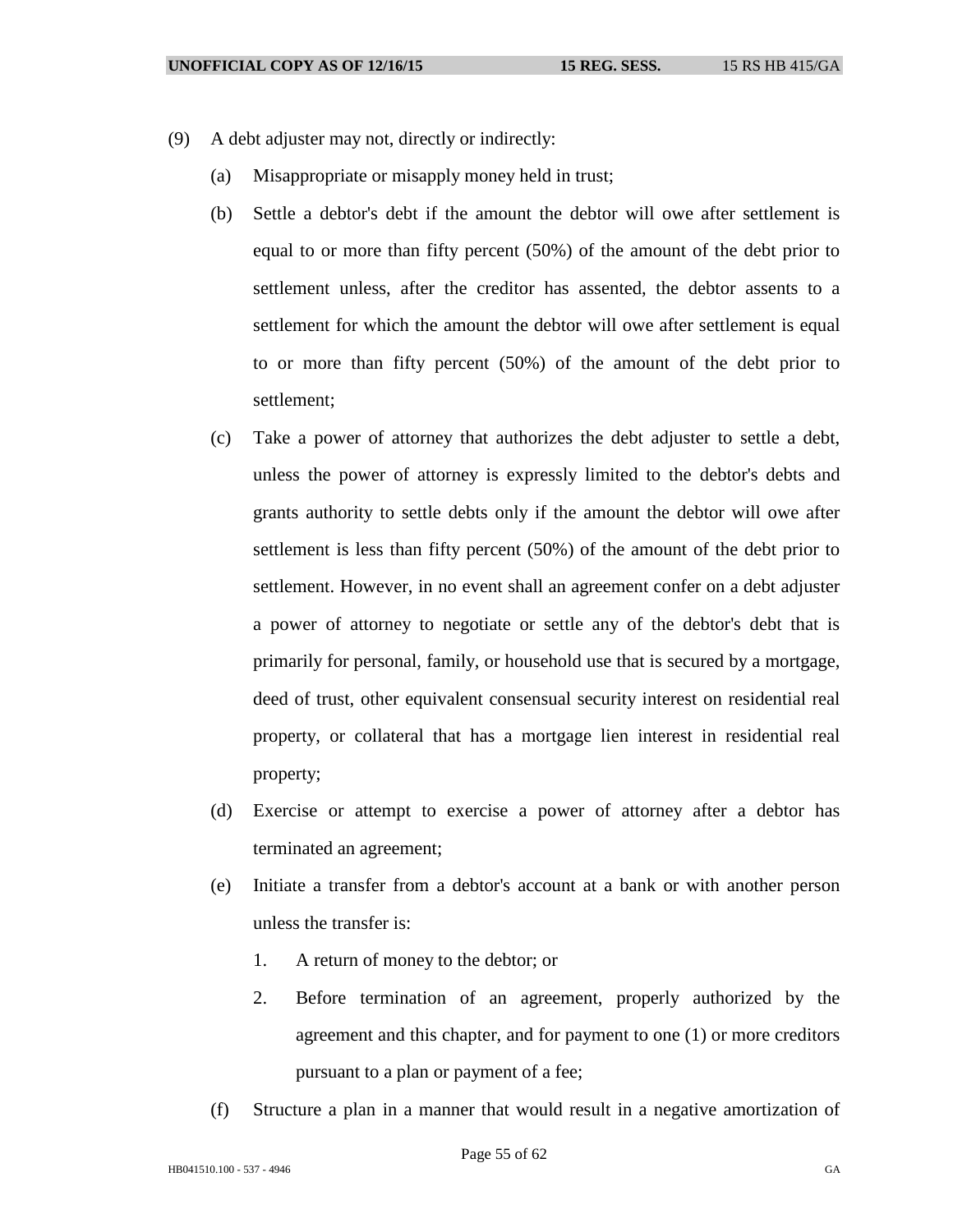any of a debtor's debts, unless a creditor that is owed a negatively amortizing debt agrees to refund or waive the finance charge upon payment of the principal amount of the debt;

- (g) Settle a debt or lead a debtor to believe that a payment to a creditor is in settlement of a debt to the creditor unless, at the time of settlement, the debtor receives a certification by the creditor that the payment is in full settlement of the debt or is part of a payment plan, the terms of which are included in the certification, that upon completion will lead to full settlement of the debt;
- (h) Make a representation that:
	- 1. The debt adjuster will furnish money to pay bills or prevent attachments;
	- 2. Payment of a certain amount will permit satisfaction of a certain amount or range of indebtedness;
	- 3. Participation in a plan will or may prevent litigation, garnishment, attachment, repossession, foreclosure, eviction, or loss of employment, and will or may stop efforts to collect a debt from the debtor;
	- 4. Failure to make required minimum payments to creditors will not or may not break the terms of agreements with creditors, will not or may not lead creditors to increase finance charges and pursue litigation, will not or may not be reported to consumer reporting agencies, or will not or may not have an adverse effect on the debtor's credit report and credit score; or
	- 5. Fees paid to a debt adjuster will be used to pay creditors;
- (i) Misrepresent that it is authorized or competent to furnish legal advice or perform legal services;
- (j) Take a confession of judgment or power of attorney to confess judgment against a debtor;
- (k) Purchase a debt or obligation of the debtor;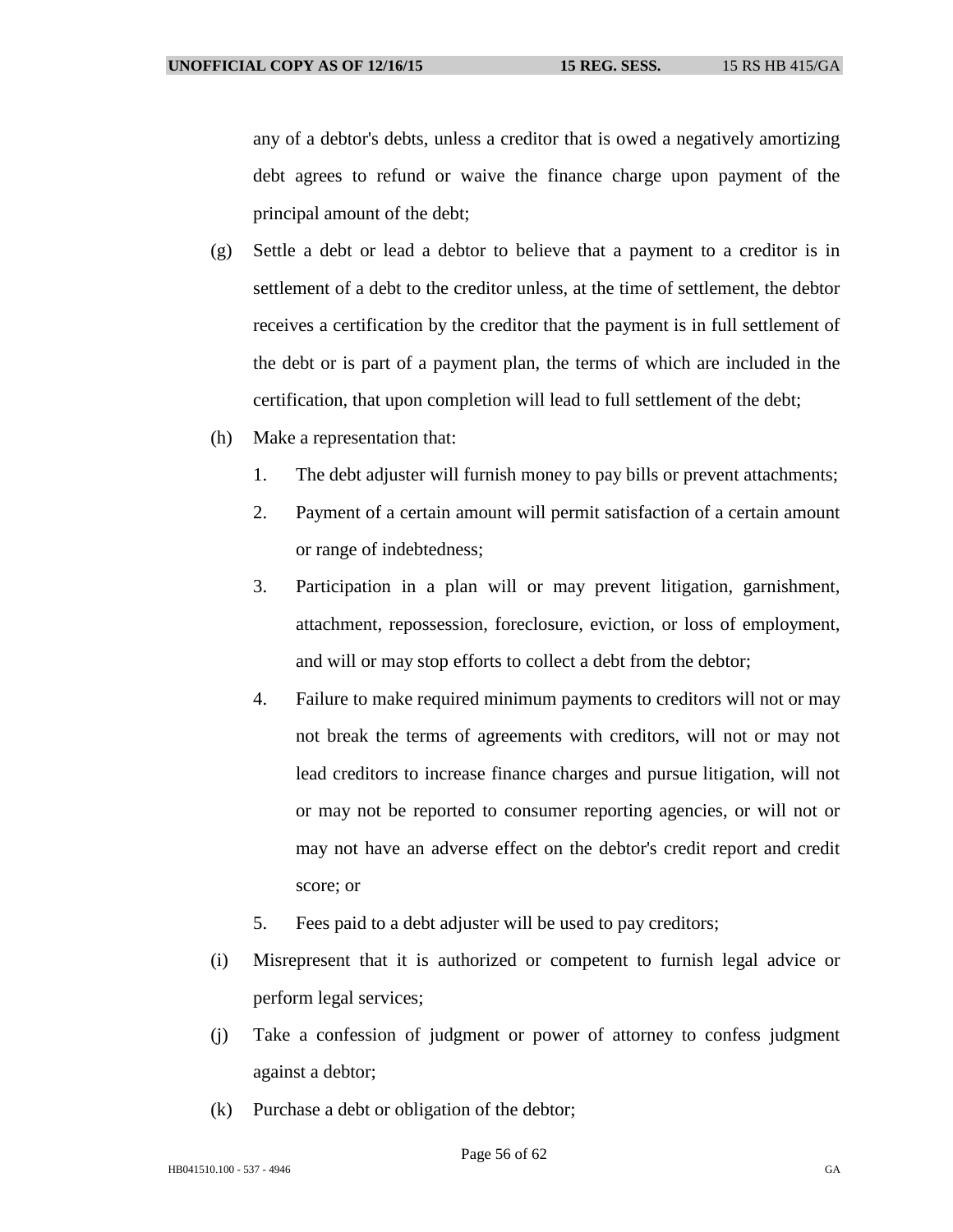- (l) Receive from or on behalf of the debtor:
	- 1. A promissory note or other negotiable instrument other than a check or a demand draft; or
	- 2. A postdated check or demand draft;
- (m) Lend money or provide credit to the debtor, except as a deferral of a settlement fee at no additional expense to the debtor;
- (n) Obtain a mortgage or other security interest from any person in connection with the services provided to the debtor;
- (o) Provide the debtor less than the full benefit of a compromise of a debt arranged by the debt adjuster; or
- (p) Charge the debtor for or provide credit or other insurance, coupons for goods or services, membership in a club, access to computers or the Internet, or any other matter not directly related to debt adjusting services or educational services concerning personal finance.
- (10) Any unfair, false, misleading, or deceptive act or practice in the conduct of debt adjusting is prohibited. For purposes of this subsection, "unfair" shall be construed to mean unconscionable.

Section 33. KRS 403.707 is amended to read as follows:

- (1) The Council on Domestic Violence and Sexual Assault shall create a Sexual Assault Response Team Advisory Committee.
- (2) The Sexual Assault Response Team Advisory Committee shall be co-chaired by the executive director of the Kentucky Association of Sexual Assault Programs and the commissioner of the Department of Kentucky State Police or the commissioner's designee.
- (3) The membership of the Sexual Assault Response Team Advisory Committee shall consist of the following:
	- (a) The executive director of the Kentucky Board of Nursing or the executive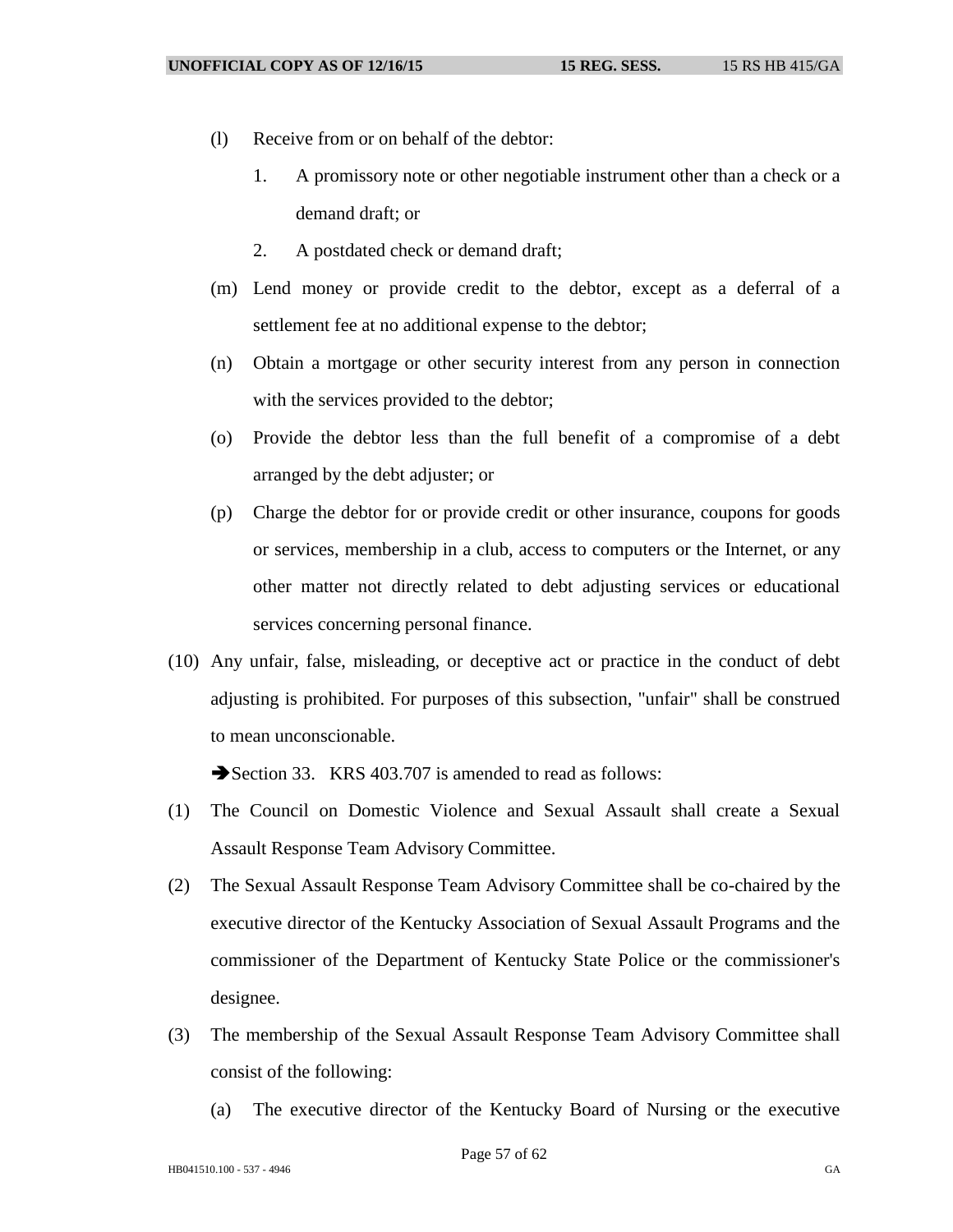director's designee;

- (b) The executive director of the Kentucky Nurses Association or the executive director's designee;
- (c) The executive director of the Kentucky Hospital Association or the executive director's designee;
- (d) The director of the Department of Kentucky State Police Crime Lab;
- (e) The chief medical examiner or the chief medical examiner's designee;
- (f) The commissioner of the Department for Community Based Services or the commissioner's designee;
- (g) The *executive* director of the *Office of* Victims' Advocacy[ Division] of the Office of the Attorney General or the director's designee;
- (h) A sexual assault nurse examiner serving on the Governor's Council on Domestic Violence and Sexual Assault;
- (i) A representative from a sexual assault response team serving on the Council on Domestic Violence and Sexual Assault;
- (j) A physician appointed by the co-chairs of the Council on Domestic Violence and Sexual Assault; and
- (k) A Commonwealth's attorney or an assistant Commonwealth's attorney appointed by the co-chairs of the Council on Domestic Violence and Sexual Assault.
- (4) Members appointed under subsection (3)(h) to (k) of this section shall serve at the pleasure of the appointing authority and shall not serve longer than four (4) years without reappointment.
- (5) The Sexual Assault Response Team Advisory Committee shall:
	- (a) Serve in an advisory capacity to the Kentucky Board of Nursing in accomplishing the duties set forth under KRS 314.142;
	- (b) Serve in an advisory capacity to the Justice and Public Safety Cabinet in the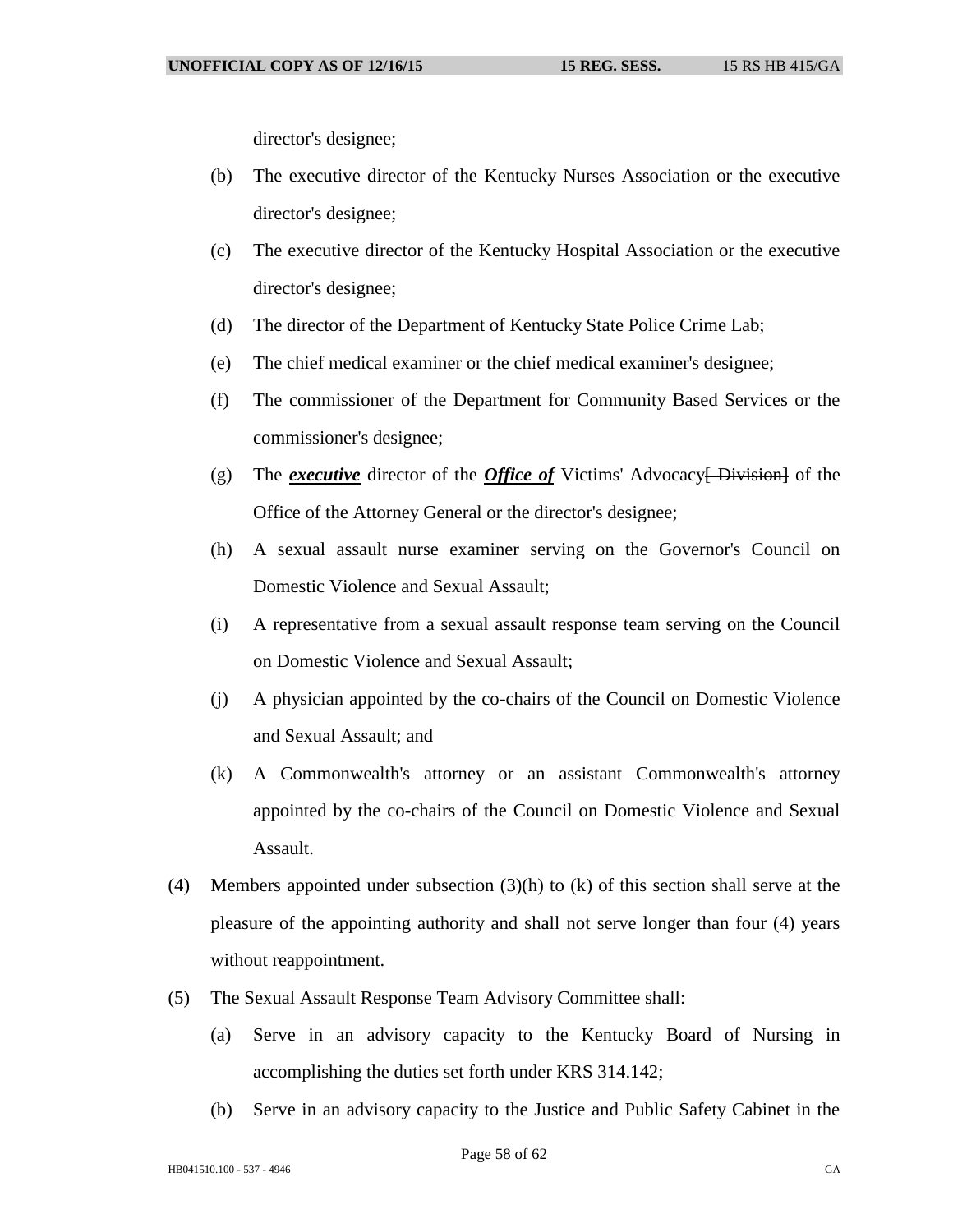development of the statewide sexual assault protocol required under KRS 216B.400(4);

- (c) Develop a model protocol for the operation of sexual assault response teams which shall include the roles of sexual assault nurse examiners, physicians, law enforcement, prosecutors, and victim advocates;
- (d) Provide information and recommendations concerning the activities of the agency or organization represented by each individual committee member as related to sexual assault issues and programs within the purview of the agency or organization; and
- (e) Recommend to the Council on Domestic Violence and Sexual Assault any changes in statute, administrative regulation, training, policy, and budget to promote a multidisciplinary response to sexual assault.

Section 34. KRS 405.430 is amended to read as follows:

- (1) When a parent presents himself to the cabinet for the voluntary establishment of paternity and clear evidence of parentage is not present, the cabinet shall pay when administratively ordered the cost of genetic testing to establish paternity, subject to recoupment from the alleged father when paternity is established.
- (2) The cabinet shall obtain additional testing in any case if an original test is contested, upon request and advance payment by the contestant.
- (3) In a contested paternity case, the child, the mother, and the putative father shall submit to genetic testing upon a request of any of the parties, unless the person or guardian of the person who is requested to submit to genetic testing shows good cause, taking into account the best interests of the child, why the genetic tests cannot be performed. The request shall be supported by a sworn statement of the party, requesting that the test be performed, which shall include the information required by 42 U.S.C. sec.  $666(a)(5)(B)(i)$  or (ii).
- (4) When a parent who fails to support a child is not obligated to provide child support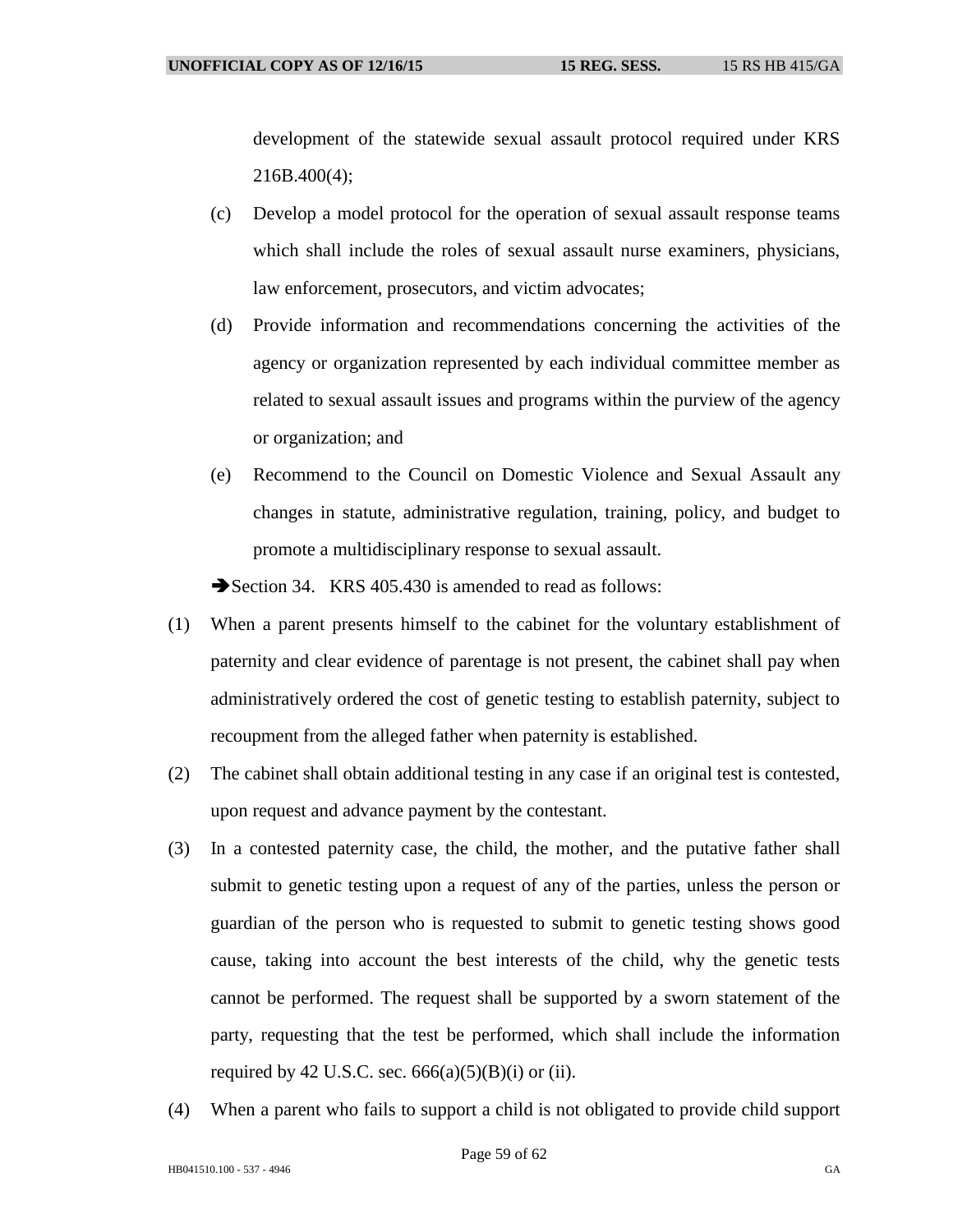by court order, the cabinet may administratively establish a child support obligation based upon a voluntary acknowledgment of paternity as set forth in KRS Chapter 406, the parent's minimum monthly child support obligation and proportionate share of child care costs incurred due to employment or job search of either parent, or incurred while receiving elementary or secondary education, or higher education or vocational training which will lead to employment. The monthly child support obligation shall be determined pursuant to the Kentucky child support guidelines set forth in KRS 403.212. The actual cost of child care shall be reasonable and shall be allocated between the parents in the same proportion as each parent's gross income, as determined under the guidelines, bears to the total family gross income.

- (5) The cabinet shall recognize a voluntary acknowledgment of paternity as a basis for seeking a support order, irrespective of the alleged father's willingness to consent to a support order.
- (6) When in the best interest of the child, the cabinet may review and adjust a parent's child support obligation or child care obligation as established by the cabinet, upon a request of the cabinet when an assignment has been made, or upon either parent's petition if the amount of the child support awarded under the order differs from the amount that would be awarded in accordance with KRS 403.212. The cabinet shall notify parents at least once every three (3) years of the right to a review.
- (7) In establishing or modifying a parent's monthly child support obligation, the cabinet may use automated methods to identify orders eligible for review, conduct the review, identify orders eligible for adjustment, and apply the adjustment to eligible orders in accordance with KRS 403.212. The cabinet shall utilize information, including financial records, about the parent and child which it has good reason to believe is reliable and may require the parents to provide income verification.
- (8) In cases in which past-due support is owed for a child receiving public assistance under Title IV-A of the Federal Social Security Act, the cabinet shall issue an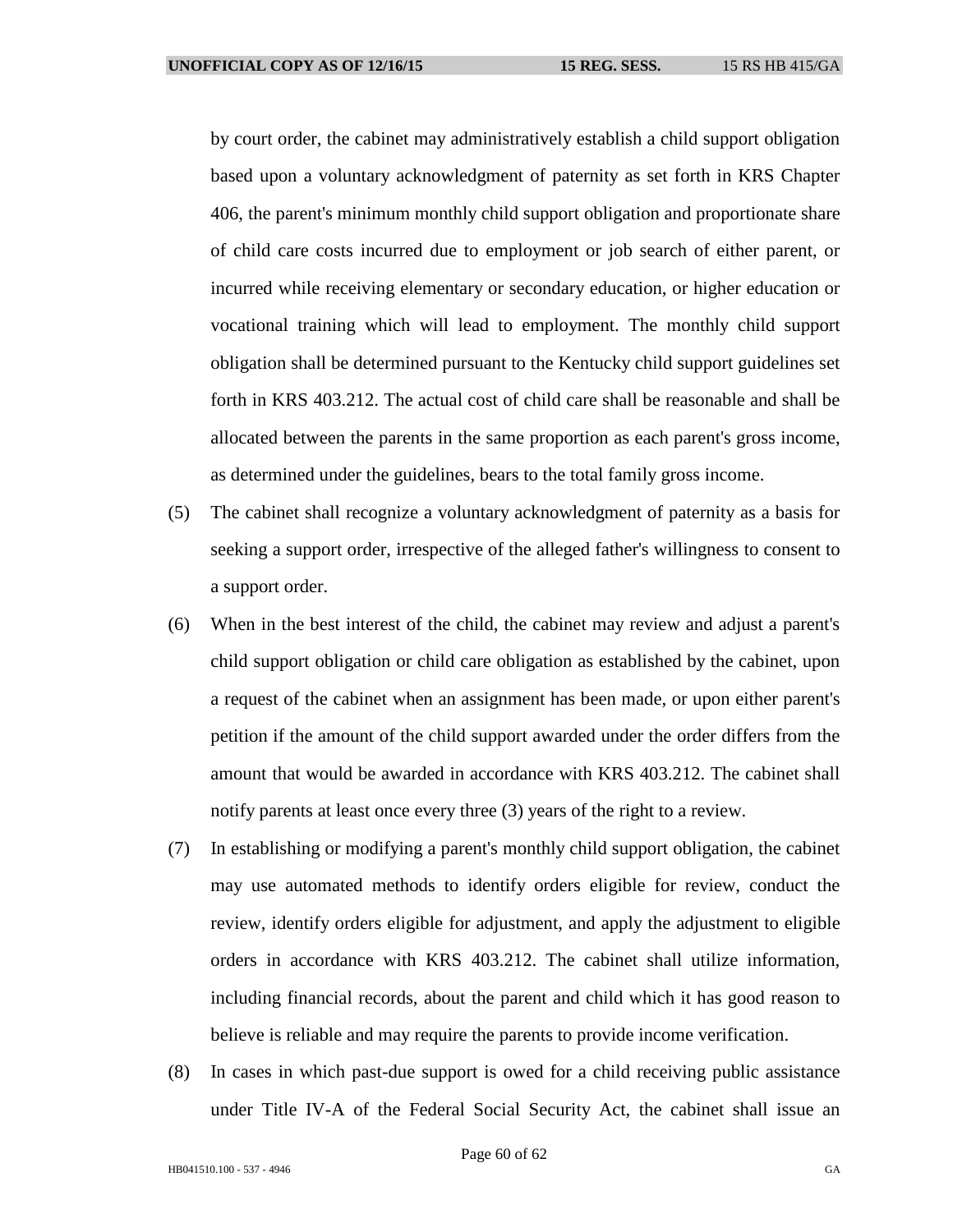administrative order, or seek a judicial order, requiring the obligated parent to participate in work activities, or educational or vocational training activities for at least twenty (20) hours per week, unless the parent is incapacitated as defined by 42 U.S.C. sec. 607.

- (9) The cabinet may disclose financial records only for the purpose of establishing, modifying, or enforcing a child support obligation of an individual. A financial institution shall not be liable to any individual for disclosing any financial record of the individual to the cabinet attempting to establish, modify, or enforce a child support obligation.
- (10) The cabinet may issue both intrastate and interstate administrative subpoenas to any individual or entity for financial or other information or documents which are needed to establish, modify, or enforce a child support obligation pursuant to Title IV-D of the Social Security Act, 42 U.S.C. secs. 651 et seq. An administrative subpoena lawfully issued in another state to an individual or entity residing in this state shall be honored and enforced in the Circuit Court of the county in which the individual or entity resides.
- (11) In any case where a person or entity fails to respond to a subpoena within the specified time frame, the cabinet shall impose a penalty.
- (12) No person shall knowingly make, present, or cause to be made or presented to an employee or officer of the cabinet any false, fictitious, or fraudulent statement, representation, or entry in any application, report, document, or financial record used in determining child support or child care obligations.
- (13) If a person knowingly or by reason of negligence discloses a financial record of an individual, that individual may pursue civil action for damages in a federal District Court or appropriate state court. No liability shall arise with respect to any disclosure which results from a good faith, but erroneous, interpretation. In any civil action brought for reason of negligence of disclosure of financial records, upon